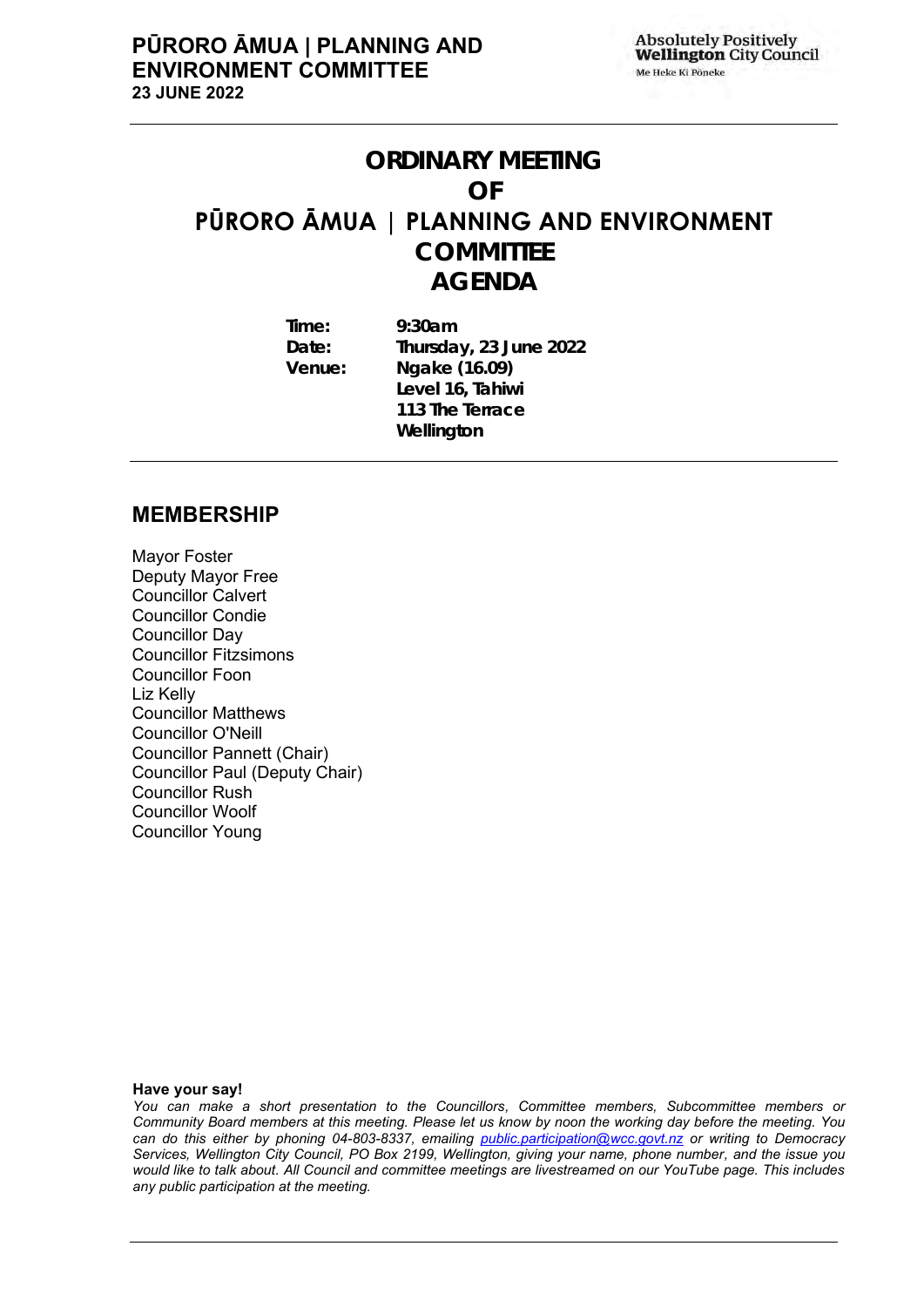# **AREA OF FOCUS**

The Pūroro Āmua | Planning and Environment Committee has the following responsibilities:

- RMA matters
- Urban Planning, District Plan
- Built environment
- Natural environment and biodiversity
- Future Development Strategy, Spatial Plans and Housing Supply
- Climate Change Response and Resilience
- Heritage
- Transport Strategy and Planning, including significant traffic resolutions
- Parking policy
- Submissions to Government or other local authorities
- Regulatory activity and compliance
- Planning and approval of business cases for Let's Get Wellington Moving, associated
- traffic resolutions and other non-financial statutory powers necessary for progressing
- the business cases (such as decisions under the Local Government Act 1974)
- Implementing and monitoring delivery of the affordable housing strategy

The Committee has the responsibility to discuss and approve a forward agenda.

To read the full delegations of this committee, please visit wellington.govt.nz/meetings.

## **Quorum:** 9 members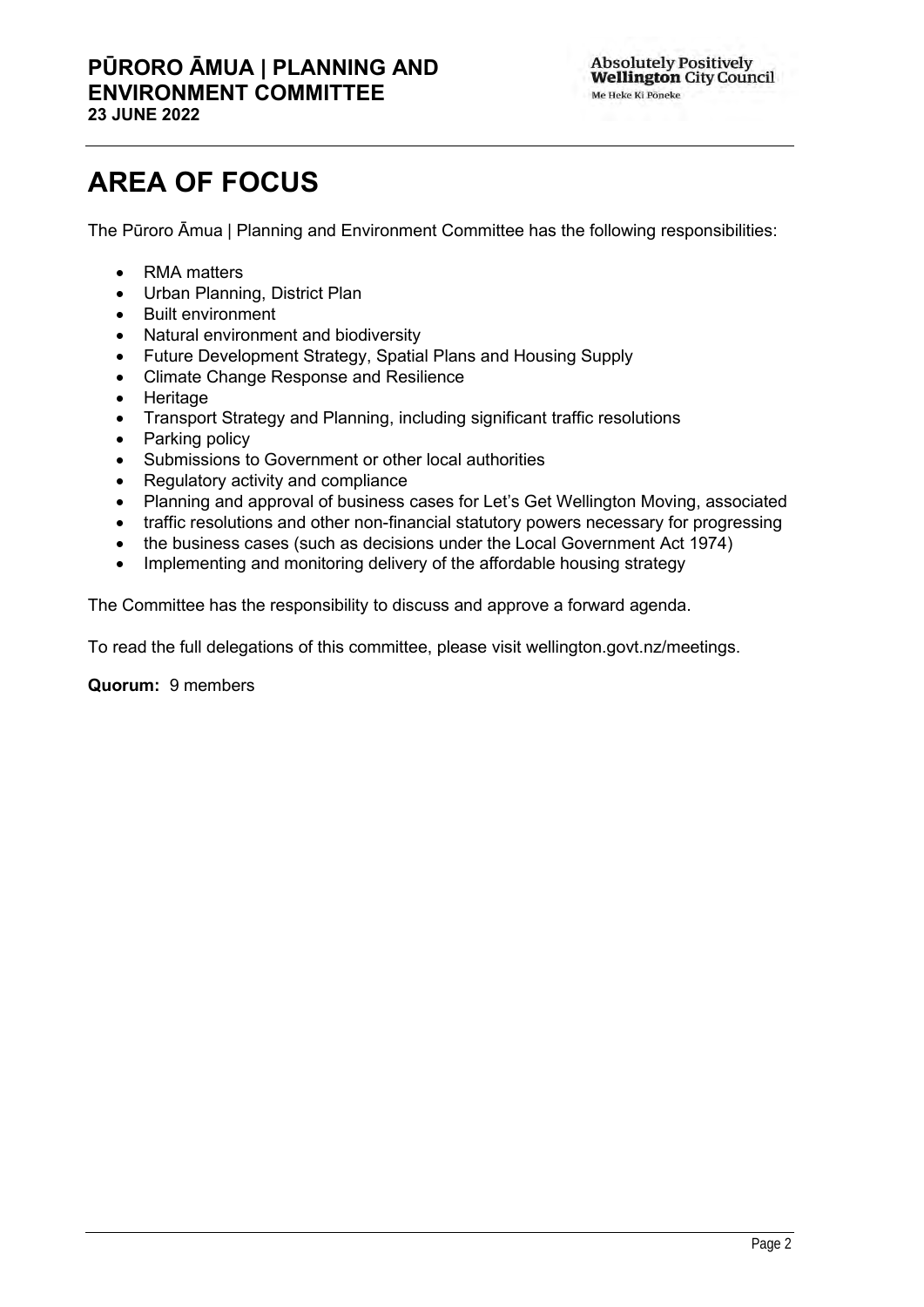## **TABLE OF CONTENTS 23 JUNE 2022**

**Business Page No.**

| 1. |     | <b>Meeting Conduct</b>                                                      | 5 |
|----|-----|-----------------------------------------------------------------------------|---|
|    | 1.1 | Karakia                                                                     | 5 |
|    | 1.2 | <b>Apologies</b>                                                            | 5 |
|    |     | 1.3 Conflict of Interest Declarations                                       | 5 |
|    |     | 1.4 Confirmation of Minutes                                                 | 5 |
|    | 1.5 | Items not on the Agenda                                                     | 5 |
|    |     | 1.6 Public Participation                                                    | 6 |
| 2. |     | <b>General Business</b>                                                     | 7 |
|    | 2.1 | <b>Approval of Proposed District Plan For Public</b><br><b>Notification</b> | 7 |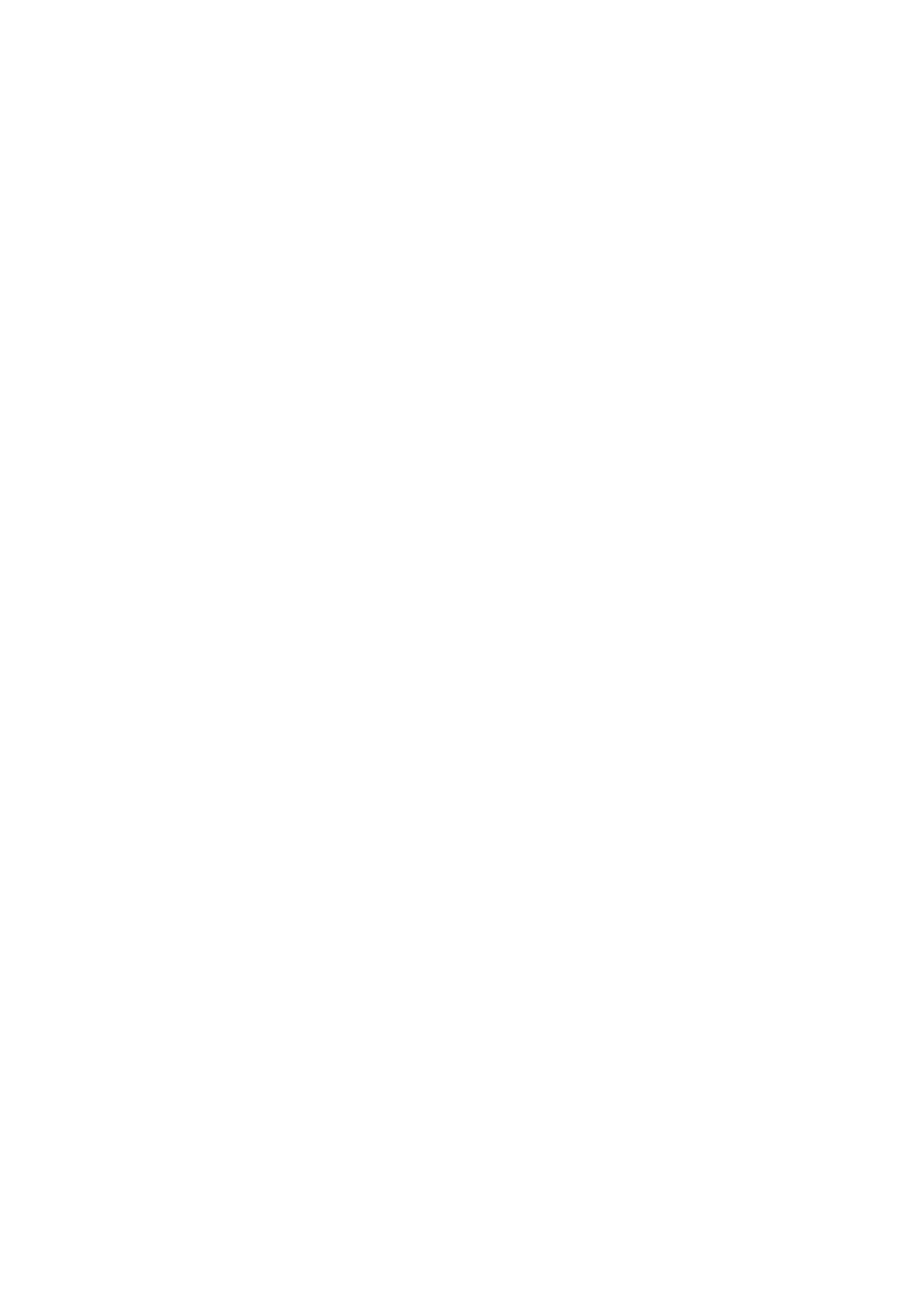## <span id="page-4-0"></span>**1. Meeting Conduct**

## **1.1 Karakia**

The Chairperson will open the meeting with a karakia.

| Whakataka te hau ki te uru,   | Cease oh winds of the west               |
|-------------------------------|------------------------------------------|
| Whakataka te hau ki te tonga. | and of the south                         |
| Kia mākinakina ki uta,        | Let the bracing breezes flow,            |
| Kia mātaratara ki tai.        | over the land and the sea.               |
| E hī ake ana te atākura.      | Let the red-tipped dawn come             |
| He tio, he huka, he hauhū.    | with a sharpened edge, a touch of frost, |
| <b>Tihei Mauri Ora!</b>       | a promise of a glorious day              |

At the appropriate time, the following karakia will be read to close the meeting.

| Unuhia, unuhia, unuhia ki te uru tapu nui  | Draw on, draw on                      |
|--------------------------------------------|---------------------------------------|
| Kia wātea, kia māmā, te ngākau, te tinana, | Draw on the supreme sacredness        |
| te wairua                                  | To clear, to free the heart, the body |
| I te ara takatū                            | and the spirit of mankind             |
| Koia rā e Rongo, whakairia ake ki runga    | Oh Rongo, above (symbol of peace)     |
| Kia wātea, kia wātea                       | Let this all be done in unity         |
| Āe rā, kua wātea!                          |                                       |

## <span id="page-4-1"></span>**1.2 Apologies**

The Chairperson invites notice from members of apologies, including apologies for lateness and early departure from the meeting, where leave of absence has not previously been granted.

## <span id="page-4-2"></span>**1.3 Conflict of Interest Declarations**

Members are reminded of the need to be vigilant to stand aside from decision making when a conflict arises between their role as a member and any private or other external interest they might have.

## <span id="page-4-3"></span>**1.4 Confirmation of Minutes**

The minutes of the meeting held on 9 June 2022 will be put to the Pūroro Āmua | Planning and Environment Committee for confirmation.

## <span id="page-4-4"></span>**1.5 Items not on the Agenda**

The Chairperson will give notice of items not on the agenda as follows.

## *Matters Requiring Urgent Attention as Determined by Resolution of the Pūroro Āmua | Planning and Environment Committee.*

The Chairperson shall state to the meeting: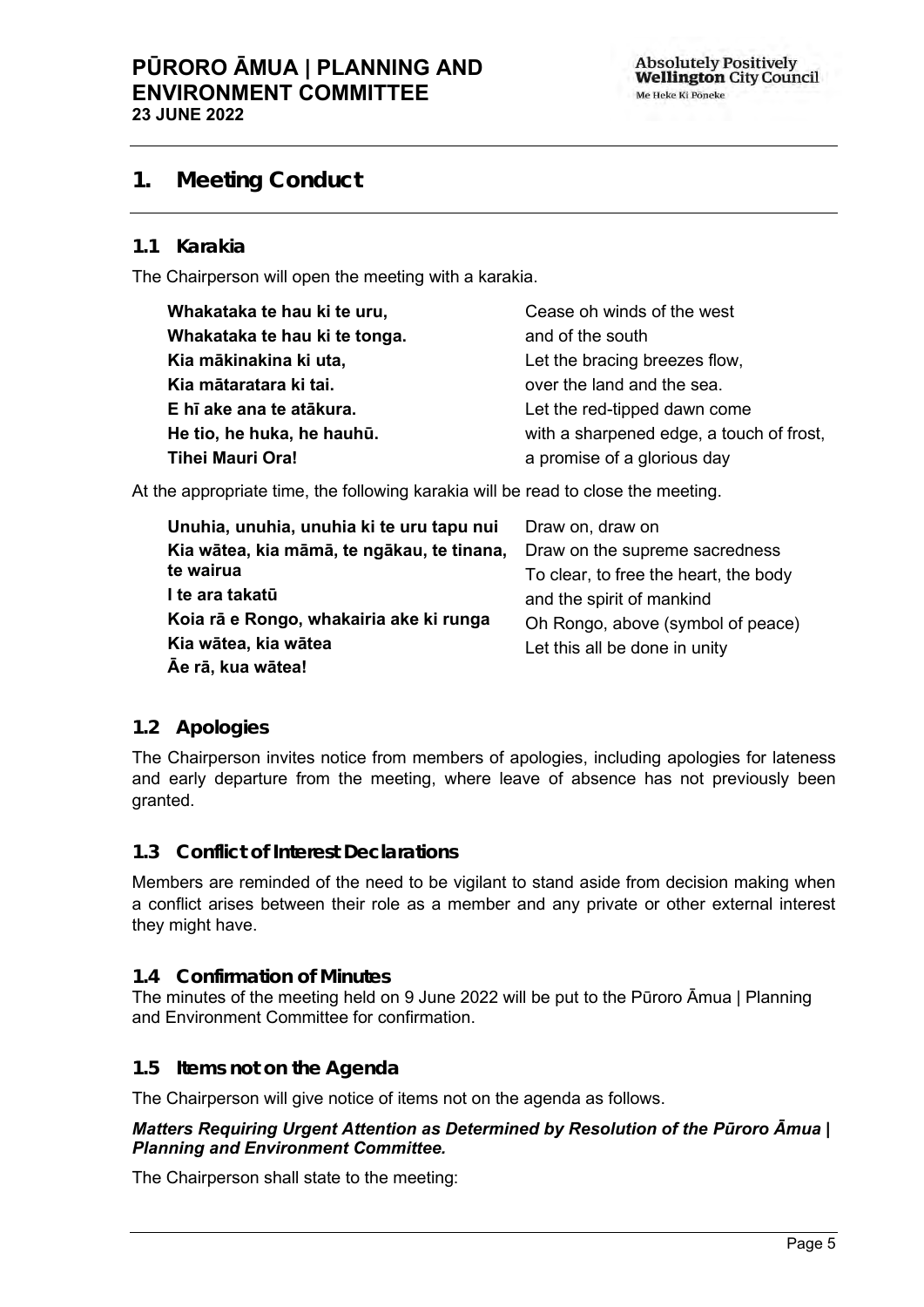- 1. The reason why the item is not on the agenda; and
- 2. The reason why discussion of the item cannot be delayed until a subsequent meeting.

The item may be allowed onto the agenda by resolution of the Pūroro Āmua | Planning and Environment Committee.

## *Minor Matters relating to the General Business of the Pūroro Āmua | Planning and Environment Committee.*

The Chairperson shall state to the meeting that the item will be discussed, but no resolution, decision, or recommendation may be made in respect of the item except to refer it to a subsequent meeting of the Pūroro Āmua | Planning and Environment Committee for further discussion.

## <span id="page-5-0"></span>**1.6 Public Participation**

A maximum of 60 minutes is set aside for public participation at the commencement of any meeting of the Council or committee that is open to the public. Under Standing Order 31.2 a written, oral or electronic application to address the meeting setting forth the subject, is required to be lodged with the Chief Executive by 12.00 noon of the working day prior to the meeting concerned, and subsequently approved by the Chairperson.

Requests for public participation can be sent by email to *public.participation@wcc.govt.nz*, by post to Democracy Services, Wellington City Council, PO Box 2199, Wellington, or by phone at 04 803 8334, giving the requester's name, phone number and the issue to be raised.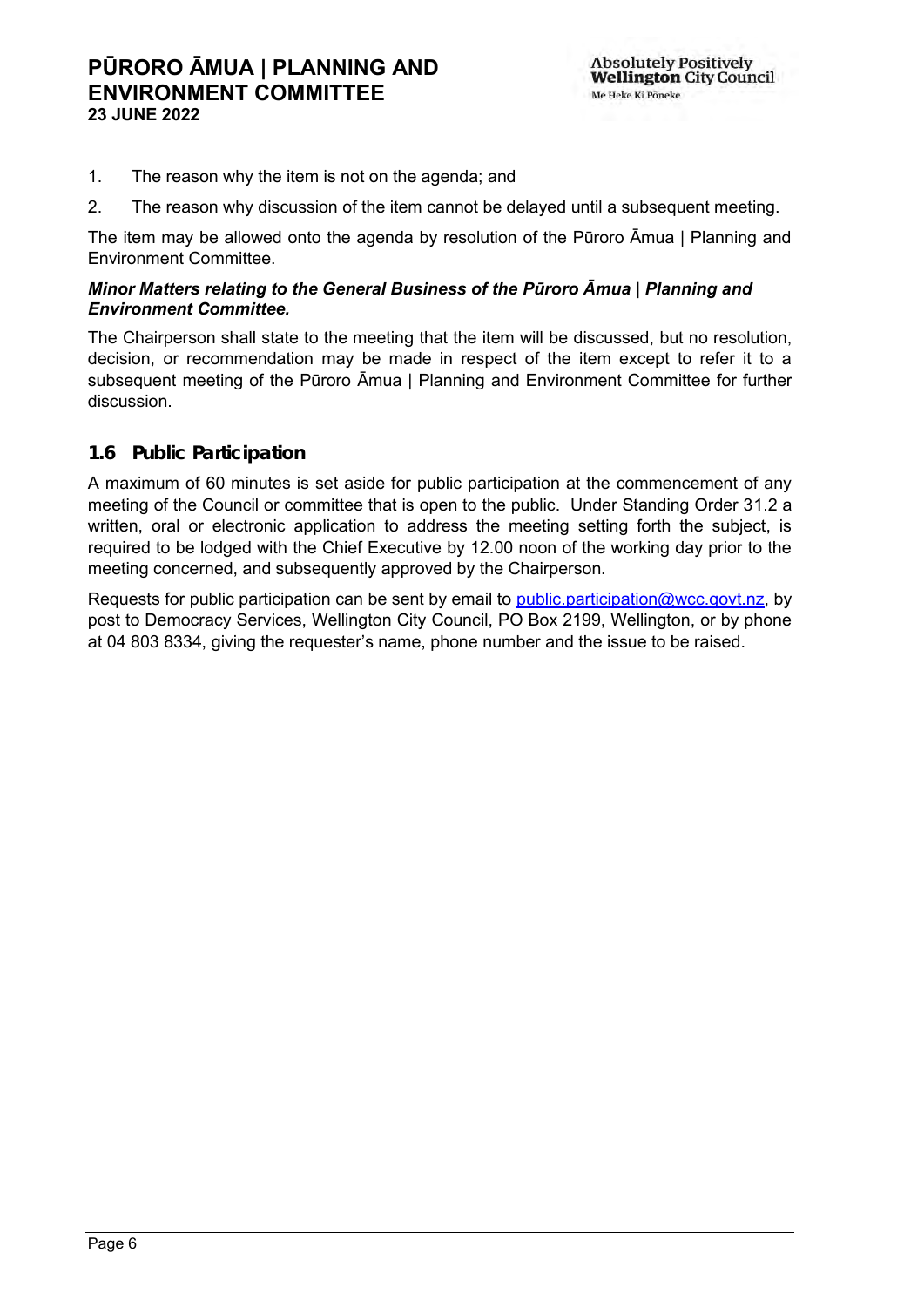## <span id="page-6-1"></span><span id="page-6-0"></span>**2. General Business**

## **APPROVAL OF PROPOSED DISTRICT PLAN FOR PUBLIC NOTIFICATION**

## **Kōrero taunaki | Summary of considerations**

#### **Purpose**

1. This report to Pūroro Āmua | Planning and Environment Committee asks the Committee to approve the *Wellington City Proposed District Plan (2022)* for public notification.

#### **Strategic alignment with community wellbeing outcomes and priority areas**

Aligns with the following strategies and priority areas:

|                                                                                                    | $\boxtimes$ Sustainable, natural eco city<br>$\boxtimes$ People friendly, compact, safe and accessible capital city<br>$\boxtimes$ Innovative, inclusive and creative city<br>$\boxtimes$ Dynamic and sustainable economy                                                                                                                                                                                              |
|----------------------------------------------------------------------------------------------------|------------------------------------------------------------------------------------------------------------------------------------------------------------------------------------------------------------------------------------------------------------------------------------------------------------------------------------------------------------------------------------------------------------------------|
| <b>Strategic alignment</b><br>with priority<br>objective areas from<br>Long-term Plan<br>2021-2031 | $\boxtimes$ Functioning, resilient and reliable three waters infrastructure<br>$\boxtimes$ Affordable, resilient and safe place to live<br>$\boxtimes$ Safe, resilient and reliable core transport infrastructure network<br>$\boxtimes$ Fit-for-purpose community, creative and cultural spaces<br>$\boxtimes$ Accelerating zero-carbon and waste-free transition<br>$\boxtimes$ Strong partnerships with mana whenua |
| <b>Relevant Previous</b><br>decisions                                                              | Approval of Our City Tomorrow He Mahere Mokowa mo Poneke - A<br>Spatial Plan for Wellington City 2021.                                                                                                                                                                                                                                                                                                                 |
| <b>Significance</b>                                                                                | The decision is rated high significance in accordance with<br>schedule 1 of the Council's Significance and Engagement Policy.                                                                                                                                                                                                                                                                                          |

#### **Financial considerations**

□ Nil  $\Box$  Budgetary provision in Annual Plan / | □ Unbudgeted \$X Long-term Plan

2. The Planning for Growth programme, which includes the review of the operative District Plan, is included within the Long-term Plan as a priority project.

#### **Risk**

- 
- │ □ Low │ □ Medium │ □ High │ □ Extreme

3. The Proposed District Plan (PDP) will result in significant changes to the City's urban planning settings. These changes are guided and directed by the recently adopted Spatial Plan (June 2021), recent Resource Management Act legislative changes, and the National Policy Statement on Urban Development. Public feedback received on the nonstatutory Draft District Plan late last year has helped refine the District Plan provisions.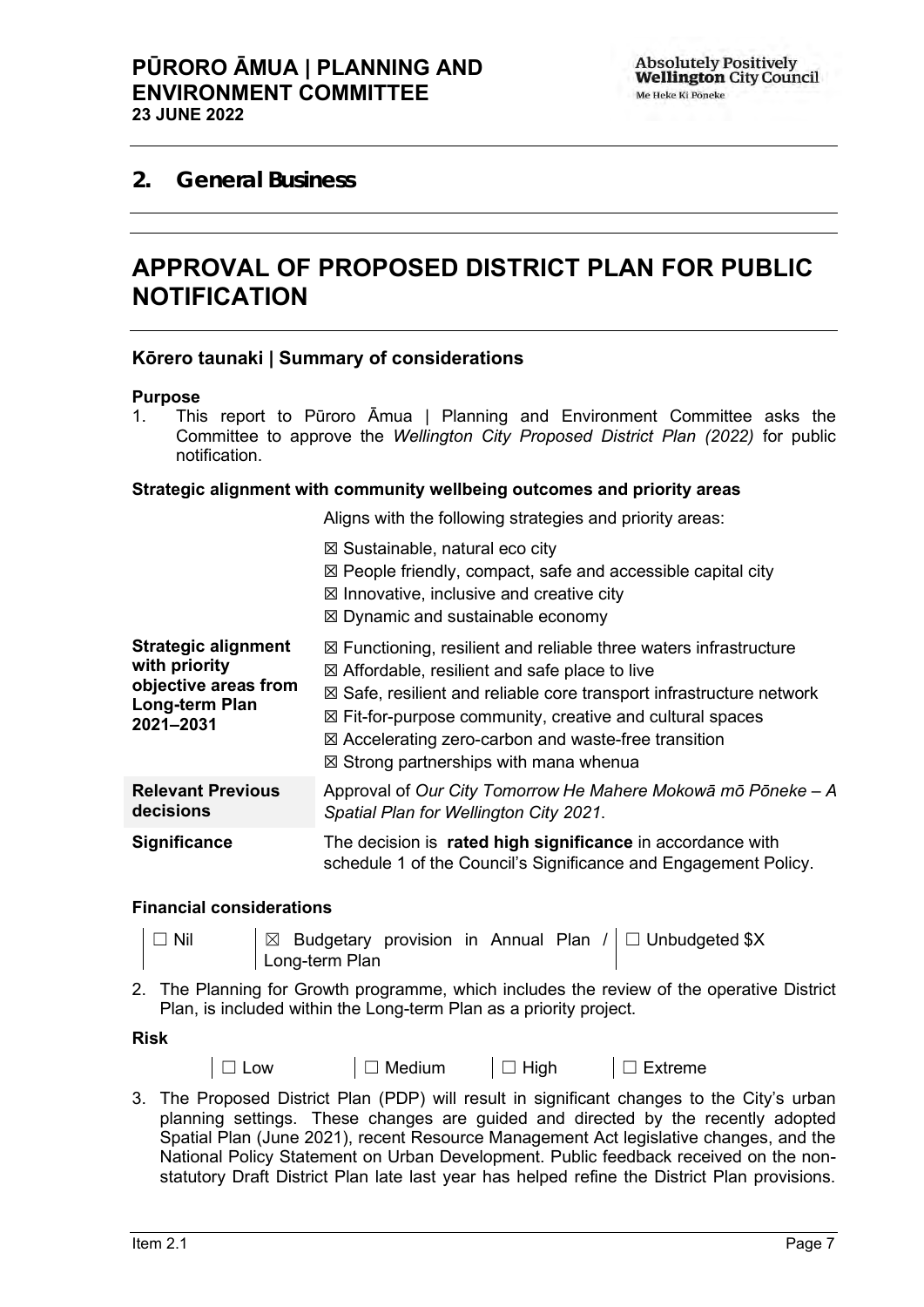The PDP also now incorporates the medium density residential standards required under the Resource Management (Enabling Housing Supply and Other Matters) Amendment Act December 2021.

4. The statutory consultation that follows notification of the PDP provides the community with a further opportunity to support or oppose these provisions.

| Author     | John McSweeney, Place Planning Manager  |  |
|------------|-----------------------------------------|--|
| Authoriser | Sean Audain, Manager Strategic Planning |  |
|            | Liam Hodgetts, Chief Planning Officer   |  |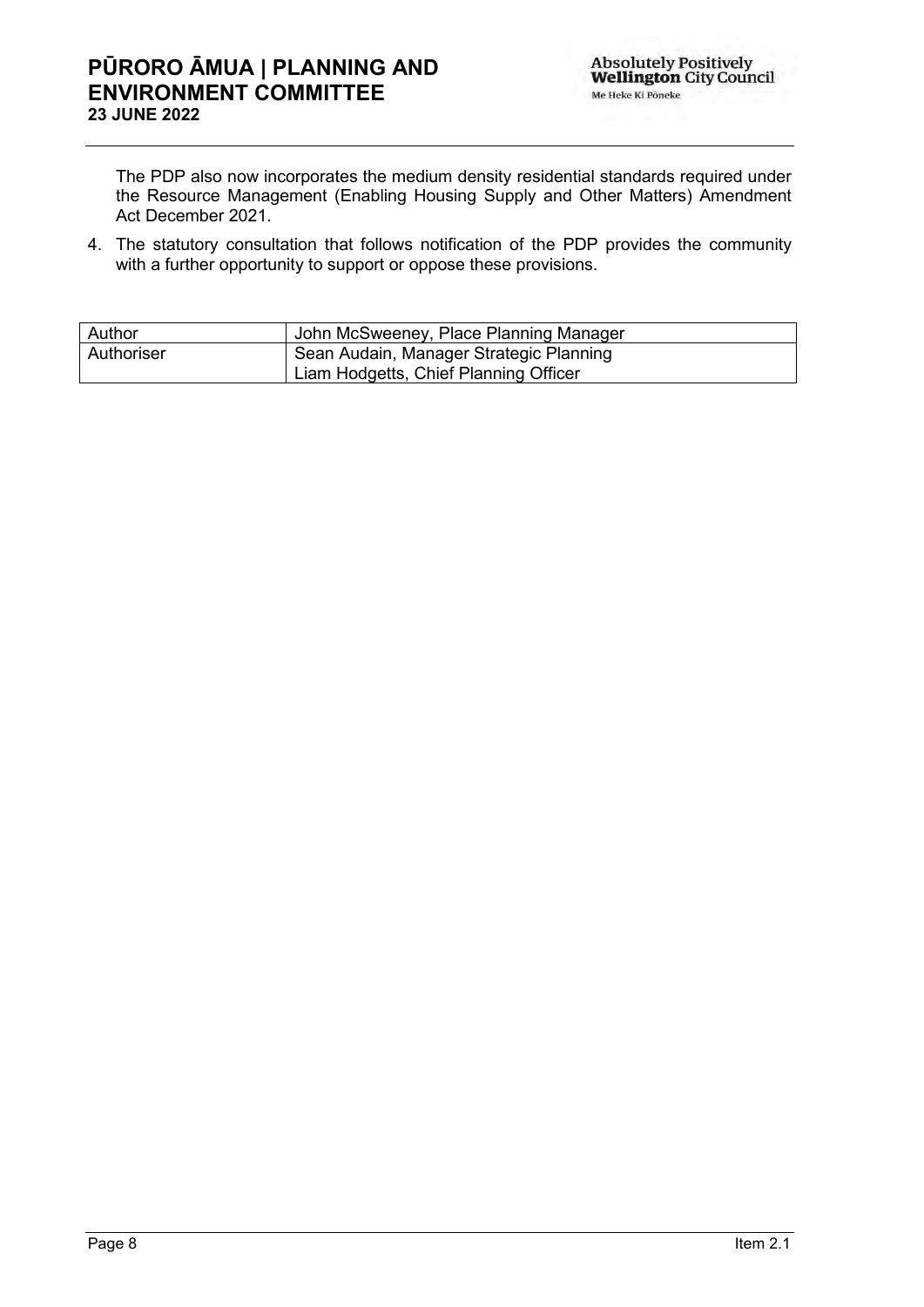## **Taunakitanga | Officers' Recommendations**

Officers recommend the following motion

That Pūroro Āmua | Planning and Environment Committee:

- 1) Receive the information
- 2) Note that Officers have undertaken a full District Plan Review as directed by the Council on 27 June 2018 and recommend altering the District Plan as identified in the Proposed District Plan and in this Report.
- 3) Approve the [Wellington City Proposed District Plan 2022](https://eplan.wellington.govt.nz/proposed/) as presented to the Pūroro Āmua - Planning and Environment Committee for notification on 18 July 2022, pursuant to Schedule 1 Part 1 and Part 6 of the Resource Management Act 1991.
- 4) Note the resolution of the 13 May 2022 Pūroro Āmua Planning and Environment Committee to split the District Plan into those matters which will follow the Intensification Streamlined Planning Process to operative status in November 2023; and those matters which will follow a Part 1, Schedule 1, Resource Management Act 1991 decision making process to operative status.
- 5) Note that the PDP gives effect to the direction set in the *[Our City Tomorrow –](https://experience.arcgis.com/experience/4da3420b9d7c4cc2a00f548ef5e881a1) He Mahere Mokowā mō Pōneke [A Spatial Plan for Wellington City 2021](https://experience.arcgis.com/experience/4da3420b9d7c4cc2a00f548ef5e881a1)*, and in particular provides for:
	- a) Greater recognition of mana whenua values and the promotion of an active partnership in resource management processes.
	- b) Upzoning to enable more housing capacity and housing choice in and around the City centre, suburban centres, and the City's train stations.
	- c) Intensification and more mixed use within the existing urban area which supports the City's goal of becoming carbon neutral by 2050.
	- d) Character protections in the inner suburbs focused on higher quality character areas, and the removal of the blanket pre-1930s building protections.
	- e) New rules to protect the City's areas of important indigenous biodiversity and significant landscapes through significant natural areas (SNAs) and landscape controls.
	- f) A risk-based approach to managing natural hazards, and the impacts of sea level rise and climate change that balances intensification with adaptation.
	- g) The heritage listing of new areas, buildings, objects, archaeological sites, and notable trees to protect them from inappropriate use and development, while enabling their sustainable long term use.
	- h) New design guides and amenity controls to ensure high quality urban development.
- 6) Note that the Proposed District Plan gives effect to the National Policy Statement on Urban Development by implementing the intensification and qualifying matters as directed by Policies 3 and 4 of this National Policy Statement.
- 7) Note that the Proposed District Plan gives effect to the Government mandated medium density residential standards, and includes a proposed city outcomes framework.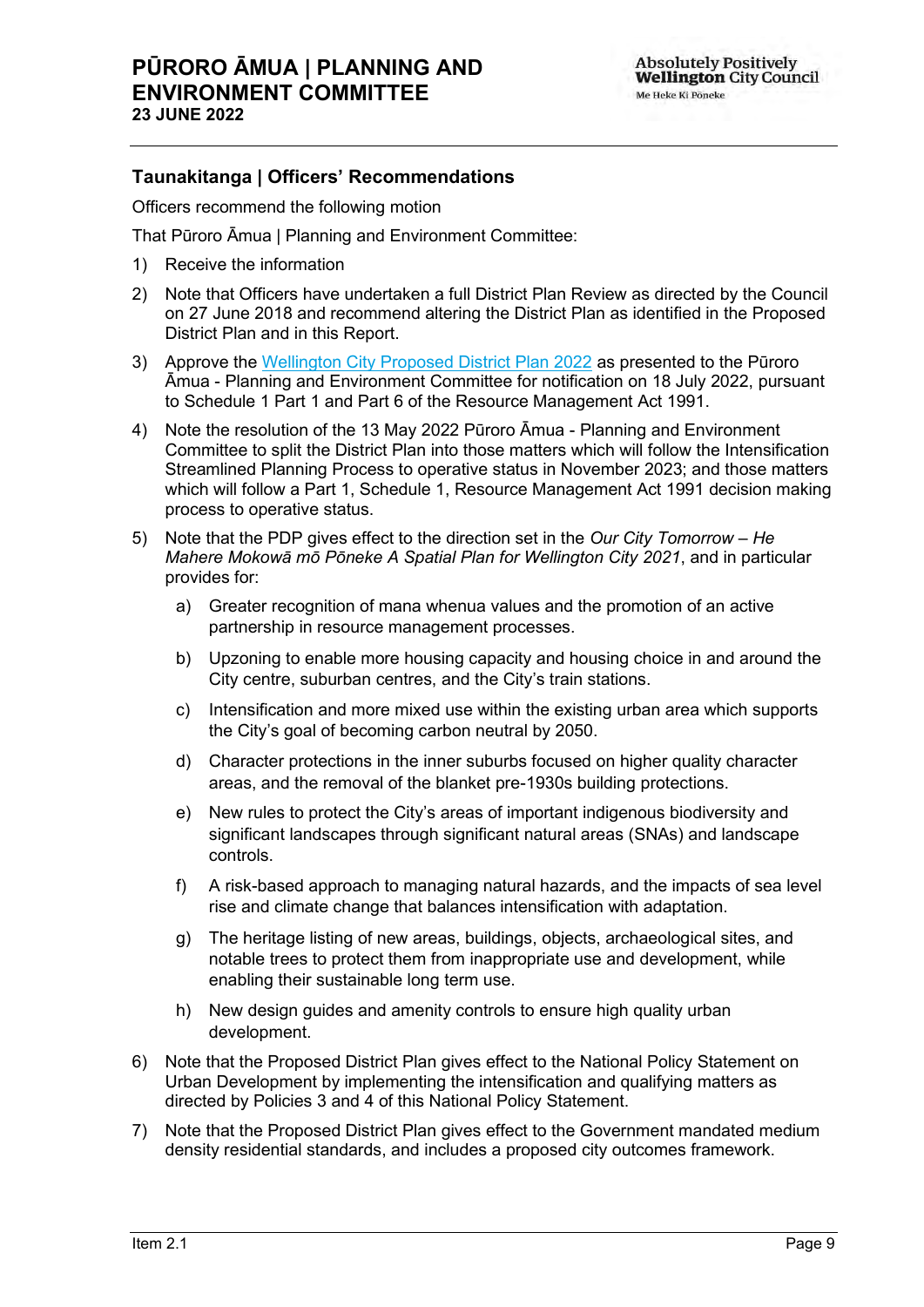- 8) Note that in identified growth areas of the City, all new housing developments and new commercial floor area above ground floor will be required to provide assisted (affordable) housing, or an equivalent amount as a financial contribution.
- 9) Note that the Proposed District Plan must strike the right balance between enabling more intensification, ensuring infrastructure capacity is available to service this development, and managing climate change effects and damaging high rainfall events. This will be achieved through a significant increase in three waters infrastructure investment through the Long-Term Plan, and through Proposed District Plan provisions that will require private development to actively mitigate on-site flood risks.
- 10) Note that significant natural areas on private and public land are identified and protected in a manner consistent with the requirements of the Resource Management Act 1991, and directive policies 23 and 24 in the Regional Policy Statement (2013).
- 11) Note that *Sites of Significance to Māori* will follow a Part 1, Schedule 1, Resource Management Act 1991 decision making process to operative status.
- 12) Agree that a '*significant natural areas incentives programme'* be considered as part of the 2024-2027 Long Term Plan, to assist affected landowners with the protection of these ecologically important areas.
- 13) Note that the Johnsonville, Kāpiti and Hutt/Melling lines meet the definition of rapid transit lines in the National Policy Statement on Urban Development, and that this requires district plans to enable building heights up to 21 metres (6 storeys) within walking catchments of rapid transit stops on these lines.
- 14) Approve the Chairperson of the Planning and Environment Committee and the Chief Executive to be able to make minor changes and edits, as required, to the Proposed District Plan prior to public notification.

## **Whakarāpopoto | Executive Summary**

- 1. This report recommends approval of the [Proposed District Plan](https://eplan.wellington.govt.nz/proposed/) (PDP) for public notification. This would commence the formal statutory process to replace the operative District Plan under the Resource Management Act 1991 (RMA).
- 2. The PDP is the regulatory tool that implements many of the urban development outcomes and city form policies described in the *[Our City Tomorrow –](https://experience.arcgis.com/experience/4da3420b9d7c4cc2a00f548ef5e881a1) He Mahere Mokowā mō Pōneke [A Spatial Plan for Wellington City 2021](https://experience.arcgis.com/experience/4da3420b9d7c4cc2a00f548ef5e881a1)* (the Spatial Plan), which was approved in June 2021.
- 3. The notification of the PDP follows three years of consultation with the community, firstly on the development of the Spatial Plan, which was approved in June 2021, and then through the development of the non-statutory Draft District Plan, which was consulted on from November to December 2021. The PDP is the main regulatory tool for implementing the Spatial Plan.
- 4. The strategic context within which the PDP has been developed has changed markedly, with increasing housing unaffordability, new government direction through the National Policy Statement on Urban Development (NPS-UD), and the effects of Covid19 on construction, city economic patterns, and population projection uncertainties. According to the latest population projections, the City's population growth will still be within a planning range of 50,000 to 80,000 more people over the next 30 years. This growth comes in addition to the significant housing supply and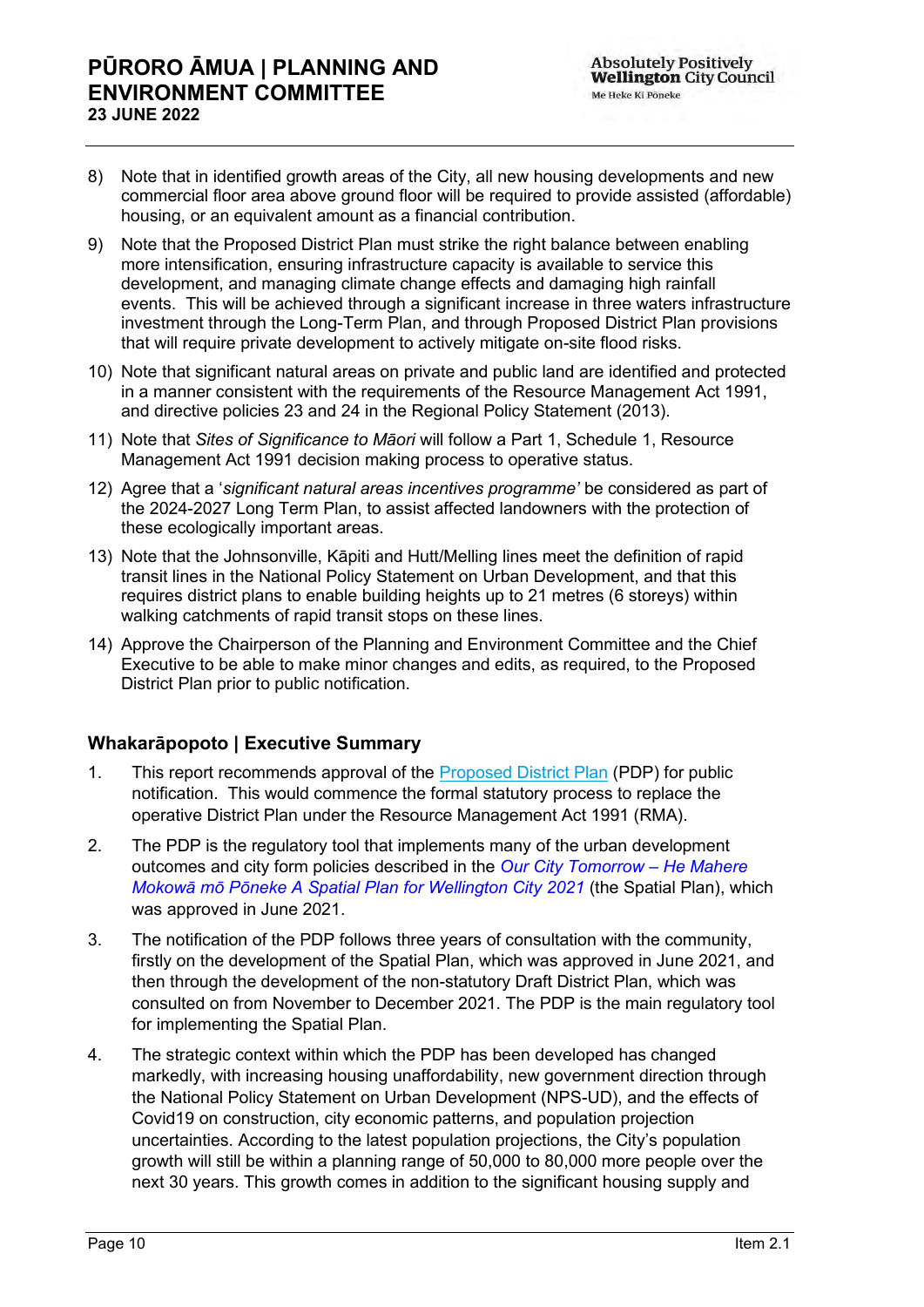affordability issues experienced by Wellington over the past seven years under the operative District Plan.

- 5. The operative District Plan enabled an additional feasible capacity of 26,000 homes under 2021 economic conditions. This is insufficient for the projected demand over the next 30 years of 31,300 homes. The operative District Plan will enable an additional feasible capacity of 73,400 under 2022 economic conditions. Feasible capacities can change with changes in population, economic and construction conditions. A 10% increase in construction costs can reduce the realisable capacity by half. These conditions will change over the life of the District Plan (10 years) and the Spatial Plan (30 years).
- 6. One of the biggest challenges in the PDP is striking the right balance between enabling more intensification, ensuring infrastructure capacity is available to service this development, and managing climate change effects and damaging high rainfall events. While the Council has signalled a significant increase in three waters infrastructure investment, private development will be required to actively mitigate onsite flood risks.
- 7. All new development in urban zones will be required to be hydraulically neutral. For small scale housing development (1-3 units) this will mean that new houses will need to install on-site rainwater tanks and permeable surfacing.
- 8. New large-scale development of 4 or more units, and all non-residential activities, developers will need to show no net increase in stormwater runoff as compared to modelled undeveloped runoff from the site. The mitigation measures could include water sensitive infrastructure such as rain gardens, pervious surfaces, wetlands and bio-retention devices, the price of which will vary depending on scale.
- 9. These controls are expected to have significant social and economic benefits in terms of reducing the risk of flood damage to private property and public assets, and reducing the likelihood and severity of erosion. It also eases pressure on under-capacity public stormwater networks.
- 10. The long term outcomes enabled by the PDP are:
	- Greater inclusivity and more secure economic foundations from a greater supply of more diverse, affordable, accessible, and well designed housing.
	- A pathway to a low carbon city through urban development that supports investment in people walking, cycling, and using public transport.
	- Growth that supports sustained and efficient investments in existing and planned three waters capacity infrastructure, public transport, and community, health, and educational facilities and services
	- A more resilient urban form that makes the best use of available science to adapt to natural hazards and climate risks.
- 11. The PDP enables more housing and business development but also implements design controls and guides to ensure high standards of residential amenity and living for both new and redeveloping neighbourhoods.
- 12. The PDP also contains: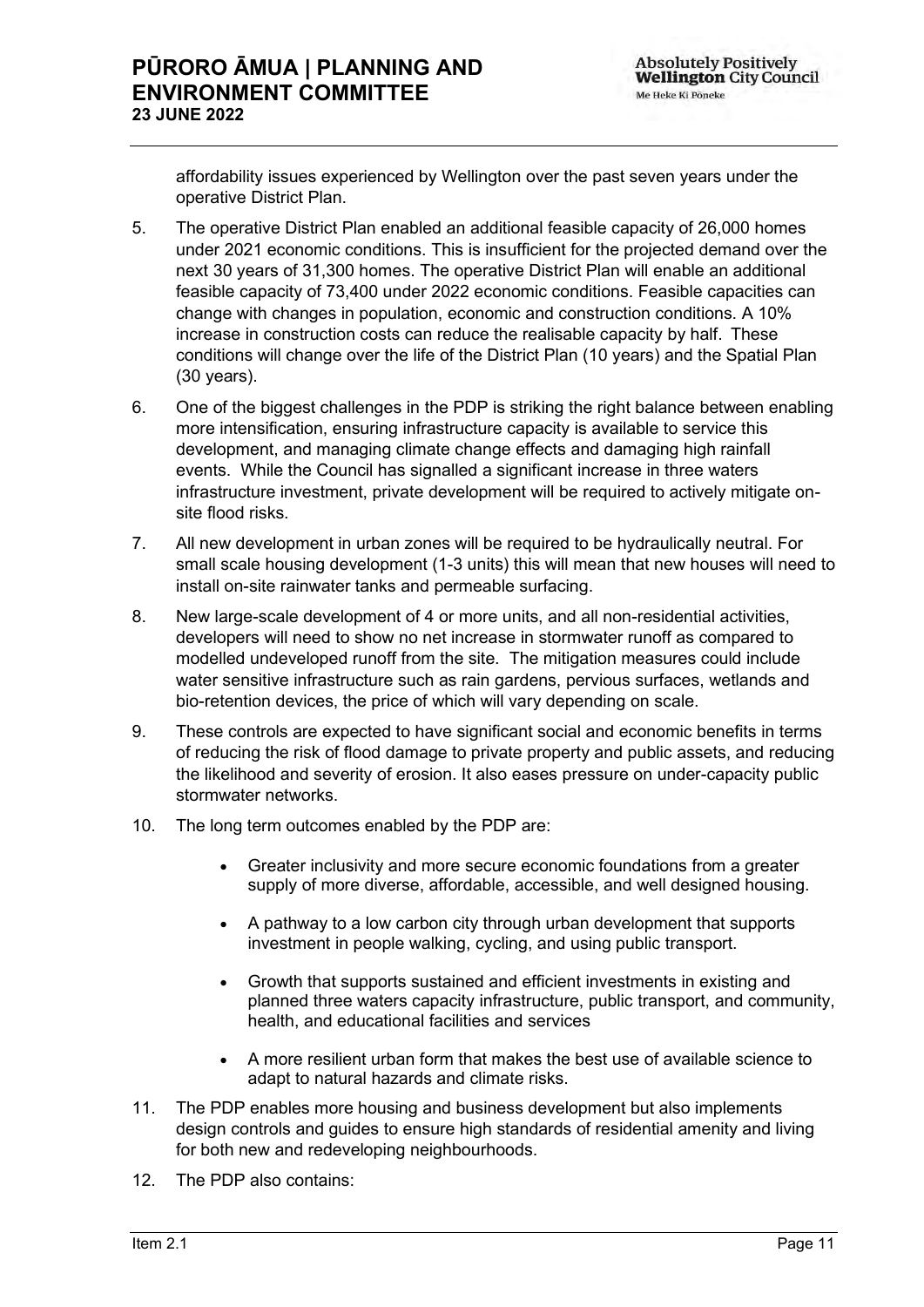- Greater recognition of mana whenua values and promotion of an active partnership model in resource management processes
- Increased urban densities in and around the city centre, metropolitan centres, suburban centres, and around the City's train stations; and "greenfield" development of Upper Stebbings/Glenside West and Lincolnshire Farm.
- Requirements for developers in growth areas to either provide assisted housing and/or financial contributions towards assisted housing.
- New three waters requirements to manage effects on the infrastructure network and the environment, and requirements for on-site mitigation and stormwater management.
- Low carbon city outcomes will be achieved through enabling:
	- a. higher densities close to public and active transport;
	- b. removing remaining minimum on-site carparking requirements (in line with NPS-UD);
	- c. requiring bike parking and enabling carshare schemes and micromobility;
	- d. consideration of extra building height for energy-efficient buildings.
- New rules to protect the City's important indigenous biodiversity habitats, called Significant Natural Areas (SNAs) and significant landscapes.
- 13. If the PDP is approved, it would be formally notified for submissions on 18 July 2022. Anyone can make a submission on the PDP.
- 14. Hearings will start in early 2023. Decisions on the Intensification Streamlined Planning Process (ISPP) parts of the PDP (intensification areas, qualifying matters, and MDRS) must be issued no later than November 2023. There are no appeals on these parts.
- 15. The rest of the PDP, which follows the standard Schedule 1 Part 1 RMA decision making process, must be issued no later than July 2024. Only decisions on those parts of the PDP can be appealed to the Environment Court.
- 16. The Spatial Plan and District Plan Review have been running in parallel with the Let's Get Wellington Moving (LGWM) programme. LGWM is a set of transport-led cityshaping initiatives, including mass rapid transit (MRT). Once the MRT route and station locations are confirmed, district plan changes will likely be needed to enable the higher density, mixed use developments near MRT stations.

## **Takenga mai | Background**

## Legal requirement for a district plan

17. The PDP is the Council's statutory instrument to manage subdivision and development across the City. Every territorial authority is required to have a district plan under the RMA.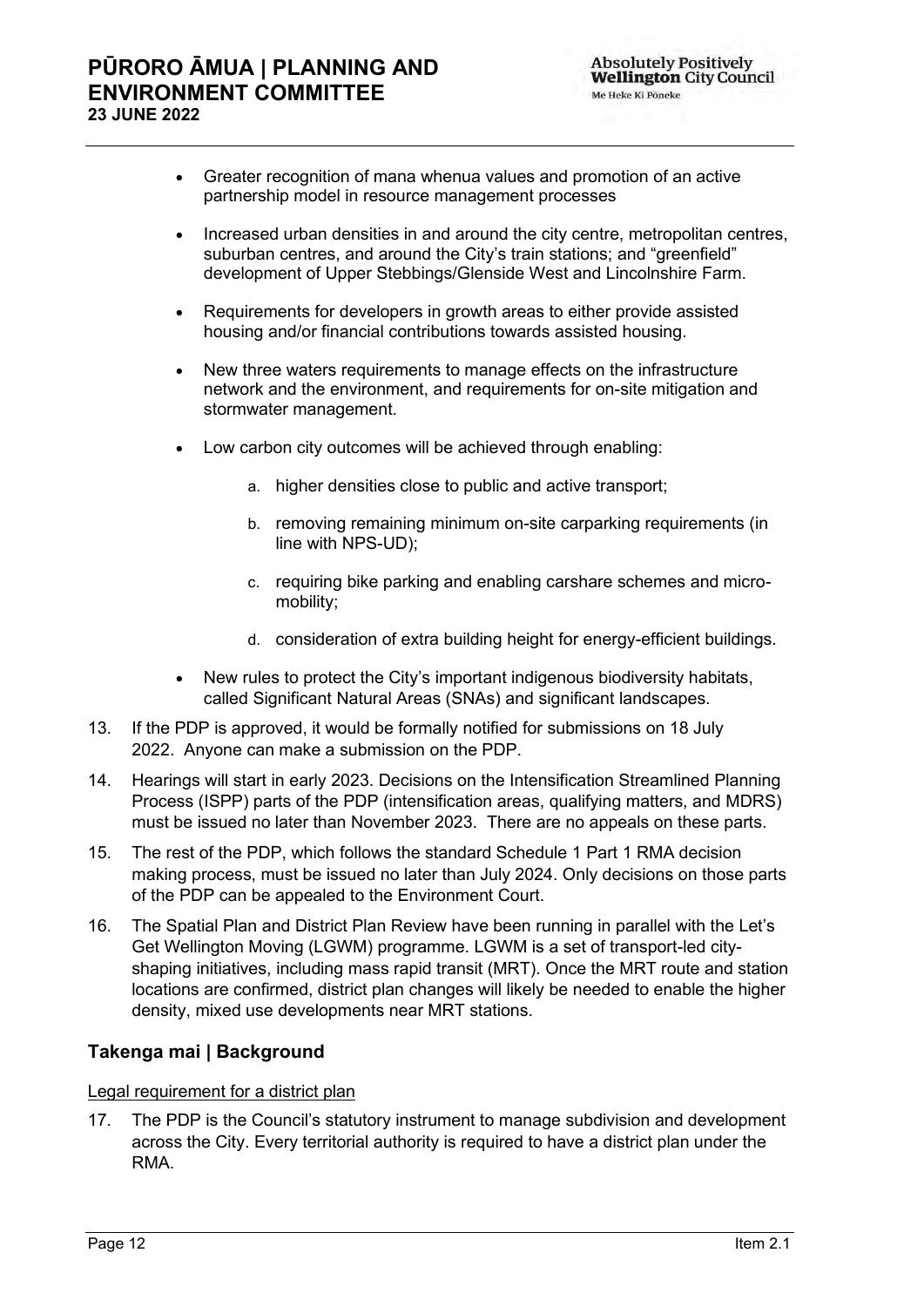- 18. The PDP must give effect to all national direction, such as the NPS-UD and the National Policy Statement for Freshwater Management, and the Regional Policy Statement. The PDP must also not be inconsistent with the Greater Wellington Regional Councils Natural Resources Regional Plan.
- 19. The PDP also has regard to other relevant strategies and policies of the Council. This includes the Spatial Plan, Long Term Plan, and Te Atakura First to Zero.
- 20. The current operative District Plan remains in effect until all or part of the PDP is made operative. As PDP provisions become beyond challenge, for example if no submissions are made on the parts or any appeals are resolved, those parts are treated as operative.

## Spatial Plan and Draft District Plan

- 21. The City is expecting population growth of 50,000 to 80,000 more people over the next 30 years. For several years, the City has been experiencing significant housing supply and affordability issues. The Council engaged the community and developed the Spatial Plan to manage this growth in an integrated way that achieves the City's aspirational goals: partnership with mana whenua, compact, inclusive and connected, greener, resilient, vibrant and prosperous.
- 22. The Council approved the Spatial Plan in June 2021. Many actions in the Spatial Plan are implemented through the District Plan Review. As part of this review, the Council consulted on a non-statutory Draft District Plan from November to December 2021. The PDP will be the main regulatory tool for implementing the Spatial Plan's land use and subdivision controls.

## Recent changes to the RMA

- 23. Recent amendments to the RMA require the Council to incorporate the new MDRS into the PDP, and to implement the intensification and qualifying matters policies (Policies 3 and 4) of the NPS-UD. This implementation must follow the ISPP.
- 24. On 13 May 2022 the Pūroro Āmua Planning and Environment Committee resolved to use the Schedule 1 Part 1 process for the other parts of the PDP not included in the ISPP. This split between the two RMA decision making processes is summarised in the table below:

| <b>Chapters</b>                                       | <b>Chapters to proceed</b><br>through the ISPP<br>process | <b>Chapters to proceed</b><br>through the RMA First<br><b>Schedule Process</b> |
|-------------------------------------------------------|-----------------------------------------------------------|--------------------------------------------------------------------------------|
| Part 1: Introduction and General<br><b>Provisions</b> |                                                           |                                                                                |
| Introduction                                          |                                                           | X                                                                              |
| How the Plan Works                                    |                                                           | X                                                                              |
| Interpretation                                        | X                                                         |                                                                                |
| <b>National Direction Instruments</b>                 |                                                           | X                                                                              |
| Tangata Whenua                                        |                                                           | X                                                                              |
| Part 2: District-Wide Matters                         |                                                           |                                                                                |
| <b>Strategic Direction</b>                            | x                                                         |                                                                                |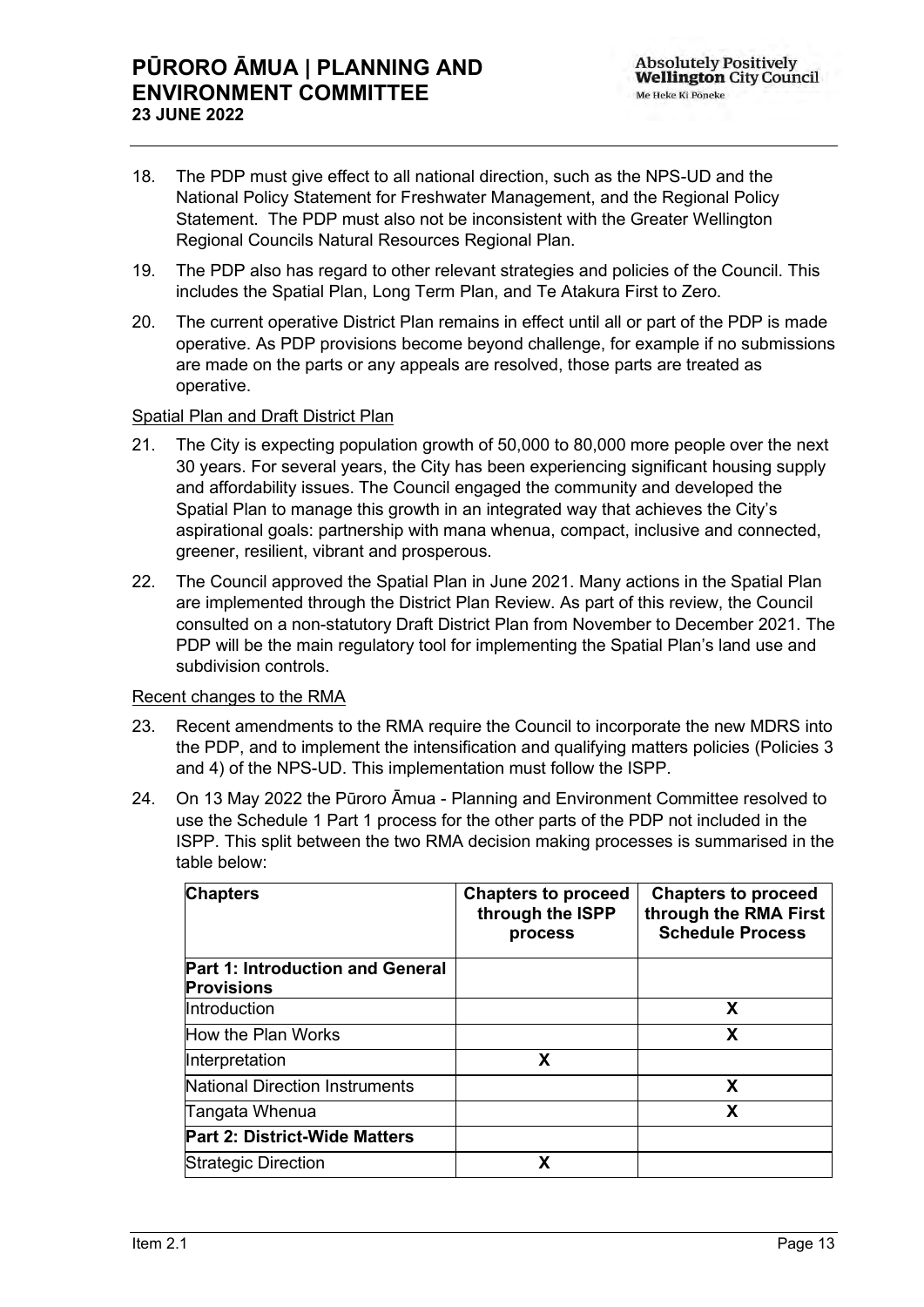## **PŪRORO ĀMUA | PLANNING AND ENVIRONMENT COMMITTEE 23 JUNE 2022**

| Energy Infrastructure and<br>Transport                        | X |   |
|---------------------------------------------------------------|---|---|
| <b>Hazards and Risk</b>                                       | X |   |
| <b>Historical and Cultural Values</b>                         | X |   |
| Natural Environment Values (SNAs,<br>landscapes, coastal etc) |   | X |
| Subdivision                                                   | X |   |
| <b>General Districtwide Matters</b>                           | X |   |
| <b>Part 3: Area Specific Matters</b>                          |   |   |
| <b>Residential Zones</b>                                      | X |   |
| <b>Rural Zones</b>                                            |   | X |
| Commercial and Mixed-Use Zones                                | X |   |
| Industrial Zones                                              |   | X |
| Open Space and Recreation<br>Zones                            |   | X |
| <b>Special Purpose Zones</b>                                  | X |   |
| <b>Development Areas</b>                                      | X |   |
| Designations                                                  |   | X |
| Part 4 Appendices, Design<br><b>Guides and Schedules</b>      |   |   |
| Appendices                                                    | X |   |
| <b>Design Guides</b>                                          | X |   |
| Schedules                                                     | X |   |

- 25. SPP process requires use of an independent hearings panel, with no appeals to the Environment Court. The ISPP provisions must be notified no later than 20 August 2022 and completed by November 2023. The Minister for the Environment is the final decision maker if the Council does not support any recommendations from the independent hearings panel. If the PDP is approved for notification as per the recommendations in this paper, this will mean the Council complies with this statutory timeframe.
- 26. This contrasts with the standard Schedule 1 Part 1 process where those parts of the PDP could be appealed to the Environment Court.

## Resource management reforms

- 27. Central Government is reviewing the resource management system. This includes the replacement of the RMA with three new pieces of legislation – the Natural and Built Environments Act, the Spatial Planning Act, and the Climate Adaptation Act. The eventual replacement for the PDP will come through the Natural and Built Environments Act.
- 28. An 'exposure draft' of the Natural and Built Environments Bill was released in June 2021. The Bill will require councils to produce a single 'Natural and Built Environment Plan' for each region. The Bill is expected to be introduced to Parliament in September/October 2022, and passed into law in this parliamentary term (October/November 2023).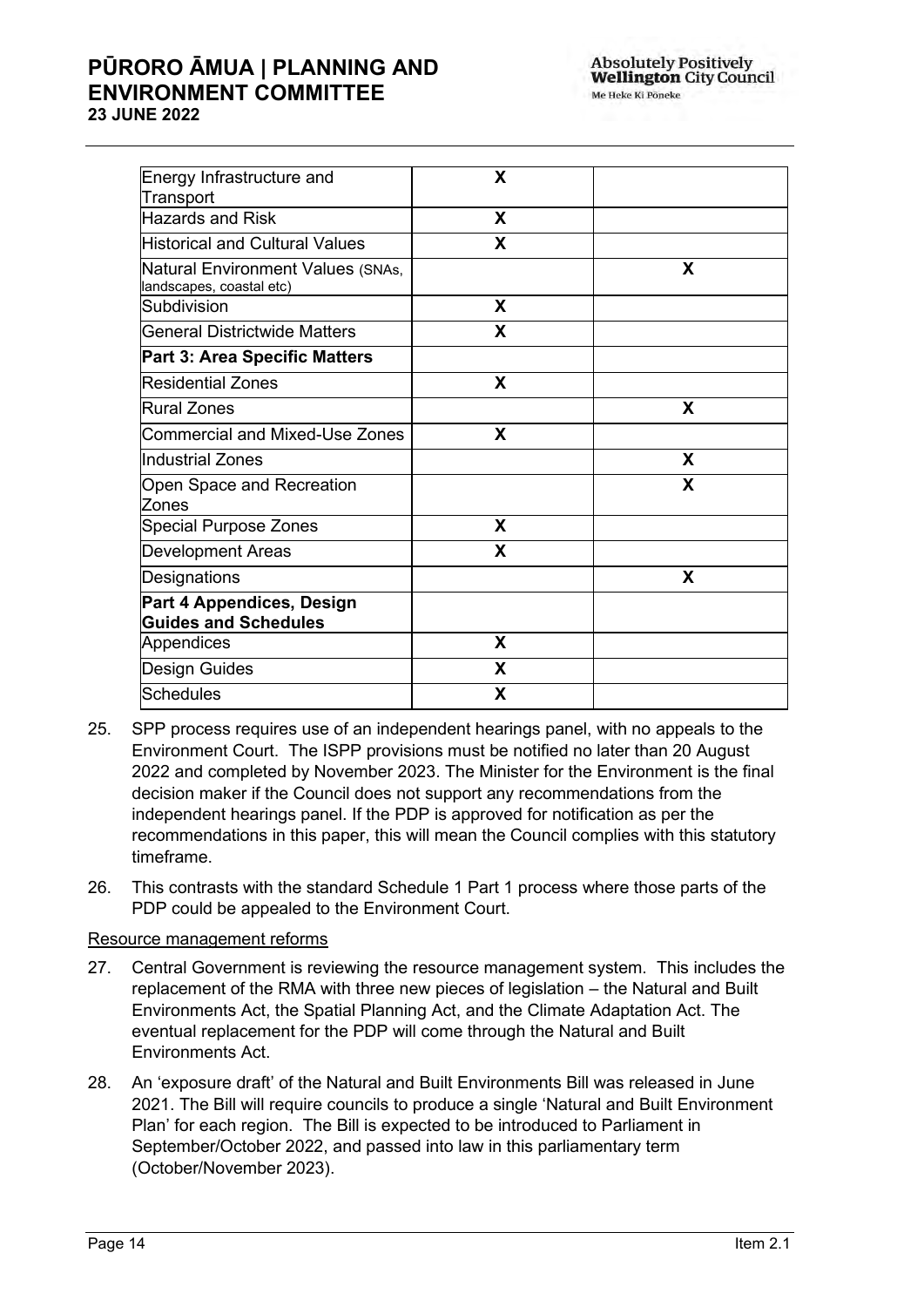29. The Ministry for the Environment is working on a 10 year transition plan which is likely to allow existing district plans to transition into the new resource management system. This means that the reform should not delay notification of the PDP.

## Housing supply and housing choice

- 30. The City is expecting population growth of 50,000 to 80,000 more people over the next 30 years. This equates to 25,000-32,000 more houses. Without changes to the current District Plan settings, the City can expect a shortfall of 4,600-12,000 homes over the next 30 years. This shortfall will be most apparent in the apartment and townhouse typologies for which there is a high demand.
- 31. For a number of years the City has been experiencing significant housing supply and affordability issues. This has been reflected in high house prices as well as high residential rents.
- 32. The PDP will significantly increase the amount of housing enabled throughout the City. The latest capacity modelling work shows that the PDP provisions will enable an additional 73,400 commercially realisable houses. Of this number, around 20%, or 9,500 houses, are attributable to the MDRS which apply in the medium density residential zones except where qualifying matters or higher densities apply.
- 33. The number and types of houses that are actually 'realisable' will be influenced by the make up of the population, land owner aspirations, economic conditions, and the costs of construction. These conditions will change over the life of the PDP (10 years) and the Spatial Plan (30 years).
- 34. While the Council is required to comply with the NPS-UD and MDRS, the key message is that the Council should be enabling as much additional capacity as possible in areas identified in the Spatial Plan and PDP. The reasons for this are:
	- Additional opportunities for market housing and the PDP requirements for assisted (affordable) housing can, alongside other measures such as the Councils Te Kāinga programme, help to reduce housing unaffordablity and high rents. This will provide opportunities for people from all walks of life to live and work in the City.
	- Having a compact city encourages more walking, cycling and use of public transport. These measures are currently being implemented through LGWM and investment in a city-wide bike network. Together these policies and investments put the City in a much stronger position to meet our climate change targets and becoming a low-carbon city, whilst tackling our housing affordability issues.
	- Targeted high density growth and development leads to more efficient use of existing and planned three waters infrastructure, public transport, open space, and community, health, and educational facilities and services.

## Aligning growth and infrastructure investment

35. *Our City Tomorrow: He Mahere Mokowā mō Pōneke A Spatial Plan for Wellington City -An Integrated Land Use and Transport Strategy* (the Spatial Plan) is a non-statutory, 30 year growth plan for the City. This was approved in June last year. It has six goals which have guided the development of policy direction in the Spatial Plan and the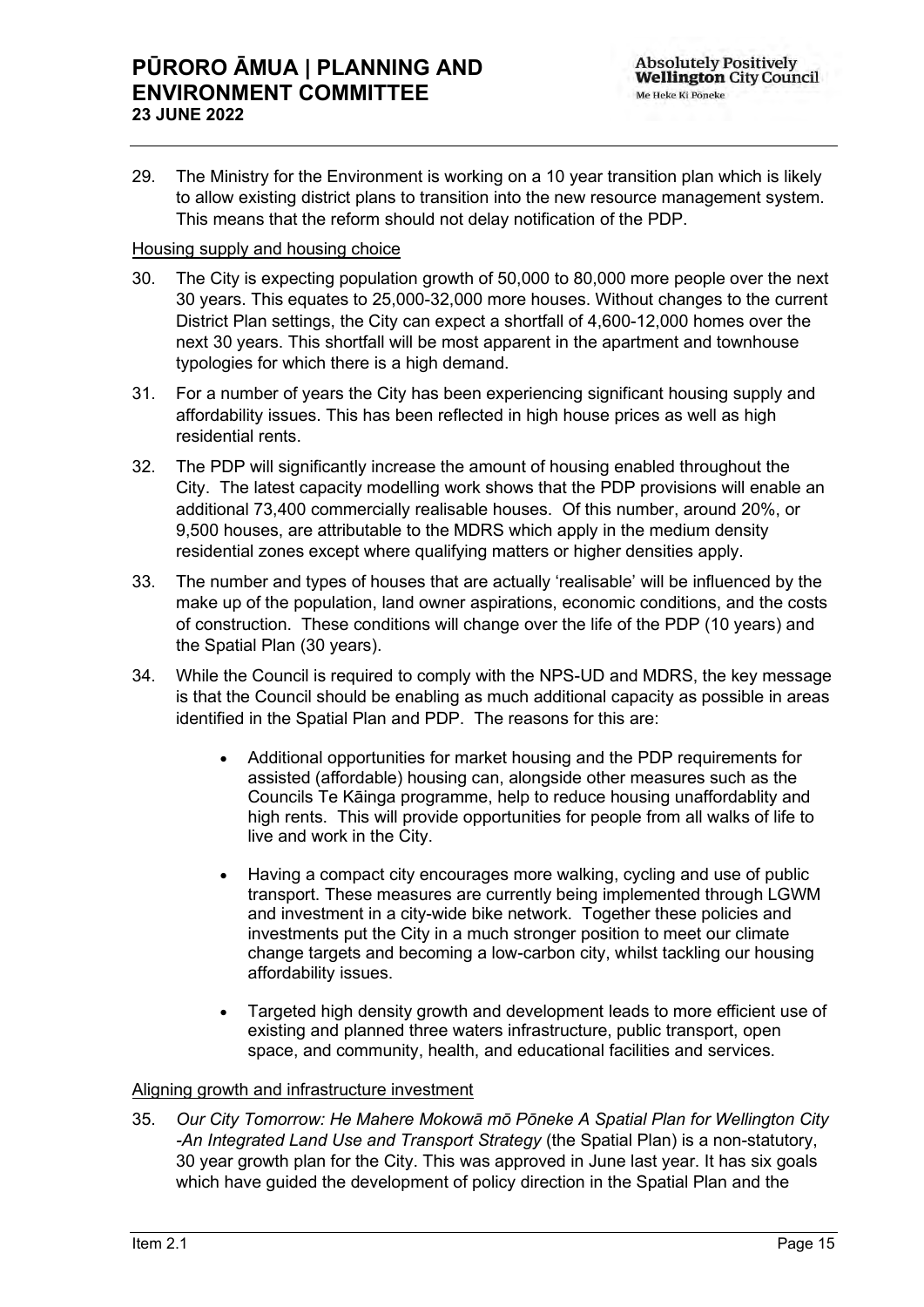objectives, policy and rules in the Draft District Plan and PDP. These goals are partnership with manawhenua, compact, greener, resilient, vibrant and prosperous, and inclusive and connected. The Spatial Plan is an important strategy that has guided the development of the PDP.

- 36. The [Long Term Plan 2021-31](https://wellington.govt.nz/your-council/plans-policies-and-bylaws/plans-and-reports/long-term-plan/long-term-plan-2021-31) (LTP) sets out the plan for funding and investment for growth-related infrastructure over the next 10 years. The LTP was adopted by the Council in June 2021 and was developed in parallel with the Spatial Plan.
- 37. The LTP and the Spatial Plan have taken a strategic and targeted approach to infrastructure investment delivery over the short to medium and longer term. Over the next ten years significant investment will be focused on enabling capacity to support growth in the Central City (including Te Aro and Adelaide Road), Newtown, Johnsonville, and Tawa.
- 38. The LTP also identifies funding for Wellington Water Ltd (WWL) to undertake detailed three waters growth studies this year - starting with studies for the Central City/Newtown/Island Bay corridor and the northern suburbs (Johnsonville, Newlands, Tawa) – to inform investment planning advice for the 2024-34 LTP (or the new water entity).
- 39. Following the completion of these studies, detailed investigations will commence for the next tranche of growth areas in the Spatial Plan – for example, the remaining suburbs in Southern Wellington, Western Wellington (Ngaio, Crofton Downs, Khandallah), Eastern Wellington, and Karori. These detailed studies, and any subsequent business cases, are important as they will enable the identification, development, planning and prioritising of specific three waters growth projects that deliver capacity improvements in the network.
- 40. Alongside investment in the 3 waters infrastructure, there will be PDP requirements to manage land-use and ensure there is three waters capacity for new development, and where necessary, appropriate on-site mitigation and stormwater management for new development. These matters are addressed more fully in the Discussion section of this paper and in Attachment 1.

## Let's Get Wellington Moving

- 41. LGWM's vision is: "A great harbour city, accessible to all, with attractive places, shared streets, and efficient local and regional journeys. To realise this vision, we need to move more people with fewer vehicles."
- 42. Projects include significant investments in new transport, including mass rapid transit (MRT). The City's planning settings need to enable high density development around this rapid transit to fully realise the climate, mode shift, and liveability benefits of the MRT. The Spatial Plan signalled this by identifying MRT station precincts as opportunity sites, and prioritising infrastructure upgrades to align with MRT construction.
- 43. The Spatial Plan and District Plan Review have been running in parallel with LGWM. A report on the preferred option for MRT routes and mode is coming to Council for decision in early July to help complete the LGWM transformational programme's indicative business case.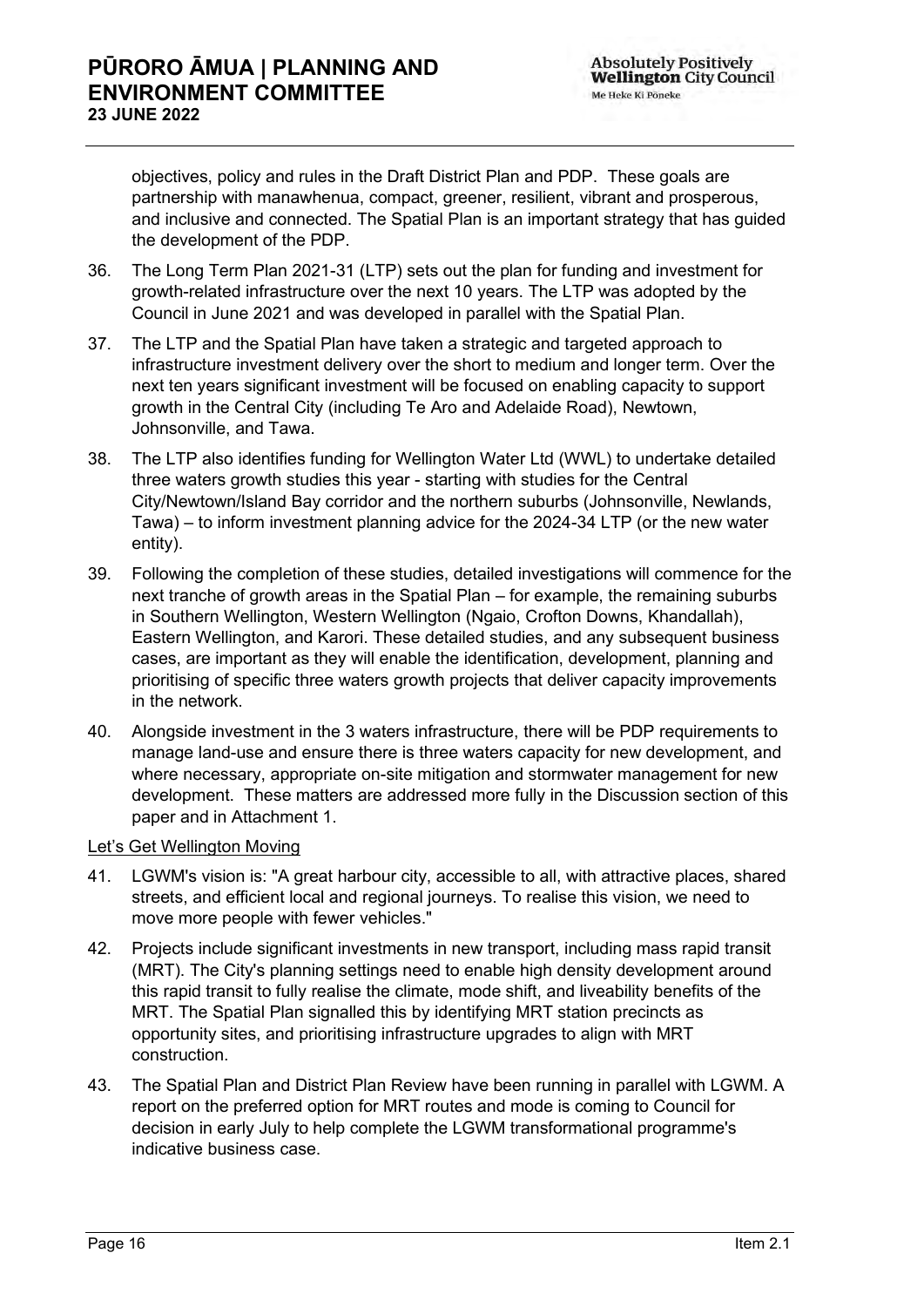## **PŪRORO ĀMUA | PLANNING AND ENVIRONMENT COMMITTEE 23 JUNE 2022**

- 44. LGWM is starting to investigate options for route designations and station locations. Once these are confirmed, district plan changes will likely be needed to enable the higher density, mixed use developments near MRT stations. This could be a combination of upzoning and designation requirements. The timing of these changes will depend on the planning and consenting approach chosen and the overall LGWM schedule.
- 45. The ISPP related parts of the PDP will likely be operative Q4 2023/Q1 2024, with the rest of the PDP made operative once appeals to the Environment Court are resolved.

## Submissions received on the Draft District Plan

- 46. In November to December 2021, the Council received feedback from 1034 submitters on the non-statutory Draft District Plan.
- 47. Submissions received on the DDP ranged from general comments through to specific text amendments on individual provisions. These included:
	- Building heights in the Medium Density Residential Zone (which now includes the High Density Residential Zone where 6 storey buildings are enabled)
	- Residential Amenity – sunlight access, privacy, loss of character
	- Significant Natural Areas (SNAs)
	- Pro-forma and facilitated submissions from 'Live Wellington' and 'A City for People'.
- 48. A summary of the submissions received can be found [here.](https://planningforgrowth.wellington.govt.nz/__data/assets/pdf_file/0015/17106/WCC-DWDP-Consultation-Summary-Report-Global-Research-24-02-22.pdf)
- 49. Detailed analysis of the submissions has been undertaken along with further investigations into matters raised by submitters. This has resulted in a number of recommended changes to the PDP by officers. These matters are outlined in the Discussion section of this paper.

## **Kōrerorero | Discussion**

50. The following sections outline the key PDP policy changes. Attachment 1 contains all the significant recommended changes made from the Draft District Plan to the PDP.

## Mana whenua values and active partnership

- 51. The District Plan Review has included significant engagement with our mana whenua partners - Taranaki Whānui ki te Upoko o te Ika and Ngāti Toa Rangatira. This has included over 100 hui and wānanga attended by Council officers over the last 12 months. This has provided a much greater understanding of mana whenua values and aspirations as they relate to the PDP.
- 52. The PDP elevates the consideration of mana whenua values in resource management processes, including:
	- A new Tangata Whenua chapter which provides context and clarity about who mana whenua are and what environmental outcomes they are seeking.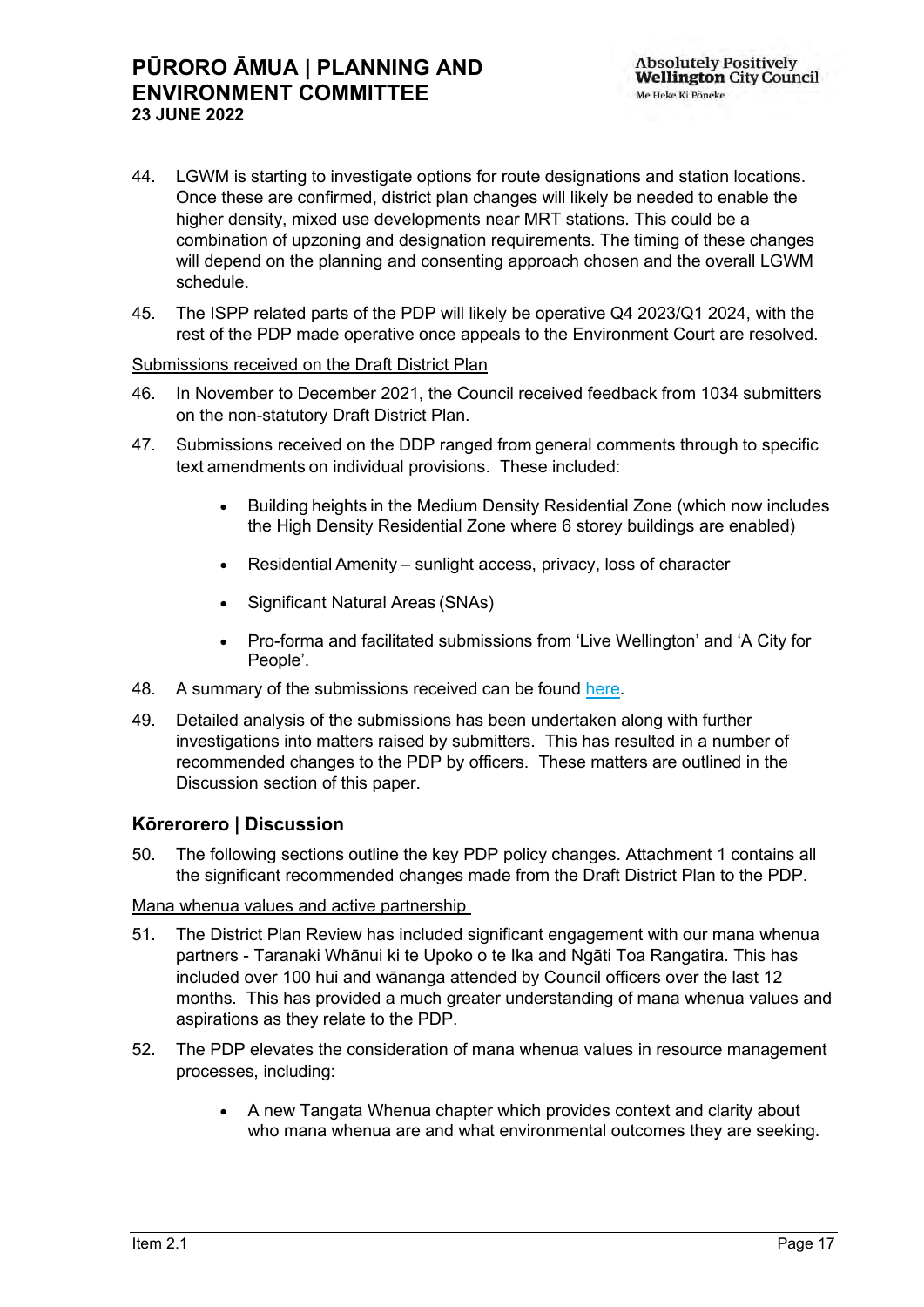- A new Sites and Areas of Significance to Māori chapter that provides greater protection for sites and areas of significance than the current District Plan.
- Integrating mana whenua values across the remainder of the plan where relevant.
- 53. This is consistent with both the City Goal of 'Partnership with mana whenua' in the Spatial Plan; and the recently signed Tākai Here (2022), which is the new partnership agreement between the Council and our mana whenua partners, Rūnanga o Toa Rangatira, Taranaki Whānui ki Te Upoko o Te Ika and Te Rūnanganui o Te Āti Awa.
- 54. The identified *Sites of Significance to Māori* cannot be included in the ISPP, but will follow a Part 1, Schedule 1, Resource Management Act 1991 decision making process.

#### Housing and business land capacity

- 55. Building height increases and upzoning that were signalled in the approved Spatial Plan are being given effect to in the PDP.
- 56. The General Residential Zone in the Draft District Plan will now be the Medium Density Residential Zone, and the parts of the former medium density zone that enabled six storeys will now be the High Density Residential Zone (HDZ). This recognises that implementation of the MDRS has effectively made the general residential areas a medium density zone. Three dwellings up to three storeys (and compliance with associated building standards) will be a permitted activity across the Medium and High Density Residential Zones. Under the Draft District Plan two dwellings up to two storeys were permitted.
- 57. Areas across the City are being up-zoned for high density housing (terrace housing, low rise and high rise apartments) with a focus around train stations, and in and around the central city and suburban centres.
- 58. Increased building heights are proposed in Te Aro to support future regeneration of this area, including any future mass transit route through the central city.
- 59. There will be more opportunities for mixed use development in the metropolitan centres of Johnsonville and Kilbirnie, with an increase to the maximum building height in these centres. In particular, it is proposed to raise the permitted building height in Johnsonville from 27 metres (8 storeys) in the Draft District Plan to 35 metres (10 storeys).
- 60. The existing blanket approach to protection of pre-1930 buildings in the inner suburbs has been removed, but with high quality character areas retained. Outside of these areas, intensification is enabled within a 15 minute walking catchment of the central city. This is consistent with the decisions on the Spatial Plan.
- 61. The Upper Stebbings and Glenside West areas have been signalled for urban development since the early 2000s (the Northern Growth Management Plan). Upper Stebbings and the southern part of Glenside West will be re-zoned for residential purposes. This follows extensive engagement on the development of a masterplan. The remaining land on the western side of Marshall Ridge will be zoned rural area, with SNA and 'Ridgelines and Hilltops' landscape overlays protecting large areas from development.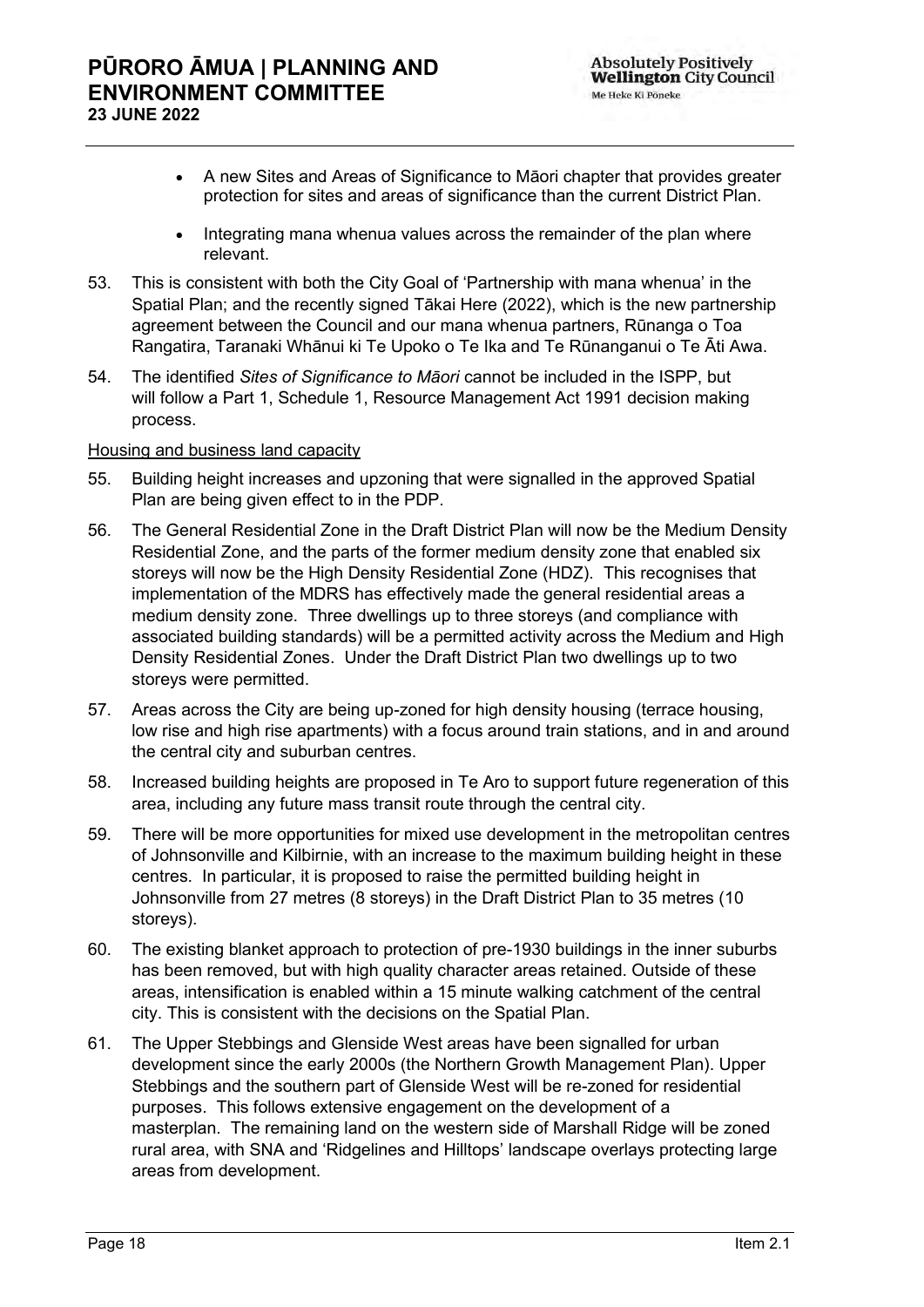- 62. The existing structure plan for the Lincolnshire Farm area has been amended to recognise existing and future areas of urban development, to allow higher levels of intensification, and to remove the indicative Petone to Grenada link road. This has allowed a redesign of the structure plan which takes better account of existing development, and areas for protection and future development.
- 63. Enabled housing yields have increased from just 900 houses in the Lincolnshire Farm area (under the existing operative District Plan), to 4,000 houses over these two greenfield areas.

## Contributions for assisted housing

- 64. Along with supporting long-term housing affordability by enabling more options for new housing, the Draft District Plan included four options to encourage or require the provision of assisted housing in the City.
- 65. Assisted housing means residential units occupied by low to moderate income households at below-market rates, coordinated long-term by central government (for example Kāinga Ora), local government, iwi authorities, or community housing providers. Many submitters expressed strong support for some form of compulsory assisted housing provision in the PDP. Kāinga Ora and the development community were not supportive.
- 66. The following approach is recommended:
	- Assisted housing be required for new housing developments, and new commercial floor area above ground floor, in identified growth areas of the City where additional height has been enabled. This would include:
		- a. parts of the Central City Zone (Te Aro);
		- b. high density residential areas that are within 15 minutes walk from the City Centre Zone, and 10 minutes walk from key suburban centres and rapid transit stops; and
		- c. greenfield areas in the north of the City.
	- Developers in these areas will be required to build assisted housing (10% of the new development) or pay a financial contribution of \$120 per m2 of net new floor area, increasing annually by the building construction inflation rate. This contribution represents approximately \$15,000 for the average sized Wellington house.
	- New on-site assisted housing be considered as one of the possible city outcome contributions for large multi-unit residential applications that are over maximum heights in high density residential zones and centres zones.

## Responding to the City's goal of being carbon zero by 2050

- 67. The PDP places a much greater emphasis on reducing the City's carbon emissions. This is integrated throughout the PDP chapters, as follows:
	- A zoning approach that enables intensification in the existing urban area and limited greenfield development.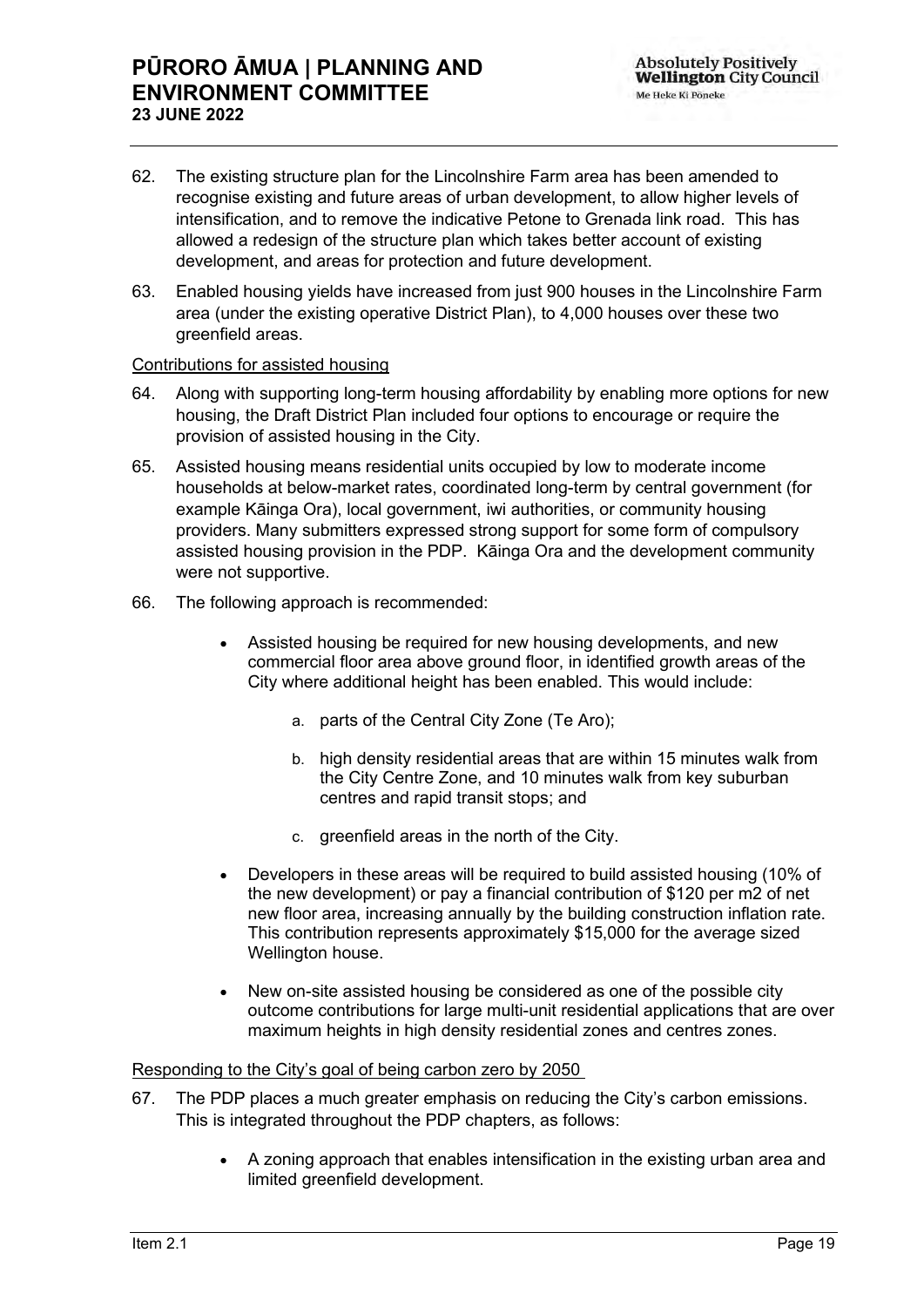## **PŪRORO ĀMUA | PLANNING AND ENVIRONMENT COMMITTEE 23 JUNE 2022**

- Enabling development close to existing and planned public transport, cycleway, and pedestrian routes.
- Removing requirements for on-site carparking to be provided in new development (in line with NPS-UD requirements).
- Requiring the provision of bike parking in new development.
- Making carshare schemes (for example, Mevo or CityHop) permitted activities.
- Promoting cycling and micromobility uses in new development.
- Consideration of additional height for green star rated (or equivalent) buildings.
- New design guides that promote energy-efficient buildings through optimising sunlight access and building orientation.
- Enabling opportunities for the development of renewable electricity generation.

## Better protection for the natural environment

- 68. The PDP proposes significantly more protection of the City's natural environment. This includes new rules that protect:
	- SNAs including restrictions on the removal of vegetation in these areas.
	- outstanding natural features and landscapes including rules to manage new development and earthworks within these areas
	- the natural character of the coastal environment.
- 69. Submitters on the Draft District Plan raised a range of concerns about the provisions as drafted, and a more general concern that the Council was imposing an undue burden on landowners which in some cases will lead to a loss of private property rights. Other submitters were also supportive of the intention behind protecting SNAs but sought some changes.
- 70. A number of key changes to the SNA provisions have been proposed to allow day to day maintenance of bush and land, with some clearance allowed where it is close to existing houses, decks, and balconies:
	- 3m permitted clearance zone around buildings increased to 5m
	- Permitted clearance zone also extended to include decks and balconies
	- New permitted rule to allow trimming and pruning for sunlight assess to homes
	- Clearance permitted to allow for installation of services
	- Clearance permitted to maintain or create private tracks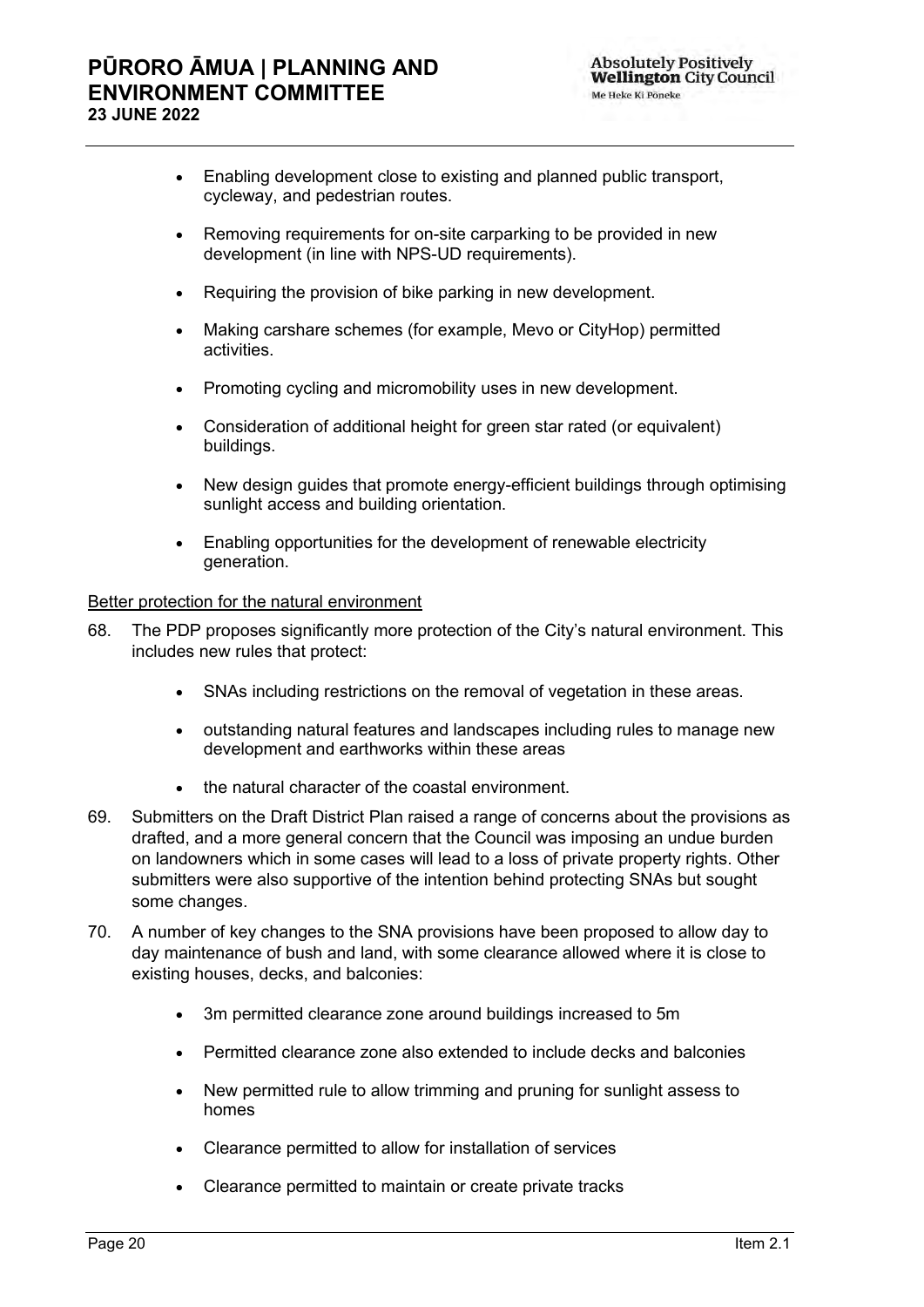- In the Rural Area new rules allow clearance for drainage and septic tanks and for fire safety management
- Specific rules for Zealandia to carry out ongoing restoration work
- 71. These new rules will apply on public and private property which has already been signalled through the *[Backyard Tāonga](https://aus01.safelinks.protection.outlook.com/?url=https%3A%2F%2Fplanningforgrowth.wellington.govt.nz%2Fabout%2Fbackyard-taonga&data=05%7C01%7CJohn.McSweeney%40wcc.govt.nz%7Cb2235294191849a4fce408da4a6e5a16%7Cf187ad074f704d719a80dfb0191578ae%7C0%7C0%7C637904135058285065%7CUnknown%7CTWFpbGZsb3d8eyJWIjoiMC4wLjAwMDAiLCJQIjoiV2luMzIiLCJBTiI6Ik1haWwiLCJXVCI6Mn0%3D%7C3000%7C%7C%7C&sdata=Kv6yFb6IXxBSf5AEfcrm22KR0QbQMfflIlWvUuTcN1s%3D&reserved=0)* engagement that commenced in 2019. All affected landowners have been informed of the proposals, and this has included officers visiting a significant number of properties to discuss the changes with these landowners.
- 72. The identification and protection of SNAs also aligns with the Council's declaration of a Climate and Ecological Emergency in June 2019. Protecting the City's biodiversity and ecological systems is an important part of the Council's climate change response. The protection of SNAs on public and private land through the District Plan give effect to previous decisions made by Wellington City Council in the adopted 2015 *Our Natural Capital* – Wellington's biodiversity strategy and action plan, and again in the adopted 2021 Spatial Plan.
- 73. The City's natural environment is also a key part of its identity that also helps combat climate change. With significant growth and change in the built environment these important areas will come under increasing pressure without appropriate protection. The Proposed District Plan will include new residential intensification policies and standards that will have legal effect when the plan is notified. If SNAs are not included in the PDP then this will enable further loss of the remaining areas of indigenous biodiversity without any ability to manage or mitigate this loss.
- 74. On 9 June 2022 the Ministry for the Environment released the exposure draft of National Policy Statement for Indigenous Biodiversity (NPS-IB). MfE are seeking feedback on the draft by 21 July 2022, and have stated that the NPS-IB is expected to be gazetted this year.
- 75. The exposure draft includes policies seeking significant indigenous vegetation and significant habitats of indigenous fauna to be identified as SNAs using a consistent approach; and that SNAs are protected by avoiding and managing adverse effects from new subdivision, use, and development. The exposure draft states that every local authority must give effect to the NPS-IB as soon as reasonably practicable. If the NSP-IB is gazetted this year, it will require local authorities to have identified, mapped, and notified a plan change to protect SNAs no later than 2027 (5 years).
- 76. Irrespective of the NPS-IB, Council still has a statutory requirement to identify and protect the remaining terrestrial biodiversity in the City. Section 6(c) of the RMA requires the Council to recognise and provide for the protection of areas of significant indigenous vegetation and significant habitats of indigenous fauna as a matter of national importance, and to give effect to the New Zealand Coastal Policy Statement (NZCPS).
- 77. This statutory requirement to identify and protect SNAs was confirmed in an Environment Court case in 2015 between Royal Forest and Bird Protection Society of New Zealand and New Plymouth District Council.
- 78. The Wellington Regional Policy Statement (operative since 2013) requires WCC to identify areas of significant indigenous biodiversity (Policy 23) and to protect those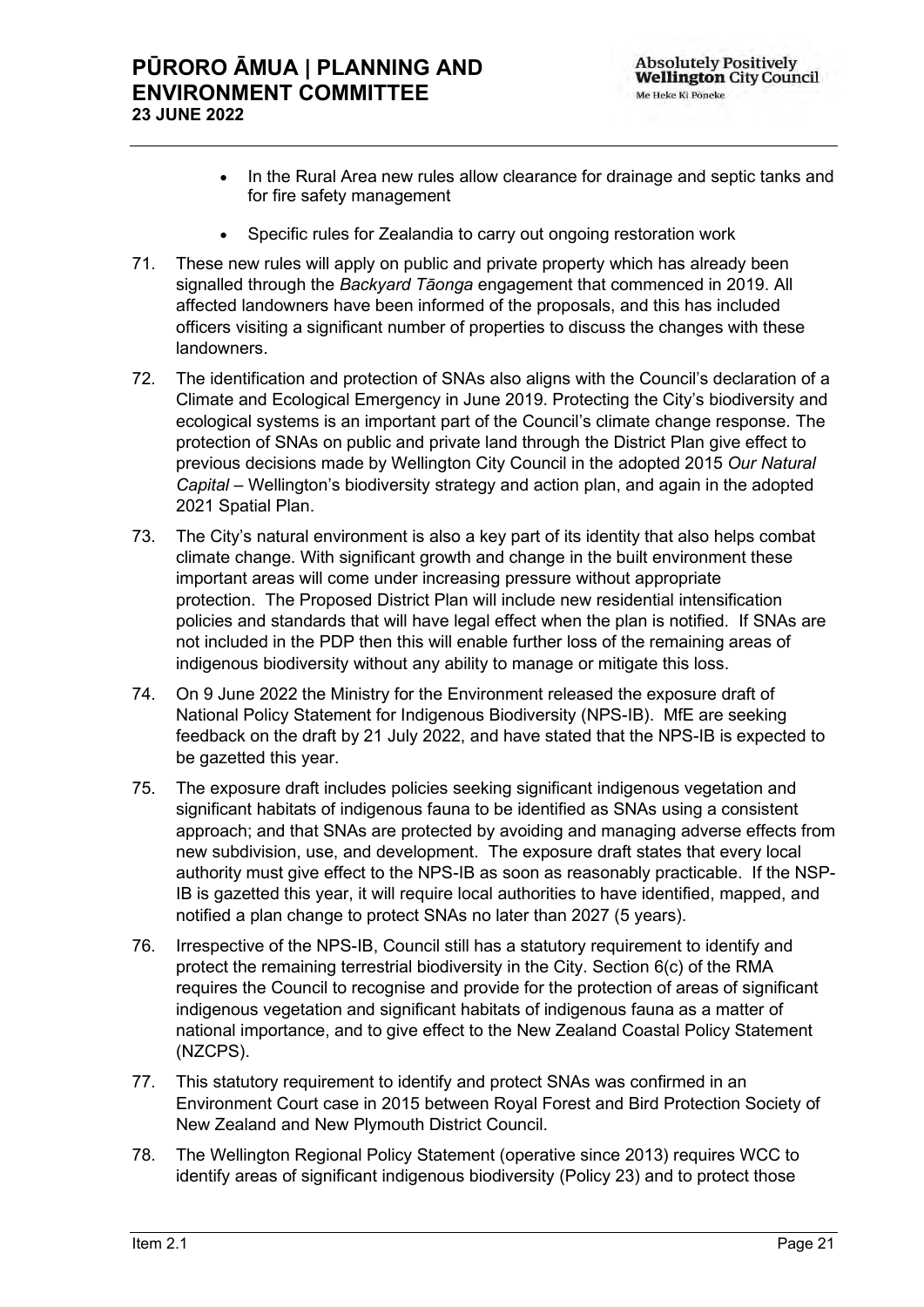areas (Policy 24) by including policies, rules and methods within the PDP.  The current Wellington City District Plan does not give effect to these requirements.

79. It is recommended an SNA incentives programme be developed to work alongside these new PDP provisions. This programme could focus on assisting landowners with weed and pest control, fencing off of SNA areas, and other financial support and incentives. This could be considered as part of the 2024-2027 Long Term Plan.

#### Heritage protection

- 80. The Heritage Chapter promotes the contribution that heritage makes to Wellington City's identity by identifying and protecting heritage areas, buildings and objects, notable trees and archaeological sites. There are provisions to support earthquake strengthening and support their sustainable long-term use.
- 81. The heritage schedule has been reviewed and 10 new heritage residential areas, 54 heritage buildings, and 4 new heritage structures have been added to the heritage list. These additional heritage items have been included where there is an opportunity to increase representation on the heritage list, they are listed by Heritage New Zealand, or the Council has good information on their values.
- 82. For the first time, archaeological sites have been added to the District Plan. They are Kau Point Battery, Miramar Tunnels, and the Karori Goldmining and Dam within Zealandia.

#### Three waters capacity and stormwater management

- 83. A number of submissions on the DDP asking that the Council to go further in managing effects on the three waters network and the environment. Officers have worked closely with mana whenua, Wellington Water Ltd, and Greater Wellington Regional Council and on the development of amended provisions.
- 84. One of the biggest challenges in the PDP is striking the right balance between enabling more intensification, ensuring infrastructure capacity is available to service this development, and managing climate change effects and damaging high rainfall events. While the Council has signalled a significant increase in three waters infrastructure investment, private development will be required to actively mitigate onsite flood risks.
- 85. All new development in urban zones will be required to be hydraulically neutral. For small scale housing development (1-3 units) this will mean that new houses will need to install on-site rainwater tanks and permeable surfacing.
- 86. New large-scale development of 4 or more units, and all non-residential activities, developers will need to show no net increase in stormwater runoff as compared to modelled undeveloped runoff from the site. The mitigation measures could include water sensitive infrastructure such as rain gardens, pervious surfaces, wetlands and bio-retention devices, the price of which will vary depending on scale.
- 87. These controls are expected to have significant social and economic benefits in terms of reducing the risk of flood damage to private property and public assets, and reducing the likelihood and severity of erosion. It also eases pressure on under-capacity public stormwater networks.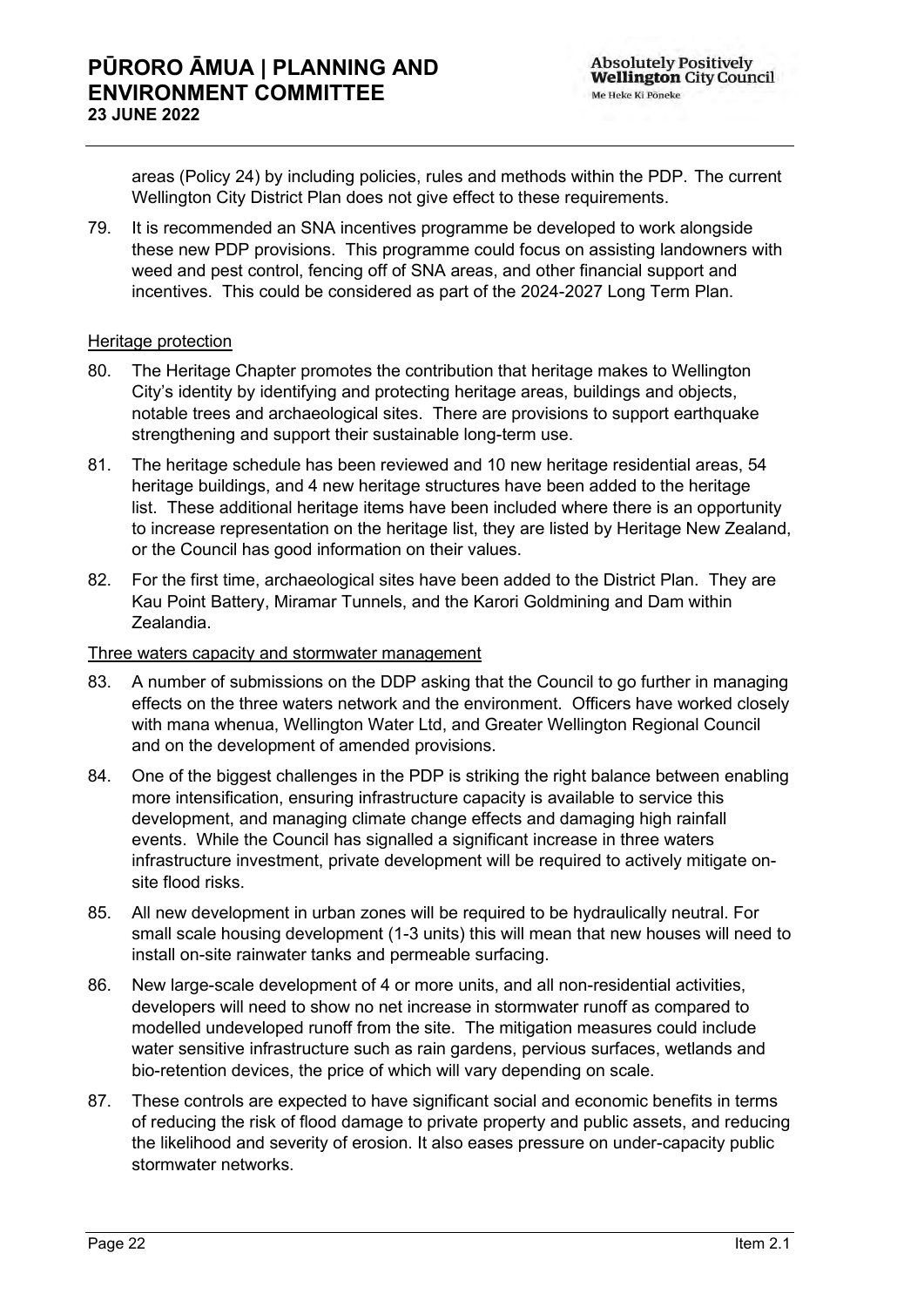#### High-quality development

- 88. A strong theme throughout engagement on the Spatial Plan and Draft District Plan was the need to provide a good standard of amenity and quality healthy housing alongside increasing housing supply.
- 89. The PDP includes residential amenity controls and supporting design guidance for multi-unit development (apartments and townhouses) across the City Centre, Centres, Mixed Use and Medium Density Zones. These controls include minimum unit sizes, requirements for outdoor living space (private or shared), and daylight and sunlight access.
- 90. A complete review of the Design Guides has also been undertaken. The Design Guides are part of the PDP and have statutory weight. The new Design Guides have been rationalised with improved useability and reflect the current priorities for the City, including supporting growth and ensuring good design outcomes.

#### Taking a proactive risk-based approach to managing natural hazards

- 91. A new risk-based approach to managing natural hazards is also proposed in the PDP. This approach is based on updated modelling that has been undertaken over the last 12-18 months to inform the District Plan Review. The modelling has also accounted for climate change and sea level rise predictions.
- 92. It includes updated hazard maps and a new rule framework based on high, medium and low risk hazard areas. New development within these areas is managed to protect people's safety and property interests.
- 93. This approach is best practice and is being adopted across the region.

## Johnsonville Line

- 94. A number of comments on the Draft District Plan and separate documents and presentations since the draft have challenged the Council's interpretation of the Johnsonville line as a 'rapid transit service' in the Spatial Plan and the Draft District Plan. This includes an in-depth assessment and analysis of the capacity and level of rail services on this line by the Onslow Residents Community Association, Johnsonville Community Association, and Ngaio Crofton Downs Residents Association. The questions particularly relate to the speed, capacity, frequency, and reliability when compared to other examples of lines regionally and nationally.
- 95. Attachment 2 contains a full explanation and assessment of these issues.
- 96. It is acknowledged that significant variables are at play that constitute what an MRT is and that those variables will have a wide range when comparing like-for-like examples regionally and nationally. A further paper considered a follow-up submission from some members of the resident associations, and this is included as Attachment 2.
- 97. Greater Wellington Regional Council is in the process of providing formal correspondence clarifying their position on this matter that is consistent with officer's position.
- 98. The definition of this line is therefore important as the NPS-UD requires the Council to enable building heights up to 21 metres (6 storeys) within a walking catchment of rapid transit stops. The PDP also classifies the Kāpiti Line and Hutt/Melling Line as rapid transit services.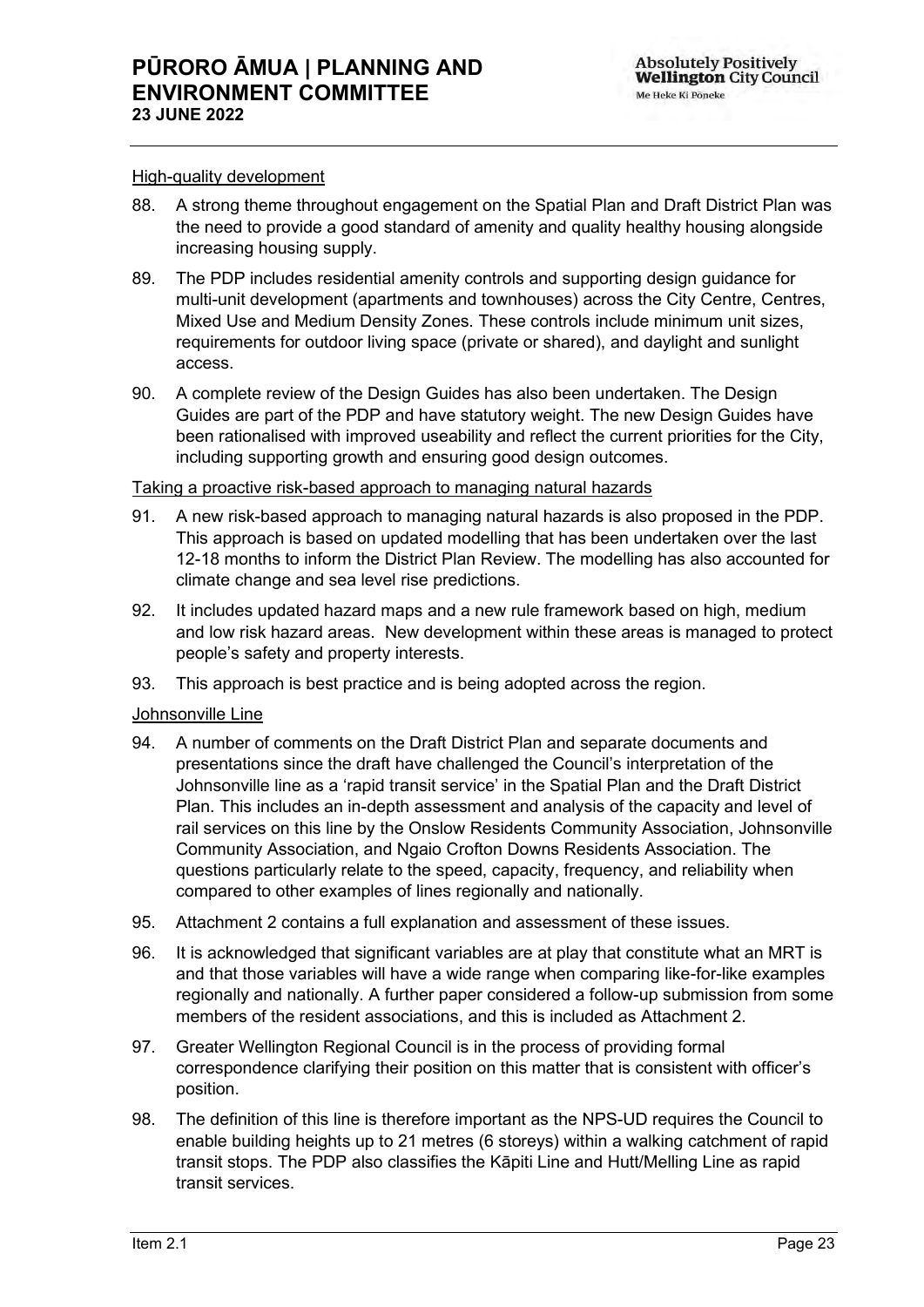- 99. The Spatial Plan, Draft District Plan and the PDP define 10-minute walking catchments around the existing rapid transit stops along these three railway lines. An assessment of rapid transit services and stops within the City will be in the PDP's Evaluation Report accompanying notification of the PDP on 18 July 2022.
- 100. The [Wellington Regional Land Transport Plan \(RLTP\)](https://www.gw.govt.nz/your-region/plans-policies-and-bylaws/plans-and-reports/transport-plans/wellington-regional-land-transport-plan-2021/), the Wellington Regional Public Transport Plan, and the Wellington Regional Growth Framework identify these three rapid transit services within Wellington City. Ministry for the Environment guidance has commuter rail services in Wellington as an example of rapid transit. This identification helps regional alignment across the wider Wellington metro district plans. LGWM's future MRT service will also form part of this rapid transit network once the MRT routes and stops are confirmed.
- 101. The NPS-UD states the RLTP can be used to identify planned rapid transit services and stops. The PDP therefore gives considerable weight to RLTP identification of existing services and stops, alongside the specific assessment in the PDP's Evaluation Report.
- 102. Based on this assessment, no change is proposed to enabling buildings up to 21 metres (6 storeys) within 10 minute walking catchments of the City's rail stations as "rapid transit stops".

## **Designations**

103. Any Government Agency or other requiring authority can request new or altered designations for public works in the District Plan. These agencies have until 15 June to request any designation changes be included in the PDP. These requested changes would be included when the PDP is notified on 18th July 2022 (after the Committee decision). If there are any changes to the Designations Chapter they would be considered under the Part I, Schedule 1 RMA process.

## **Kōwhiringa | Options**

## Option 1 (Recommended) – Notify the PDP as outlined in this paper

104. This option enables the community to submit on all aspects of the PDP together and for councillors and independent hearing commissioners to provide integrated and coordinated decision making across all District Pan chapters and provisions.

## Option 2 (Not recommended) – Notify only those provisions required to be determined through the ISPP

105. This option means that Sites of Significance to Māori, SNAs, Open Space zones, the natural environment overlays, Rural Zone etc would be subject to a separate plan change process sometime after notification of the rest of the PDP. This would arbitrarily separate out provisions that have been developed in a holistic manner to provide for growth but to also protect areas and sites of significance. It would also have reputational and development related impacts for the Council and the City.

## **Whai whakaaro ki ngā whakataunga | Considerations for decision-making**

## **Alignment with Council's strategies and policies**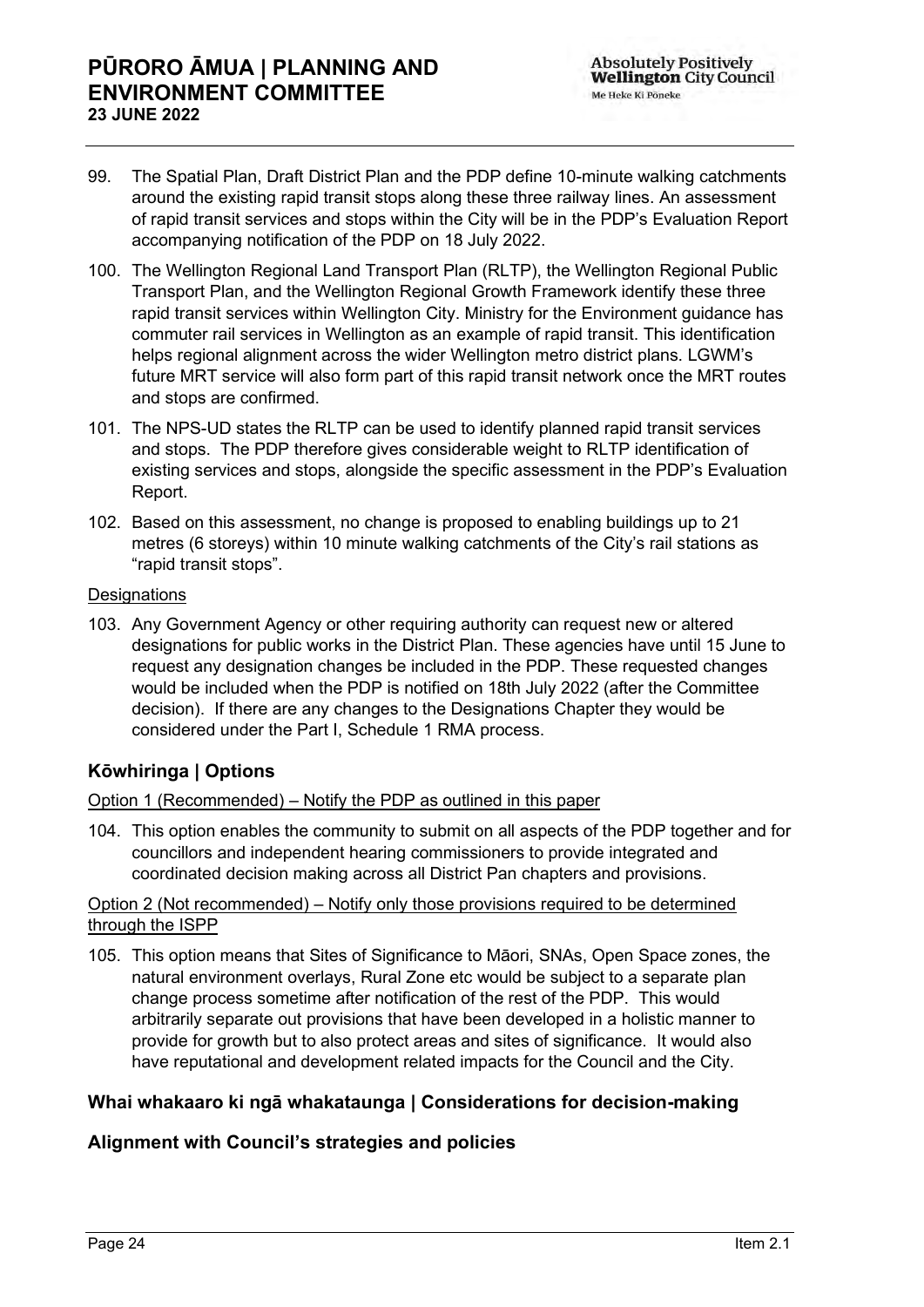Our City Tomorrow *–* He Mahere Mokowā mō Pōneke - A Spatial Plan for Wellington City 2021

- 106. The PDP aligns with and implements the [Spatial Plan](https://experience.arcgis.com/experience/4da3420b9d7c4cc2a00f548ef5e881a1) subject to some changes as outlined in this paper. A particularly important aspect of this is implementing the growth pattern outlined in the Spatial Plan, giving effect to the MDRS, and ensuring the correct zones are applied in the areas where intensification has been signalled. Alongside this, the draft plan implements a number of other key actions of the Spatial Plan including:
- 107. Active partnership with mana whenua a much greater acknowledgement in the draft plan of mana whenua values and aspirations, and the protection of sites and areas of significance.
- 108. Protecting the natural environment identifying SNAs, outstanding landscapes and features, and new requirements for better management of stormwater runoff.
- 109. Providing policy direction to align development with investment in the City's infrastructure network.

## Te Atakura First to Zero 2019

- 110. The PDP aligns with [Te Atakura First to Zero.](https://wellington.govt.nz/-/media/your-council/meetings/council/2019/06/te-atakura-final.pdf) It does this through:
	- A zoning approach that promotes a compact urban form and directs growth to areas that are served by public transport and other key services.
	- Promoting active transport modes, and a reduction in reliance on the private vehicle.
	- Encouraging sustainable building design

#### Tō mātou mahere ngahuru tau – Our 10-Year Plan – Long Term Plan 2021-2031

- 111. The PDP aligns with the recently adopted [Long Term Plan](https://wellington.govt.nz/your-council/plans-policies-and-bylaws/plans-and-reports/long-term-plan/long-term-plan-2021-31) priority objectives, in particular:
	- A functioning, resilient and reliable three waters infrastructure the PDP ensures that new development aligns with the sequence of investment for three waters infrastructure over the life of the plan.
	- Wellington has affordable, resilient and safe housing  $-$  a significant increase in housing development capacity is enabled, which includes provision for a range of housing types in a range of locations across the city. This is supported by requirements for the provision of assisted housing in new development, and managing development within natural hazard areas.
	- The city's core transport infrastructure is a safe, resilient, reliable network the PDP approach supports a compact urban form with upzoning proposed around the City's public transport network. This is further supported by rules that promote the use of active transport modes over the private vehicle.
	- The city has resilient and fit-for-purpose community, creative and cultural spaces – the zoning approach in the PDP enables the establishment of a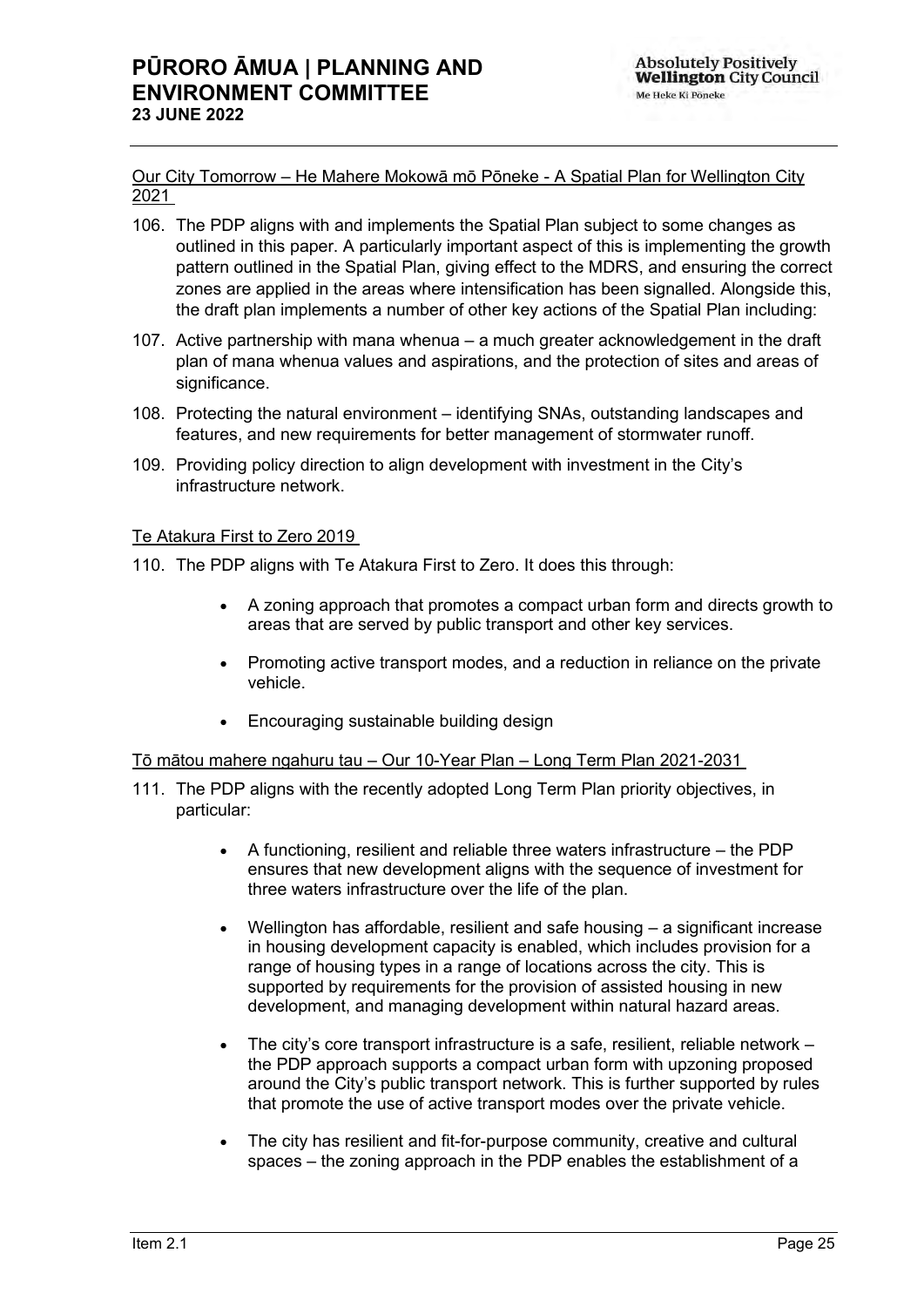range of community, cultural, educational and recreational facilities to support all communities.

- An accelerating zero-carbon and waste-free transition as noted above, the PDP supports the City's goals of reducing carbon emissions and adapting to climate change.
- Strong partnerships with mana whenua significant engagement has occurred with mana whenua over the last 12 months for the District Plan Review which has been based upon this partnership approach. The new plan significantly increases acknowledgement and consideration of mana whenua in resource management decision-making, and this is integrated across the plan.

## Housing Strategy 2018-28 and Housing Action Plan 2020

- 112. The Planning for Growth programme is a key programme of work that supports the implementation of the [Housing Strategy](https://wellington.govt.nz/-/media/your-council/plans-policies-and-bylaws/plans-and-policies/a-to-z/housingstrategy/housing-strategy-j006215.pdf?la=en&hash=ABF9CF417E18B92D64CDC61C00F41FA5EA70189B) and the [Housing Action Plan.](https://wellington.govt.nz/-/media/your-council/plans-policies-and-bylaws/plans-and-policies/a-to-z/housingstrategy/housing_action_plan_2020-22.pdf?la=en&hash=5923E5C1D7643C23EF67016FCDA300D3B8BEC11C) In particular, the PDP supports the achievement of the following key outcomes of the Strategy:
	- Wellington has a well-functioning housing system the PDP provides a significant increase in housing capacity
	- Homes in Wellington are of good quality and are resilient the PDP includes new rules to ensure a good standard of residential amenity (both internal and external), and new design guidance which places an emphasis on energy efficient and sustainable buildings. The new risk-based approach to managing natural hazards ensures new residential development is safe and resilient.
	- Homes meet the needs of Wellingtonians the PDP sets out a zoning approach that will assist in delivering housing choice. Options are also outlined for different mechanisms to require the provision of assisted housing in new developments or a financial contribution towards providing assisted housing in other development.
	- Our housing system supports sustainable, resilient and connected communities – the PDP targets intensification to areas that are close to key transport routes and services. It also enables the creation of vibrant, mixeduse environments that encourage social connection and support economic wellbeing.
- 113. The District Plan Review has provided an opportunity to remove unnecessary costs and barriers to the provision of housing in the City to support the Council's objective of 'All Wellingtonians well-housed'.

#### Wellington Resilience Strategy 2017

114. One of the key drivers for the District Plan Review has been improved planning mechanisms for the City's resilience to natural hazards and climate change. The PDP responds to this in the following ways: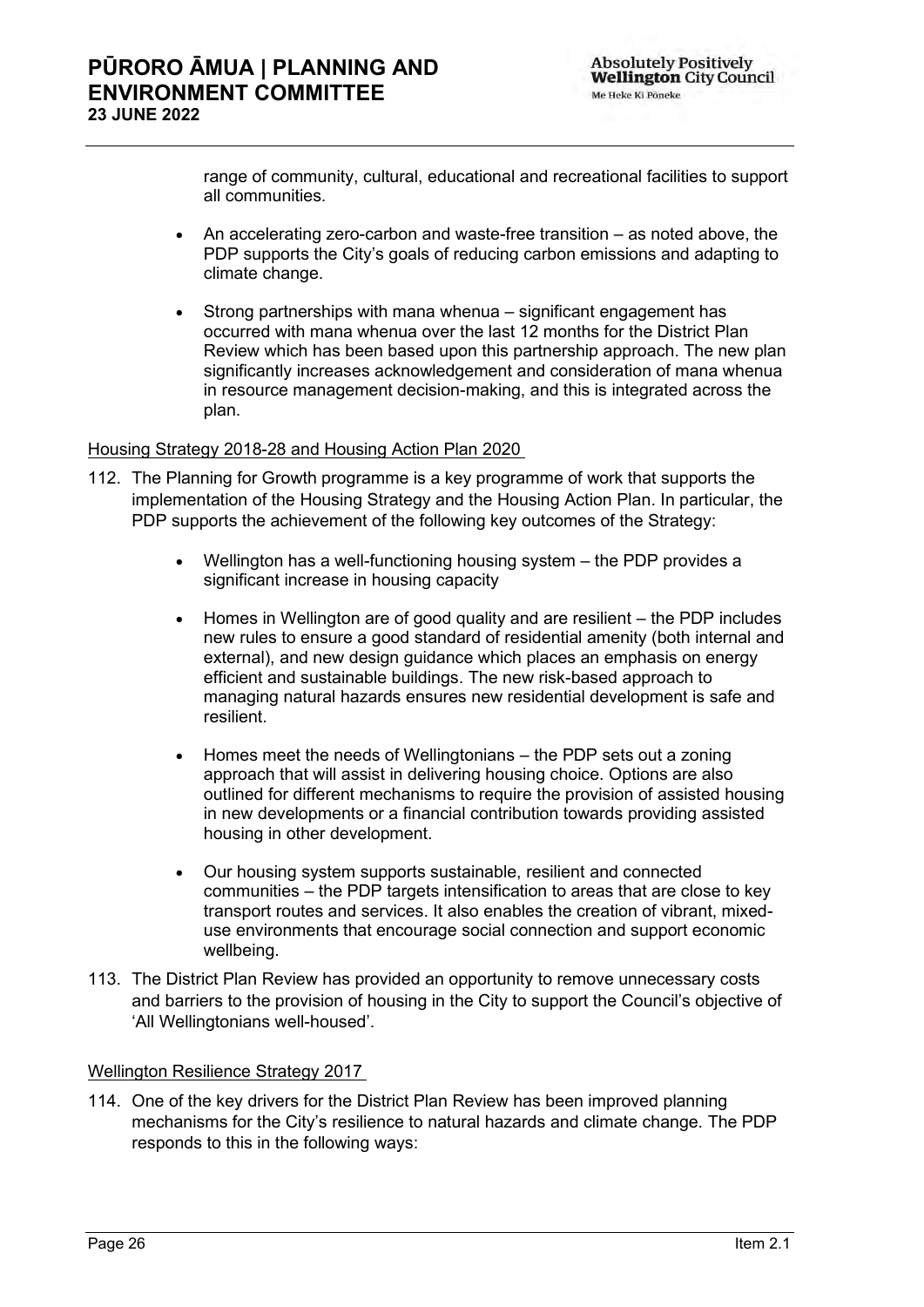- Updated modelling and maps for the City's natural hazards which has informed the rules in the PDP
- Encouraging and requiring new development to develop green buildings, green infrastructure, and better stormwater management
- Better protection for the City's biodiversity which helps to support a more resilient natural and built environment.
- Enabling the creation of vibrant, mixed use environments that encourage social connection and support economic wellbeing.

## Tākai Here (2022)

115. This new partnership agreement was recently signed by our mana whenua partners, Rūnanga o Toa Rangatira, Taranaki Whānui ki Te Upoko o Te Ika and Te Rūnanganui o Te Āti Awa groups and Wellington City Council on 29 April 2022. It sets a framework for the ways the Council and mana whenua will work together for the benefit of the city and region. It replaces separate memoranda of understanding signed by the Council in 2017.

## **Engagement and Consultation**

- 116. The Planning for Growth programme has included four rounds of community engagement since 2017, as follows:
	- *Our City Tomorrow 2017* the purpose of this engagement was to begin a discussion with the community about what their aspirations are for the City's future given population growth, seismic risks, climate change and sea level rise. From this engagement, city goals emerged: compact, inclusive and connected, resilient, greener, and vibrant and prosperous. This engagement informed the 2018 Long Term Plan process, and subsequently the Planning for Growth initiative. A total of 724 submissions were received through this engagement.
	- *Growth Scenarios 2019* this City-wide engagement sought the community's views on where and how the City could accommodate 50,000-80,000 more people over the next 30 years, given the city goals. Four scenarios were presented (Inner City, Suburban Centres, and two greenfield scenarios) which represented different forms of development with a range of costs and benefits. A total of 1372 submissions were received on this engagement. This engagement showed strong support for a compact city approach, with future growth concentrated in the City Centre, inner suburbs and in and around suburban centres. There was limited support for further unplanned greenfield development. The Strategy and Policy Committee approved this growth approach in June 2019.
	- *Draft Spatial Plan 2020* the draft spatial plan engagement was an opportunity for the community to see more detail about the preferred growth scenario and what this could mean for their suburb. The draft spatial plan included a number of key actions that would be needed to realise the preferred scenario, and achieving the city goals. A total of 2900 submissions were received on the draft spatial plan. The draft spatial plan was amended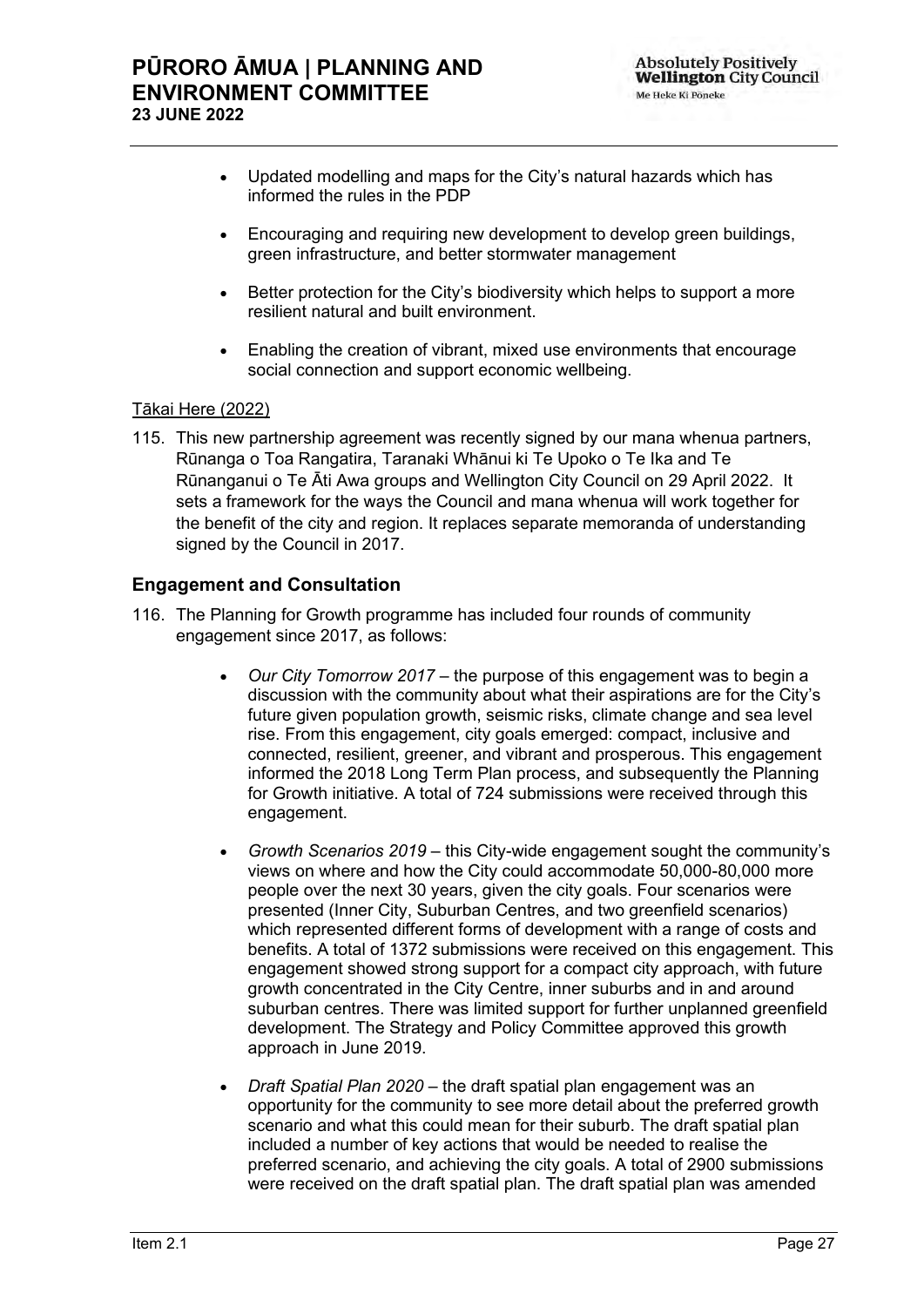based on these submissions, including the addition of a city goal 'Partnership with mana whenua'

- *Draft District Plan (DDP)* this was consulted on late last year (Nov/Dec 2021) with 1034 submissions received. This was consulted on in conjunction with LGWM MRT options and the Paneke Poneke Bike Network Plan. This included consultation with our two Community Boards, Councils advisory groups (Accessibility, Environmental, and Youth), a significant number of meetings and webinars etc with residents associations, numerous community and advocacy groups. The DDP included all relevant objectives, policies and rules to enable a full assessment by the community of the likely provisions to be included in the PDP. This has provided useful feedback from the community with a number of important changes and improvements made as outlined in this paper.
- 117. The *Backyard Tāonga* project has also been a targeted engagement programme with landowners directly affected by proposed SNAs. This engagement has been ongoing since August 2019. Landowners made aware that an SNA had been identified on their property, details about the potential SNA, what it could mean in terms of PDP rules. It included offers of site visits with an ecologist to 'ground truth' this information.
- 118. A large number of site visits have been undertaken, which has enabled meaningful discussions with landowners around how the SNA can be protected while still being able to undertake work on the site (such as building extensions). In some cases, this ground truthing work has enabled adjustments to be made to the mapped extent of the SNA, where appropriate.

## Notification of the PDP

- 119. If the Mayor and Councillors approve the PDP it is proposed to formally notify the PDP on 18 July 2022. At this point any member of the public can make a submission and a further submission on the PDP.
- 120. The notification of the PDP will accompanied by a full media campaign with drop ins at libraries and community centres– two in each ward, Stakeholder meetings, and Webinars. Staff intend to use the 'Friend of submitter' service again as done for the Draft District Plan. This service will delivered by a consultant at arms length from Council. It enables members of the people to receive advice on how to navigate their way through the PDP and how to make a submission. This service does not provide advice on what should be included in submissions.
- 121. Hearings on the PDP are expected to commence in March 2024 with decisions on the ISPP-related provisions released no later than November 2023. Decisions on the Schedule 1 Part 1 parts of the PDP must be released no later than July 2024 (2 years after notification).
- 122. A public notice and information will be contained in rates notices. This will draw attention to the notification of the PDP and information on how to make a submission.

## **Implications for Māori**

123. The District Plan Review has involved significant engagement with mana whenua (Taranaki Whānui ki te Upoko o te Ika and Ngāti Toa Rangatira) over the last 12 months. This has included more than 100 hui and wānanga for officers to understand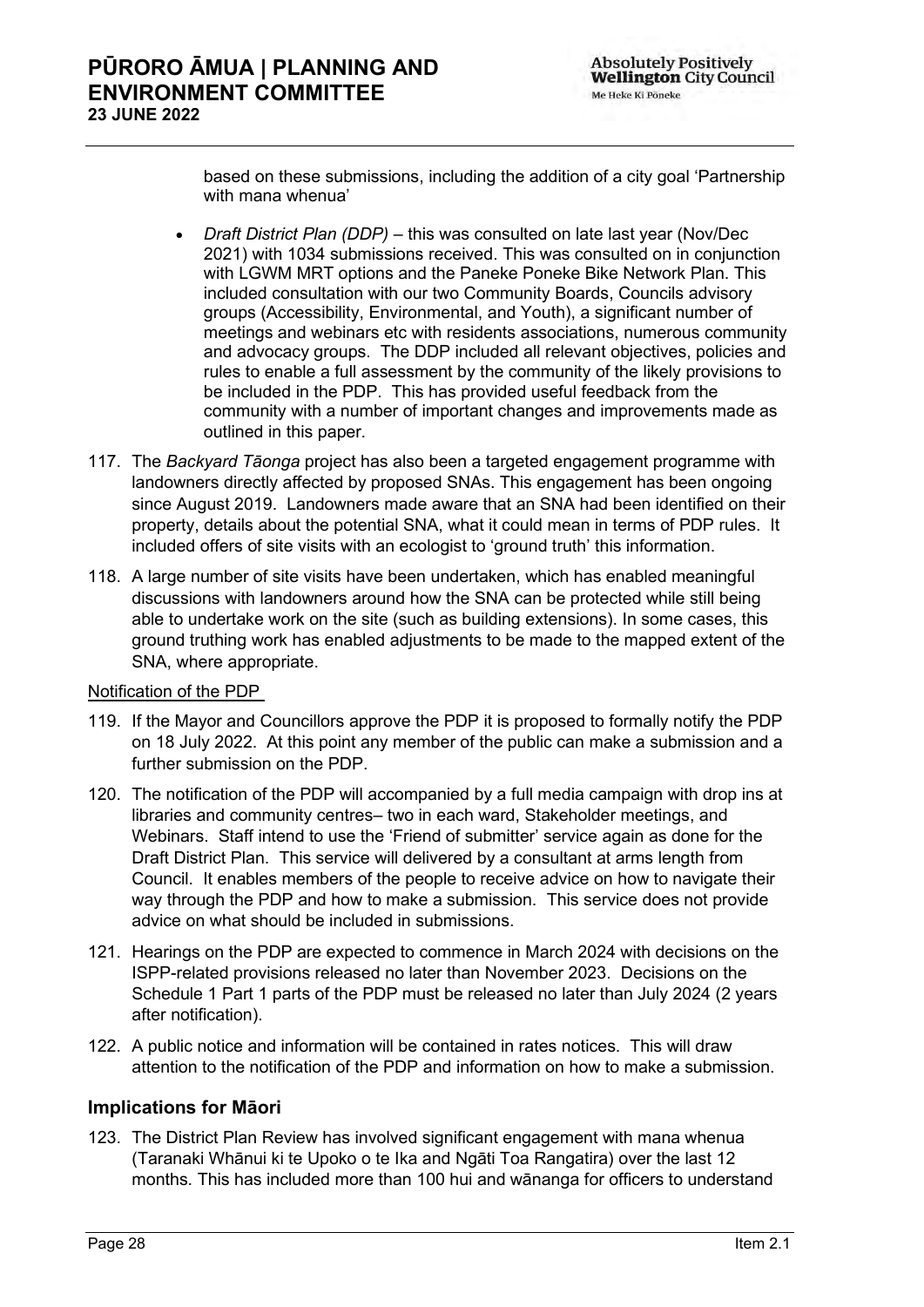what needs to change in the PDP and how the provisions can better integrate consideration of mana whenua values.

- 124. This supports the Councils statutory obligations in relation to Te Tiriti o Waitangi and the RMA.
- 125. Engagement with mana whenua on the District Plan Review and PDP will be an ongoing process and will involve organised wānanga and hui, and regular feedback on progress.

## **Financial implications**

126. The District Plan Review has been allocated funding in the Long-term Plan.

## **Legal considerations**

- 127. The Councils direction was sought on 12 May 2022 on what parts of the District Plan should proceed through the ISPP and what parts of the PDP should proceed through the standard Schedule 1 Part 1 processes under the RMA.
- 128. Legal advice has been sought on a number of key chapters and issues throughout the drafting of the Draft District Plan and now the PDP.
- 129. The PDP has been drafted in line with the Council's statutory requirements under the RMA.

## **Risks and mitigations**

- 130. The Council is required to notify the ISPP and MDRS before 20 August 2022. The Mayor and Councillors need to approve this paper to ensure compliance with this statutory deadline. Failure to do so poses a significant risk for the Council in terms of reputation as well as delivering on the commitments made to address the City's major growth, environmental, climate change, and affordability issues.
- 131. The Mayor and Councillors have received comprehensive briefings on all aspects of the District Plan Review and were supported by the Councillor District Plan Working Group. They are fully aware of the implications of not approving the PDP for notification.

## **Disability and accessibility impact**

- 132. The new Design Guides that form part of the PDP incorporate guidance and advocacy on Universal Design in new development.
- 133. The consultation material for the PDP has been designed to ensure it is accessible for those with disabilities. This includes ensuring readability of the plan for those who are vision impaired and the ePlan is compatible with screen readers.
- 134. Online submissions through the ePlan are encouraged, but it is acknowledged that this will not be an option for some submitters. A 'friend of submitter' will again be made available to provide assistance to those wishing to make submissions along with the ability to provide submissions via email or hard copy. This worked very well with consultation on the Draft District Plan.
- 135. The venues for the drop-in sessions across the City are also accessible.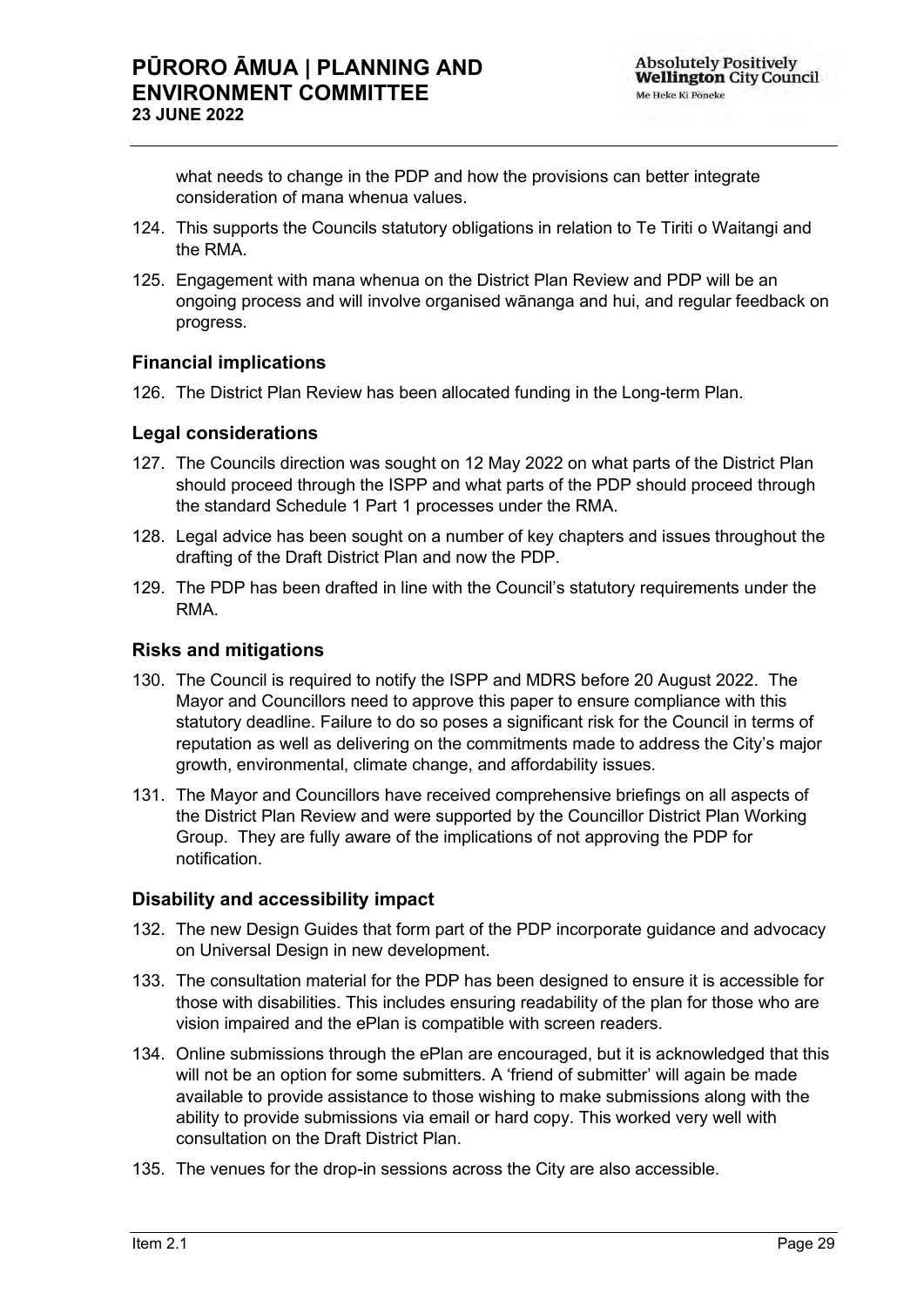136. Officers have reported to Councils Accessibility Advisor group throughout the development of the Spatial Plan and the District Plan review. Council's accessibility access officer has also helped inform the final content of the PDP.

## **Climate Change impact and considerations**

137. The PDP contributes positively to the City's zero cabron goal. This is outlined in detail earlier in this report.

## **Communications Plan**

- 138. The Communications and Engagement Plan has been developed will be similar to the approach adopted ion the Draft District Plan. It includes:
	- A 'roadshow' with 10 community centre drop-in sessions across the City.
	- On-line webinars for key resident and community groups.
	- PDP made available at libraries both in hard copy and on-line.
	- A 'friend of submitter' service will again be used in a manner similar to the Draft District Plan consultation. The person will again be available to assist people on how to navigate the PDP and make a submission. This worked well with consultation on the Draft District Plan late last year. This person will not be helping people to write their submission.
	- A significant social media and online presence through the Council's social media channels and the Council website.
	- A set of updated information sheets on the key topic areas. These enable people to easily understand the key changes in the PDP.

## **Health and Safety Impact considered**

139. Covid-19 protocols will need to be implemented throughout the consultation process as appropriate to the relevant alert level. This includes mask-wearing, physical distancing, and using online methods where possible.

## **Ngā mahinga e whai ake nei | Next actions**

## Notification of the PDP

- 140. If the Committee approve the PDP it is proposed to formally notify the PDP on 18 July 2022. This provides staff with time to make any necessary changes to the PDP resulting from amendments by the Committee.
- 141. Once notified any member of the public can make a submission and a further submission on the PDP.
- 142. The notification of the PDP will accompanied by a full consultation and media campaign as described above.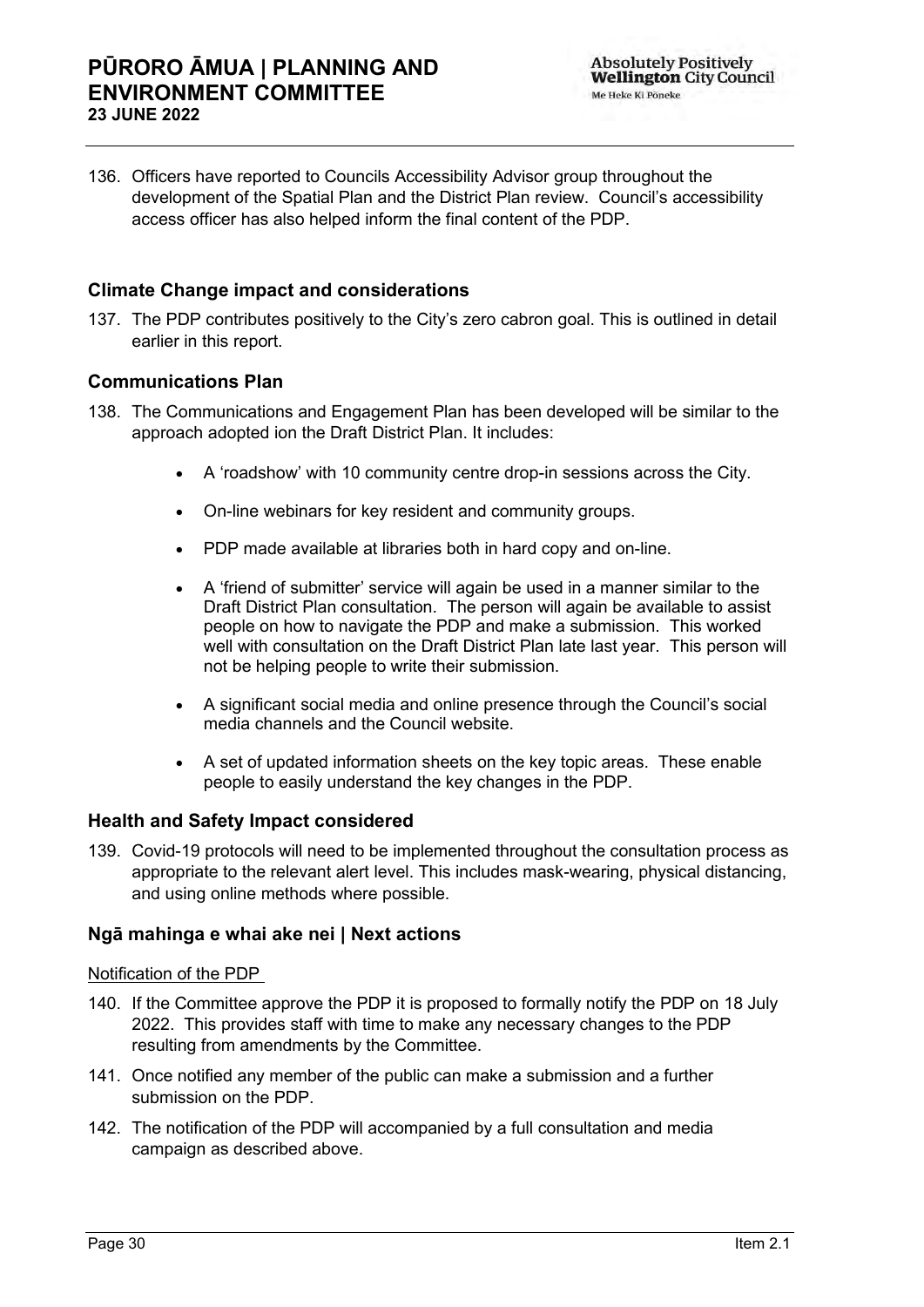- 143. Hearings on the PDP are expected to commence in March 2024 with recommendations by the independent hearings panel on the ISPP related provisions released no later than November 2023. Any recommendations not supported by the Council are then referred to the Minister for the Environment for a final decision. There are no rights of appeal.
- 144. Decisions on the Schedule 1 Part 1 parts of the PDP must be released no later than July 2024 (2 years after notification). Submitters then have a further opportunity to lodge appeals to the Environment Court. Resolution of these appeals can take several years to resolve depending on the number and complexity of issues.

## **Attachments**

| Attachment 1. | Summary of proposed changes to the Proposed District Plan $\sqrt{\theta}$ | Page 32 |
|---------------|---------------------------------------------------------------------------|---------|
| Attachment 2. | Johnsonville Line and Rapid Transit $\sqrt[n]{\mathbb{Z}}$                | Page 42 |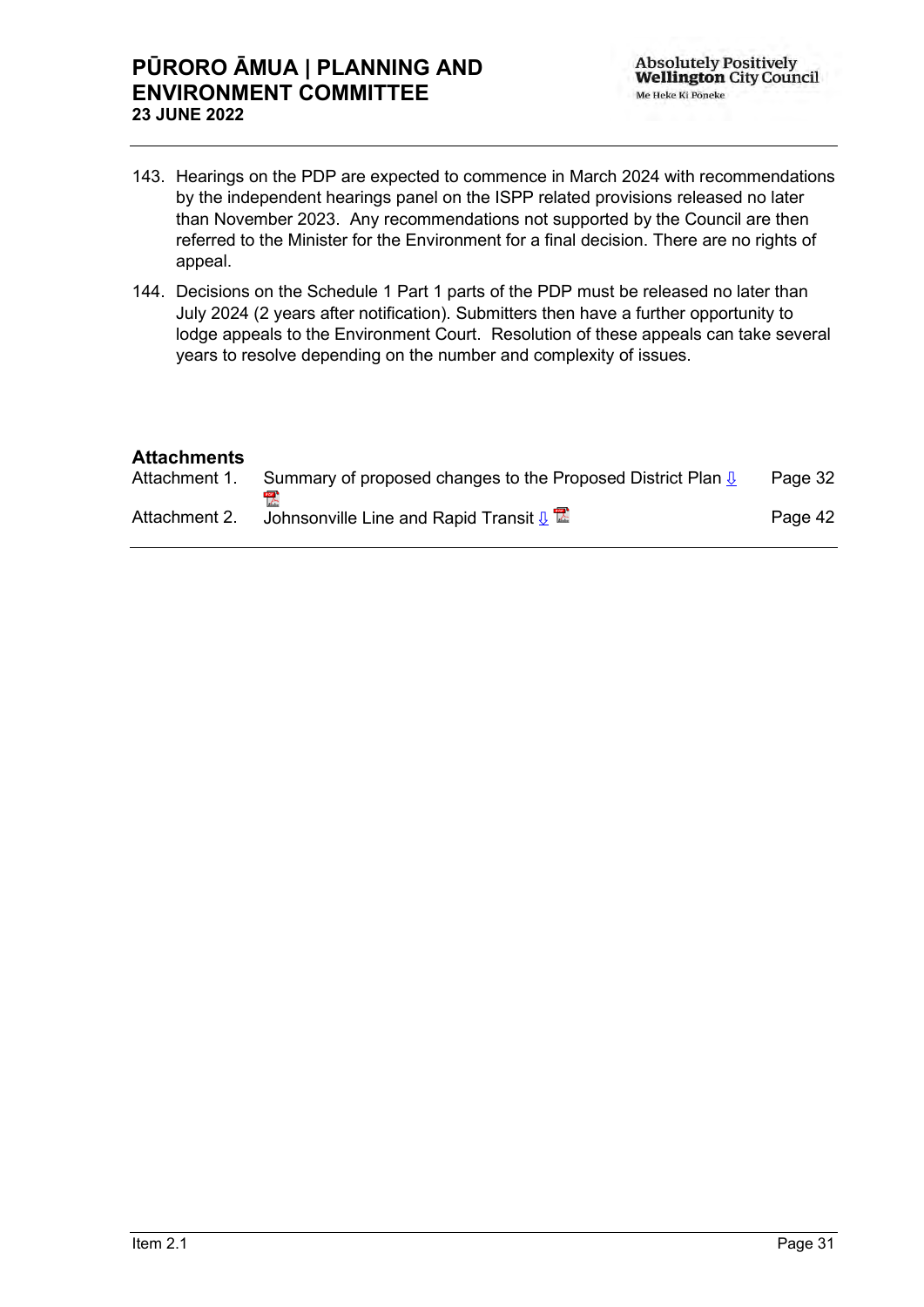#### **Summary of proposed changes to the Proposed District Plan**

<span id="page-31-0"></span>

| <b>Issue</b>                                                          | Draft District Plan (DDP) approach                                                                                 | Proposed District Plan (PDP) - recommended change and<br>explanation                                                                                                                                                                                                                                                                                                                                                                                                                                                                                                                                                                                                                                                                                                                                                                                                                                                                                                                                                                                                                                                                                                  |
|-----------------------------------------------------------------------|--------------------------------------------------------------------------------------------------------------------|-----------------------------------------------------------------------------------------------------------------------------------------------------------------------------------------------------------------------------------------------------------------------------------------------------------------------------------------------------------------------------------------------------------------------------------------------------------------------------------------------------------------------------------------------------------------------------------------------------------------------------------------------------------------------------------------------------------------------------------------------------------------------------------------------------------------------------------------------------------------------------------------------------------------------------------------------------------------------------------------------------------------------------------------------------------------------------------------------------------------------------------------------------------------------|
| <b>Residential</b>                                                    |                                                                                                                    |                                                                                                                                                                                                                                                                                                                                                                                                                                                                                                                                                                                                                                                                                                                                                                                                                                                                                                                                                                                                                                                                                                                                                                       |
| <b>Medium Density</b><br>1.<br><b>Residential Standards</b><br>(MDRS) | MDRS were not able to be included in the DDP as they were<br>approved by Parliament just prior to release the DDP. | PDP adopts the MDRS in full except in relation to the addition of a 30%<br>permeable surface rule. Councils can choose to include additional standards that<br>relate to storm water management.<br>As result of the MDRS 3 x 3 storey houses are now permitted across the Medium<br>and High Density Residential Zones. Under the Draft District Plan 2 x 2 storey<br>houses were permitted<br>The MDRS allows greater site coverage, recession plane and height standards<br>than were included in the Draft District Plan.                                                                                                                                                                                                                                                                                                                                                                                                                                                                                                                                                                                                                                         |
| <b>Residential Zones</b><br>2.                                        | Included General and Medium Density Residential Zones.                                                             | As a result of MDRS there is no longer a General Residential Zone. PDP includes<br>Medium Density Residential Zone (MRZ) and High Density Residential Zone (HRZ).<br>The MRZ includes the residential areas from the DDP where heights of 8m, 11m<br>or 14m were permitted. It includes the character precincts.<br>The HRZ includes the 21m / 6 storey height areas relating to the walking<br>catchments around the City and Metropolitan Centres, and around railway<br>stations. The 12m height recession plane in the Draft District Plan has been<br>reduced to 8m in response to submission feedback and to align with other<br>Councils in the Wellington Region.<br>The Residential Coastal Edge Precinct has not been retained as this is now<br>superseded by new Natural and Coastal Environment overlays, including coastal<br>hazards.<br>The Hilltops and Ridgelines areas are not being retained in the residential zones<br>due to the need to incorporate the MDRS and insufficient grounds for them to be<br>treated as a qualifying matter under the NPS-UD. They are retained in the other<br>zones (primarily over open space and rural zones). |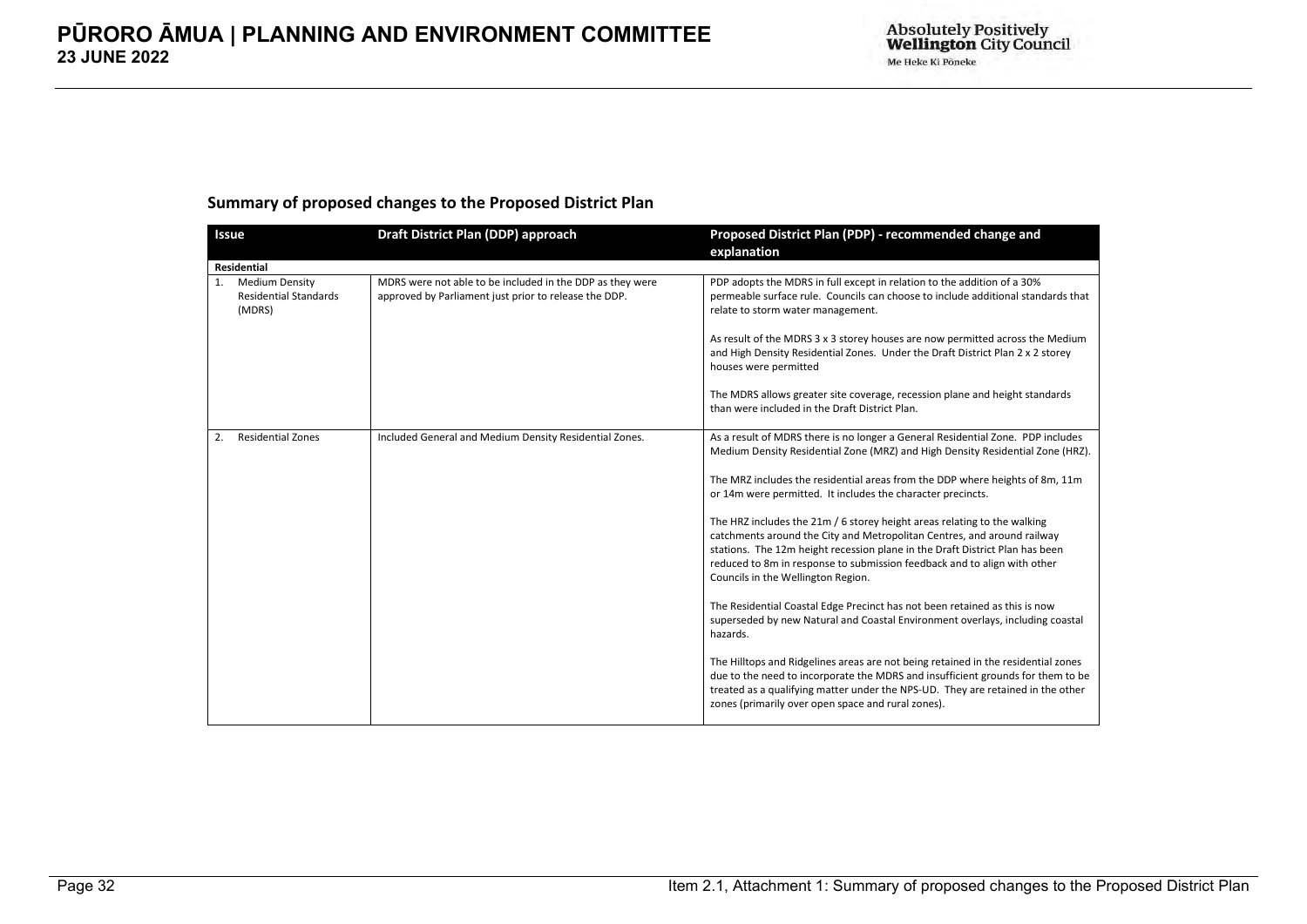| <b>Issue</b>                                           | Draft District Plan (DDP) approach                                                                                                                                                                                                                  | Proposed District Plan (PDP) - recommended change and                                                                                                                                                                                                                                                                                                                                                                                                                                                                                                                                                                                                                                                                                                                                                                                                                                                                                                                                                                                                                                                                                                                                                                                                                                   |  |
|--------------------------------------------------------|-----------------------------------------------------------------------------------------------------------------------------------------------------------------------------------------------------------------------------------------------------|-----------------------------------------------------------------------------------------------------------------------------------------------------------------------------------------------------------------------------------------------------------------------------------------------------------------------------------------------------------------------------------------------------------------------------------------------------------------------------------------------------------------------------------------------------------------------------------------------------------------------------------------------------------------------------------------------------------------------------------------------------------------------------------------------------------------------------------------------------------------------------------------------------------------------------------------------------------------------------------------------------------------------------------------------------------------------------------------------------------------------------------------------------------------------------------------------------------------------------------------------------------------------------------------|--|
|                                                        |                                                                                                                                                                                                                                                     | explanation                                                                                                                                                                                                                                                                                                                                                                                                                                                                                                                                                                                                                                                                                                                                                                                                                                                                                                                                                                                                                                                                                                                                                                                                                                                                             |  |
| Character Precinct - Moir<br>3.<br>Street, Mt Victoria | Building heights along parts of Kent Terrace and Hania Street are<br>permitted up to 28.5m in height, with a height recession plane<br>adjacent to the Moir Street, Mt Victoria Character precinct sites of<br>12m and 60 degrees.                  | Moir Street residents have raised concerns about the 28.5 m allowance for city<br>centre zone buildings and the impact of tall buildings on the adjacent character<br>precinct sites along Moir St, Mt Victoria. They have requested:<br>That's City Centre Zone buildings adjacent to a Character Precinct be no<br>a)<br>higher than 15 metres.<br>That no buildings "may be higher than 5m high within 5m of the<br>b)<br>adjoining boundary or project beyond a line of 60° measured from a<br>height of 5m above ground level from all side and rear boundaries that<br>adjoin that precinct"; and<br>That b) above also apply to any site adjoining a heritage area.<br>c)<br>Advice back to the Moir St Residents Group stated that this approach was not<br>supported by officers, but that the following could be:<br>Amend the recession plane control change from 12m and 60 degrees to<br>٠<br>8m and 60 degrees.<br>This is due to the potential effects on the character and amenities of the Moir<br>Street Character Precinct (this is also the only character precinct which abuts the<br>CCZ).<br>Secondly, this is consistent with the use of a transition recession plane between<br>medium density and high density residential zones, and residential development |  |
| <b>City Centre</b>                                     |                                                                                                                                                                                                                                                     | adjacent to open space zones.                                                                                                                                                                                                                                                                                                                                                                                                                                                                                                                                                                                                                                                                                                                                                                                                                                                                                                                                                                                                                                                                                                                                                                                                                                                           |  |
| Zone boundaries<br>1.                                  | Hobson Street, Hobson Crescent, Portland Crescent and Selwyn<br>Terrace were included in the Central City Zone (CCZ), which is<br>consistent with the final Spatial Plan.                                                                           | Area of Thorndon around Hobson Street and Hobson Crescent rezoned from<br>1.<br>City Centre Zone to High Density Residential Zone, which allows building<br>heights up to 21m. The primary inhibitor to commercial development<br>occurring is the current pattern of fractured land ownership. The current<br>residential landuses are therefore likely to predominate.<br>No change to Selwyn Terrace or Portland Crescent (that is, remains City<br>2.<br>Centre Zone).                                                                                                                                                                                                                                                                                                                                                                                                                                                                                                                                                                                                                                                                                                                                                                                                              |  |
| 2. Te Ngākau Civic Precinct                            | Civic Square is a heritage area with a minimum height of 15m and a<br>max height of 27m. Council approved Te Ngakau Civic Precinct<br>Framework in October 2021, but this was too late for provisions to<br>be included in the Draft District Plan. | Removal of the Civic Square Heritage Area and replaced with a new Te<br>1.<br>Ngākau Civic Square Precinct. This is consistent with the Framework<br>approved in October 2021.<br>Enabling new building heights up to 40m from the current maximum 27m.<br>2.                                                                                                                                                                                                                                                                                                                                                                                                                                                                                                                                                                                                                                                                                                                                                                                                                                                                                                                                                                                                                           |  |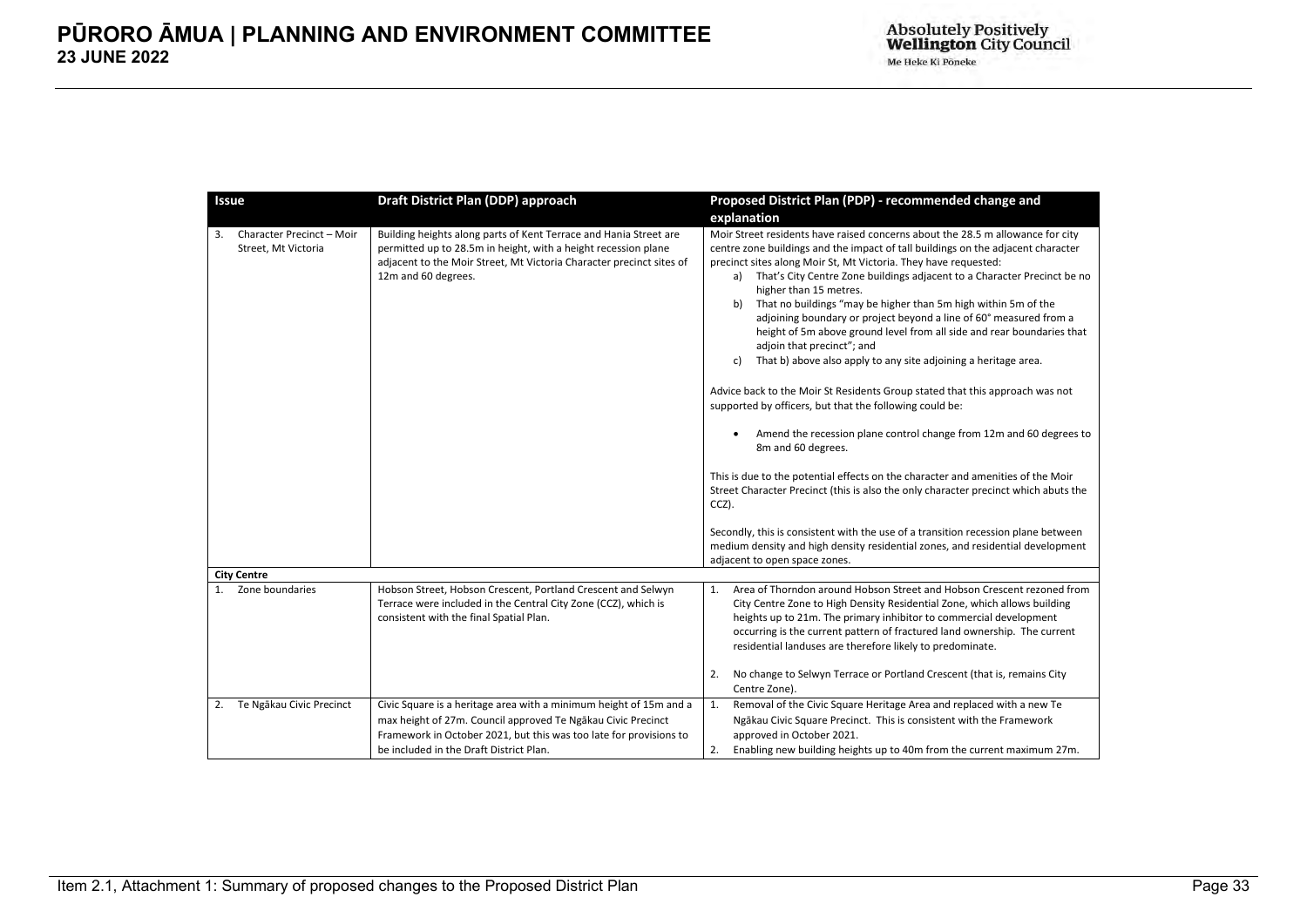| Issue                                                                                              | Draft District Plan (DDP) approach                                                                                                                                                                                                                                              | Proposed District Plan (PDP) - recommended change and<br>explanation<br>These changes allow works to earthquake strengthen Te Matapihi<br>$\bullet$                                                                                                                                                                                                                                                                      |
|----------------------------------------------------------------------------------------------------|---------------------------------------------------------------------------------------------------------------------------------------------------------------------------------------------------------------------------------------------------------------------------------|--------------------------------------------------------------------------------------------------------------------------------------------------------------------------------------------------------------------------------------------------------------------------------------------------------------------------------------------------------------------------------------------------------------------------|
|                                                                                                    |                                                                                                                                                                                                                                                                                 | (central library), redevelopment of some sites (CAB, MOB and MFC<br>carpark), and continued protection of heritage buildings (Town Hall,<br>City Art Gallery).                                                                                                                                                                                                                                                           |
| Te Aro $-$ area abutting<br>3.<br>Willis<br>Street,<br>Victoria<br>Street and Abel Smith<br>Street | The maximum building height was 28.5 metres.                                                                                                                                                                                                                                    | This area has increased to 42m to align with the heights of the blocks to its north,<br>east and south-east.                                                                                                                                                                                                                                                                                                             |
| Amenity controls<br>4.                                                                             | The DDP has a building setback requirement (CCZ-S14) 'Living<br>rooms facing onto any non-road boundary must have a setback of<br>3m'                                                                                                                                           | CCZ-S14 has been amended to require an outlook space of at least 1m x 1m for<br>all habitable rooms                                                                                                                                                                                                                                                                                                                      |
|                                                                                                    | The Building Depth standard is currently 20m, and the building<br>separation standard is 10m.                                                                                                                                                                                   | Building length and separation standards are now less restrictive to allow longer<br>buildings (from 20m to 25m), and less separation from 10m to 8m. This<br>increases development yield while retaining a targeted approach to maintaining<br>reasonable levels of amenity and reducing building bulk.                                                                                                                 |
| Street Edge Height control<br>5.                                                                   | Introduced into the DDP to enable sunlight access to the street and<br>a human scale to narrower streets in the face of increased heights<br>and intensification. Applies to street 21m or less in width. Requires<br>a minimum 4m setback after 16m or the width of the street | Street edge height control removed. This is because sunlight modelling of narrow<br>street showed that the benefits of this control for bringing sunlight to the street<br>was not significant.                                                                                                                                                                                                                          |
|                                                                                                    | (whatever is greatest).                                                                                                                                                                                                                                                         | There was also strong feedback from the development community that this<br>control would reduce the development capacity of sites, and impose significant<br>additional engineering costs for new buildings.                                                                                                                                                                                                             |
| Centres/Mixed use/Industrial                                                                       |                                                                                                                                                                                                                                                                                 |                                                                                                                                                                                                                                                                                                                                                                                                                          |
| <b>Metropolitan Centre</b><br>(Johnsonville)                                                       | Permitted building height 27m (8 storeys)                                                                                                                                                                                                                                       | Permitted building height raised to 35m (10 storeys) in recognition of the<br>enabled height in the residential areas adjoining the centre (21m), and the<br>importance of allowing a new urban form to develop that allows a reasonable<br>level of additional intensification in the centre.                                                                                                                           |
|                                                                                                    |                                                                                                                                                                                                                                                                                 | No changes to other Centres, Mixed Use or General Industrial zones.                                                                                                                                                                                                                                                                                                                                                      |
| <b>Airport Zone and Airport Noise</b>                                                              |                                                                                                                                                                                                                                                                                 |                                                                                                                                                                                                                                                                                                                                                                                                                          |
| Zone boundaries                                                                                    | Airport Zone extended over southern part of golf course. The<br>different parts of the Zone are managed as precincts. The northern<br>part of the golf course is Open Space Zone.                                                                                               | Same overall approach but important to note that the East Side Precinct which<br>extends over the golf course is subject to an appeal to the Environment Court.<br>Council has no expectation that the East Side designation will either succeed or<br>fail at the Environment Court. The Airport chapter adopts the approach of<br>showing the East Side Area as part of the Airport Zone, as this indicates a possible |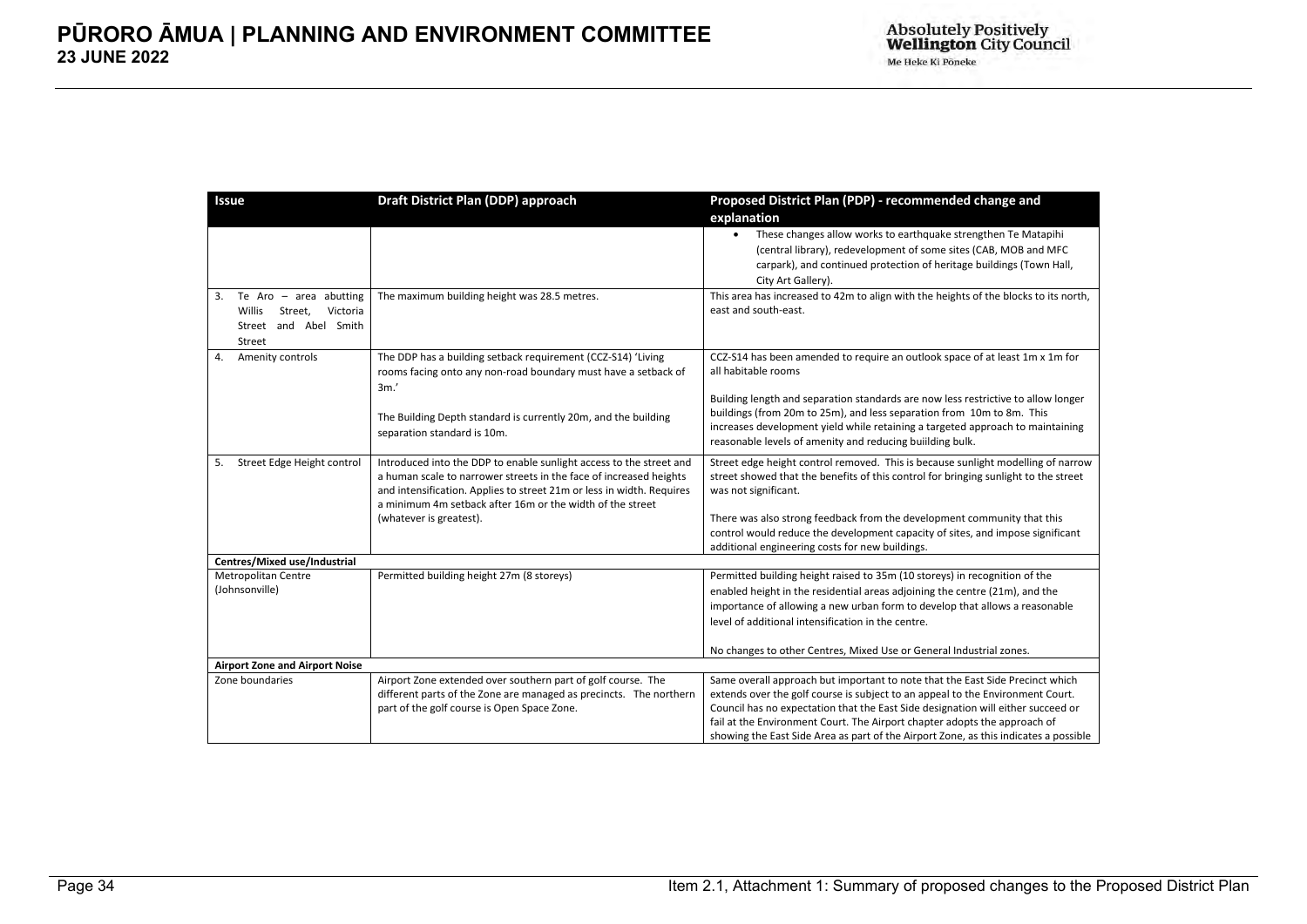| Issue                    | Draft District Plan (DDP) approach                                                                                                  | Proposed District Plan (PDP) - recommended change and                                                                                                             |
|--------------------------|-------------------------------------------------------------------------------------------------------------------------------------|-------------------------------------------------------------------------------------------------------------------------------------------------------------------|
|                          |                                                                                                                                     | explanation                                                                                                                                                       |
|                          |                                                                                                                                     | outcome of the appeal process, but this is subject to change dependent on the<br>outcome of the appeal.                                                           |
| Air Noise boundary (ANB) | The existing Air Noise Boundary was shown in the DDP with an                                                                        | Existing Air Noise Boundary has been replaced with an Air Noise Overlay that                                                                                      |
|                          | explanatory note that this required further work and was subject to                                                                 | has two noise control areas based on 60 and 65 dB boundaries.                                                                                                     |
|                          | review and change as part of the District Plan review process.                                                                      |                                                                                                                                                                   |
|                          |                                                                                                                                     | Reason for change is a result of new noise contour modelling that was not                                                                                         |
|                          | The current Air Noise Boundary is based on modelling carried out in<br>the 1990s and based on the aircraft types in operation then. | available at the Draft District Plan stage.                                                                                                                       |
|                          |                                                                                                                                     | The 65 dB contour generally covers a smaller area than the existing ANB. The                                                                                      |
|                          |                                                                                                                                     | planning controls within this area are similar to the operative plan i.e. one house                                                                               |
|                          |                                                                                                                                     | permitted subject to noise and ventilation standards (air noise represents a                                                                                      |
|                          |                                                                                                                                     | qualifying matter within this area where the MDRS are not being applied).                                                                                         |
|                          |                                                                                                                                     |                                                                                                                                                                   |
|                          |                                                                                                                                     | The 60 dB contour covers a wider area than the existing ANB. The new planning<br>controls proposed for this area require insulation and ventilation standards for |
|                          |                                                                                                                                     | new homes.                                                                                                                                                        |
|                          |                                                                                                                                     |                                                                                                                                                                   |
| <b>Hospital Zone</b>     |                                                                                                                                     |                                                                                                                                                                   |
| Re-zoning                | The Hospital zoning was only applied to the Wellington Regional                                                                     | Allow Wellington Regional Hospital building heights from 17m to 50.5m<br>1.                                                                                       |
|                          | Hospital.                                                                                                                           |                                                                                                                                                                   |
|                          |                                                                                                                                     | Provide an enabling zoning for other existing hospitals:                                                                                                          |
|                          |                                                                                                                                     | Ewart Hospital rezoned from residential to Hospital Zone as requested in                                                                                          |
|                          |                                                                                                                                     | submissions, with a maximum building height of 17m.                                                                                                               |
|                          |                                                                                                                                     | Southern Cross, Bowen Hospital, Wakefield Hospital (all private hospitals in<br>the city) have been rezoned to Hospital Zone as requested in submissions.         |
|                          |                                                                                                                                     | For Southern Cross and Bowen Hospitals they will have a maximum building                                                                                          |
|                          |                                                                                                                                     | height of 25m and Wakefield Hospital a maximum building height of 17m to                                                                                          |
|                          |                                                                                                                                     | 25m.                                                                                                                                                              |
|                          |                                                                                                                                     | Te Hopai is rezoned to residential as requested in submissions, with a<br>5.                                                                                      |
|                          |                                                                                                                                     | maximum building height of 21m.                                                                                                                                   |
| <b>Tertiary Zones</b>    |                                                                                                                                     |                                                                                                                                                                   |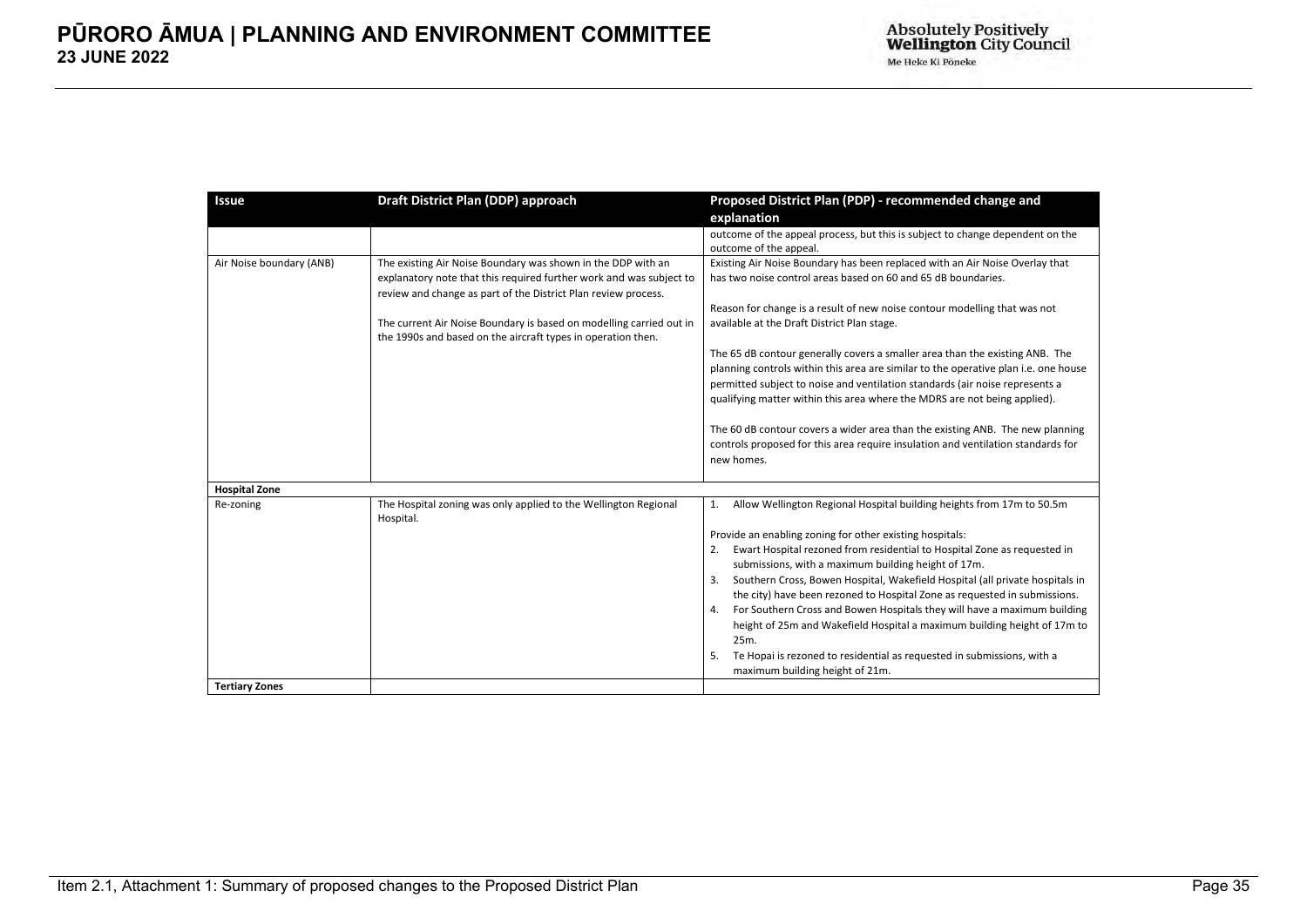| <b>Issue</b>                                                                         | Draft District Plan (DDP) approach                                                                                                                                                                                                                                                                                                                                                                                                                                                                                                                                                                                                                                                                                                                                                                               | Proposed District Plan (PDP) - recommended change and                                                                                                                                                                                                                                                                        |  |
|--------------------------------------------------------------------------------------|------------------------------------------------------------------------------------------------------------------------------------------------------------------------------------------------------------------------------------------------------------------------------------------------------------------------------------------------------------------------------------------------------------------------------------------------------------------------------------------------------------------------------------------------------------------------------------------------------------------------------------------------------------------------------------------------------------------------------------------------------------------------------------------------------------------|------------------------------------------------------------------------------------------------------------------------------------------------------------------------------------------------------------------------------------------------------------------------------------------------------------------------------|--|
|                                                                                      |                                                                                                                                                                                                                                                                                                                                                                                                                                                                                                                                                                                                                                                                                                                                                                                                                  | explanation                                                                                                                                                                                                                                                                                                                  |  |
| Re-zoning                                                                            | Wellington High School, General Headquarters Building and Mt<br>Cook Police Barracks included in Tertiary Zone under the Draft Plan.                                                                                                                                                                                                                                                                                                                                                                                                                                                                                                                                                                                                                                                                             | 1. Wellington High School - the 50.4m building height limit was included in<br>error in the DDP. The building height has been reduced to match the<br>adjacent High Density Residential Zone height of 21m.<br>The General Headquarters Building and Mt Cook Police Barracks have been<br>2.<br>re-zoned to City Centre Zone |  |
| Victoria University                                                                  | Gordon Wilsons Flat, 320 The Terrace.<br>Gordon Wilson flats is heritage listed.<br>The existing bulk and location standards applying to the rest of the<br>land were not brought through from the operative District Plan.                                                                                                                                                                                                                                                                                                                                                                                                                                                                                                                                                                                      | The heritage listing of the Gordon Wilson Flats remains unchanged.<br>1.<br>The maximum height controls, setback controls, recession plane<br>2.<br>requirements and a site coverage standard have been brought through from<br>the Operative District Plan.                                                                 |  |
| Massey University                                                                    | The DDP did not include any specific policy or recognition to the<br>National War Memorial.                                                                                                                                                                                                                                                                                                                                                                                                                                                                                                                                                                                                                                                                                                                      | A new policy recognises the nationally and regionally significant values and<br>function of the National War Memorial within the Massey Campus.                                                                                                                                                                              |  |
| Heritage                                                                             |                                                                                                                                                                                                                                                                                                                                                                                                                                                                                                                                                                                                                                                                                                                                                                                                                  |                                                                                                                                                                                                                                                                                                                              |  |
| Heritage Areas, buildings and<br>objects, archaeological sites,<br>and notable trees | The Heritage Chapter promotes the contribution that heritage<br>makes to Wellington City's identity by identifying and protecting<br>heritage areas, buildings and objects, notable trees and<br>archaeological sites. There are provisions permitting earthquake<br>strengthening and support their sustainable long term use.<br>New Heritage Items/areas/buildings<br>New items have been added because they meet the criteria for<br>listing, and:<br>have the opportunity to increase representation of the<br>$\bullet$<br>heritage list; or<br>are listed by HNZPT; or<br>$\bullet$<br>we have good information on their values.<br>٠<br>These include:<br>10 new heritage areas<br>1.<br>54 new heritage buildings<br>2.<br>4 new heritage structures<br>3.<br>Removal of Heritage Items/areas/buildings | No changes have been made to the policy and rule framework or the heritage list<br>since the release of the Draft District Plan.                                                                                                                                                                                             |  |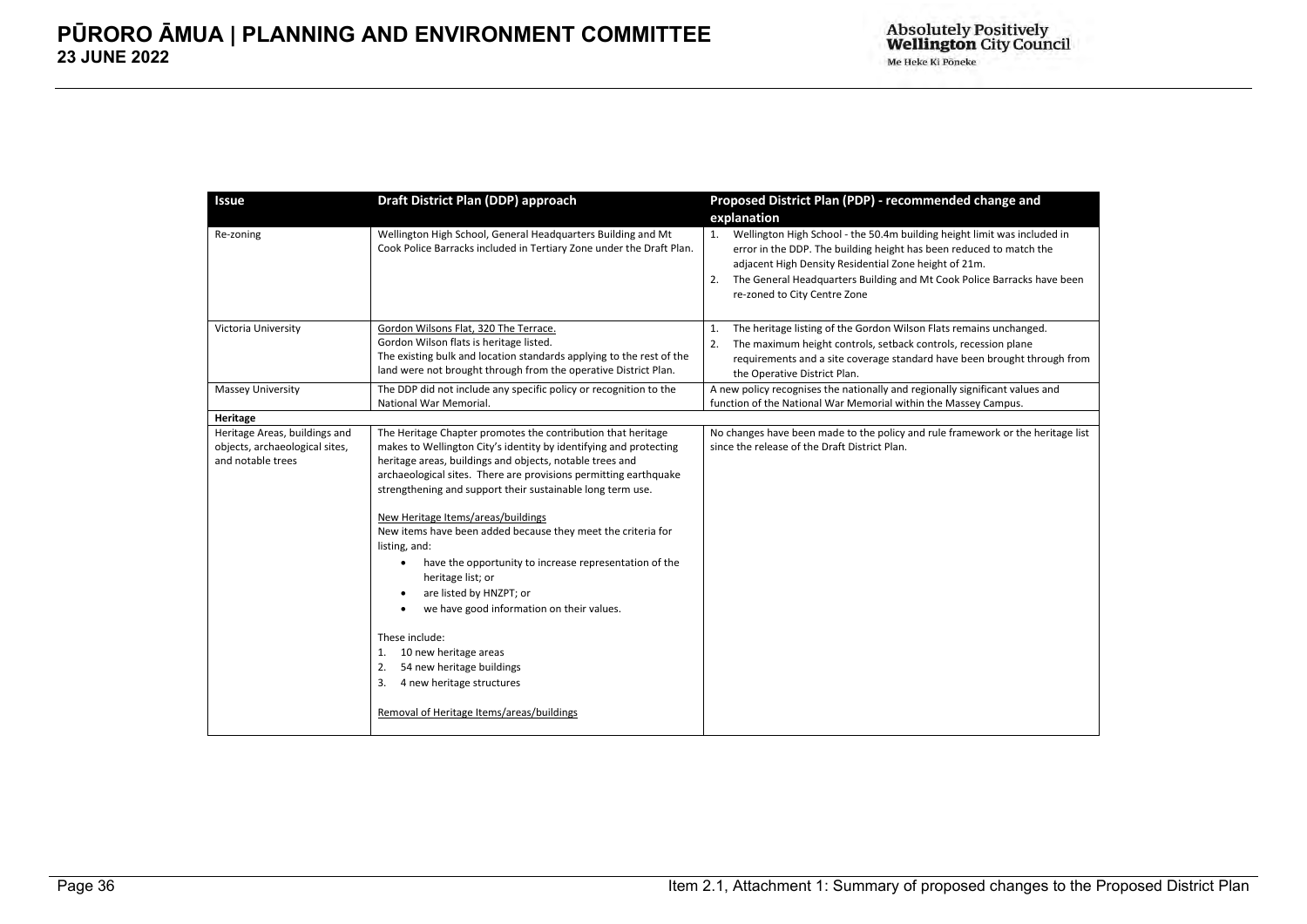| <b>Issue</b> | Draft District Plan (DDP) approach |                                                   |                                                                                                | Proposed District Plan (PDP) - recommended change and<br>explanation |
|--------------|------------------------------------|---------------------------------------------------|------------------------------------------------------------------------------------------------|----------------------------------------------------------------------|
|              | DP<br>Reference                    | <b>Building</b>                                   | Reason                                                                                         |                                                                      |
|              | 2.2                                | 68 Abel Smith Street                              | Not enough original<br>building fabric left to<br>meet criteria                                |                                                                      |
|              | 386                                | 4 Imlay Crescent                                  | Little known history,<br>and not significant or<br>notable                                     |                                                                      |
|              | $\overline{4}$                     | 128 Abel Smith<br>Street                          | Burnt down                                                                                     |                                                                      |
|              | 19                                 | 62 Austin Street                                  | Lacks significant<br>history, townscape or<br>group values, and has<br>had extensive additions |                                                                      |
|              | 184                                | 199-201 Lambton<br>Quay - Hamilton<br>Chambers    | Delisted by Heritage NZ                                                                        |                                                                      |
|              | 425                                | 211 Taranaki<br>Street/Buckle Street<br>- Olphert | Demolished                                                                                     |                                                                      |
|              | 21.1                               | Erskine College Main<br><b>Building</b>           | Demolished                                                                                     |                                                                      |
|              | 206                                | 61 Majoribanks                                    | Has been extensively<br>modified from a villa<br>into a bungalow.                              |                                                                      |
|              | 363.6                              | 57 Wright Street                                  | Removed from HNZ List<br>in 1994, and has been                                                 |                                                                      |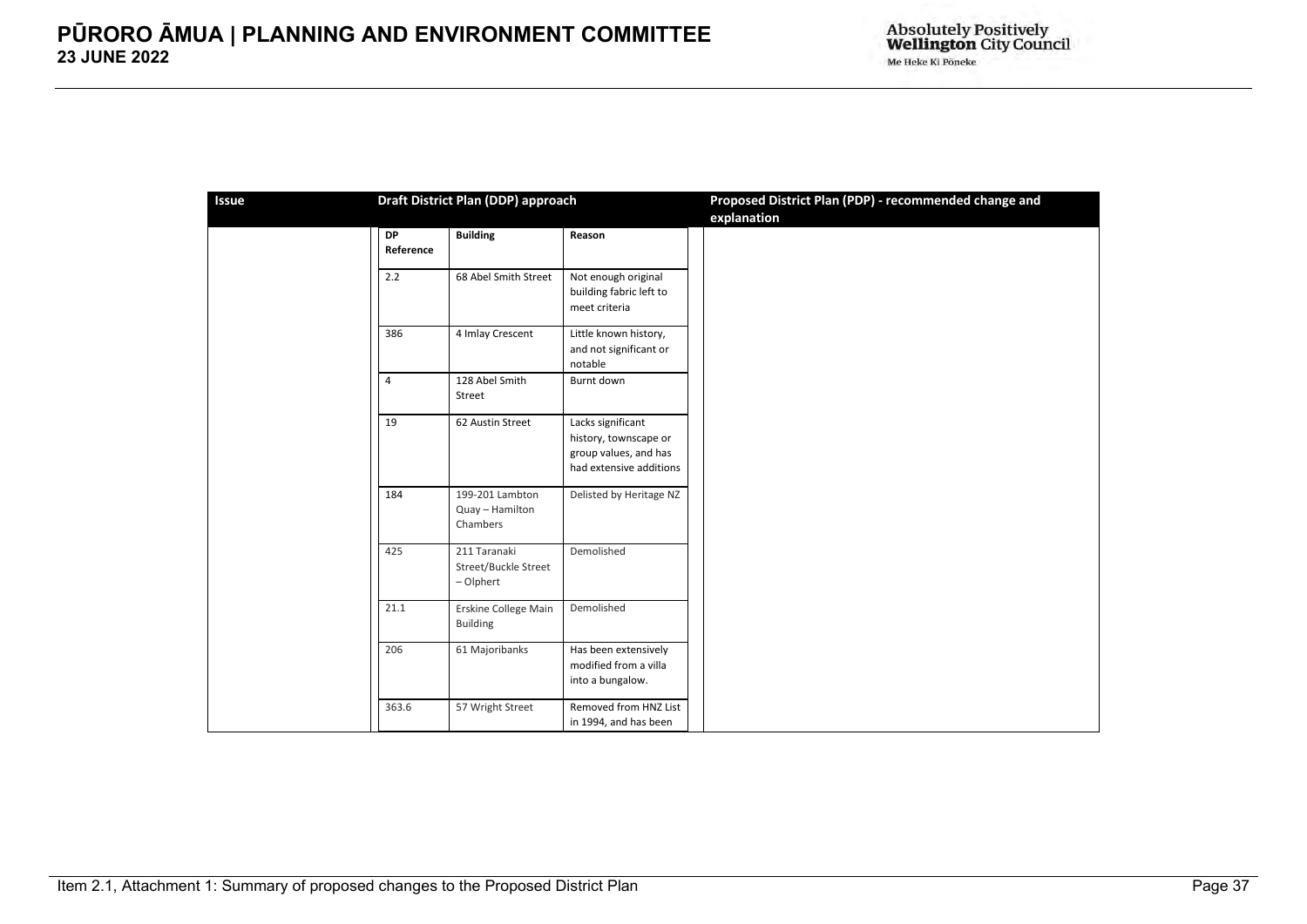| <b>Issue</b>                                                                                                                |              | Draft District Plan (DDP) approach                                                                                               |                                                                                                                                          | Proposed District Plan (PDP) - recommended change and<br>explanation                                                                                                                                                                                    |
|-----------------------------------------------------------------------------------------------------------------------------|--------------|----------------------------------------------------------------------------------------------------------------------------------|------------------------------------------------------------------------------------------------------------------------------------------|---------------------------------------------------------------------------------------------------------------------------------------------------------------------------------------------------------------------------------------------------------|
|                                                                                                                             |              |                                                                                                                                  | significantly altered<br>over time.                                                                                                      |                                                                                                                                                                                                                                                         |
|                                                                                                                             | 363.7        | 58 Wright Street                                                                                                                 | Same as above                                                                                                                            |                                                                                                                                                                                                                                                         |
|                                                                                                                             | 363.8        | 59 Wright Street                                                                                                                 | Same as above                                                                                                                            |                                                                                                                                                                                                                                                         |
|                                                                                                                             | 363.9        | 61 Wright Street                                                                                                                 | Same as above                                                                                                                            |                                                                                                                                                                                                                                                         |
|                                                                                                                             | 77/2         | 104 Cuba St (façade)<br>now a heritage area<br>contributor                                                                       | Heritage values<br>reduced by recent<br>resource consent.                                                                                |                                                                                                                                                                                                                                                         |
|                                                                                                                             | 153.1        | 121 Holloway Road                                                                                                                | Demolished/Unknown                                                                                                                       |                                                                                                                                                                                                                                                         |
|                                                                                                                             | 419          | Shed 35, 1915                                                                                                                    | Demolished                                                                                                                               |                                                                                                                                                                                                                                                         |
|                                                                                                                             | 13           | Masefield way<br>gardens heritage<br>area                                                                                        | Unlikely to meet<br>current criteria and<br>unsure whether the<br>heritage area rules best<br>serve the values of the<br>site            |                                                                                                                                                                                                                                                         |
|                                                                                                                             | 29           | Civic Centre heritage<br>area                                                                                                    | AS described above<br>(see City Centre Zone -<br>Te Ngākau Civic<br>Precinct).                                                           |                                                                                                                                                                                                                                                         |
|                                                                                                                             | Total        | 17                                                                                                                               |                                                                                                                                          |                                                                                                                                                                                                                                                         |
| <b>Three waters</b>                                                                                                         |              |                                                                                                                                  |                                                                                                                                          |                                                                                                                                                                                                                                                         |
| 3 Waters capacity for<br>$\bullet$<br>new development<br>Water sensitive<br>$\bullet$<br>design<br>Stormwater<br>neutrality | development. | DDP included objectives, policies and rules focused on ensuring<br>development of 3 or more residential units or non-residential | three waters capacity and appropriate servicing provision for new<br>development, and requiring hydraulic neutrality for new large-scale | Additional work has been done to respond to the effect of the medium density<br>residential standards on the 3 waters network, and to proactively manage higher<br>demands on the stormwater network from climate change and higher rainfall<br>events. |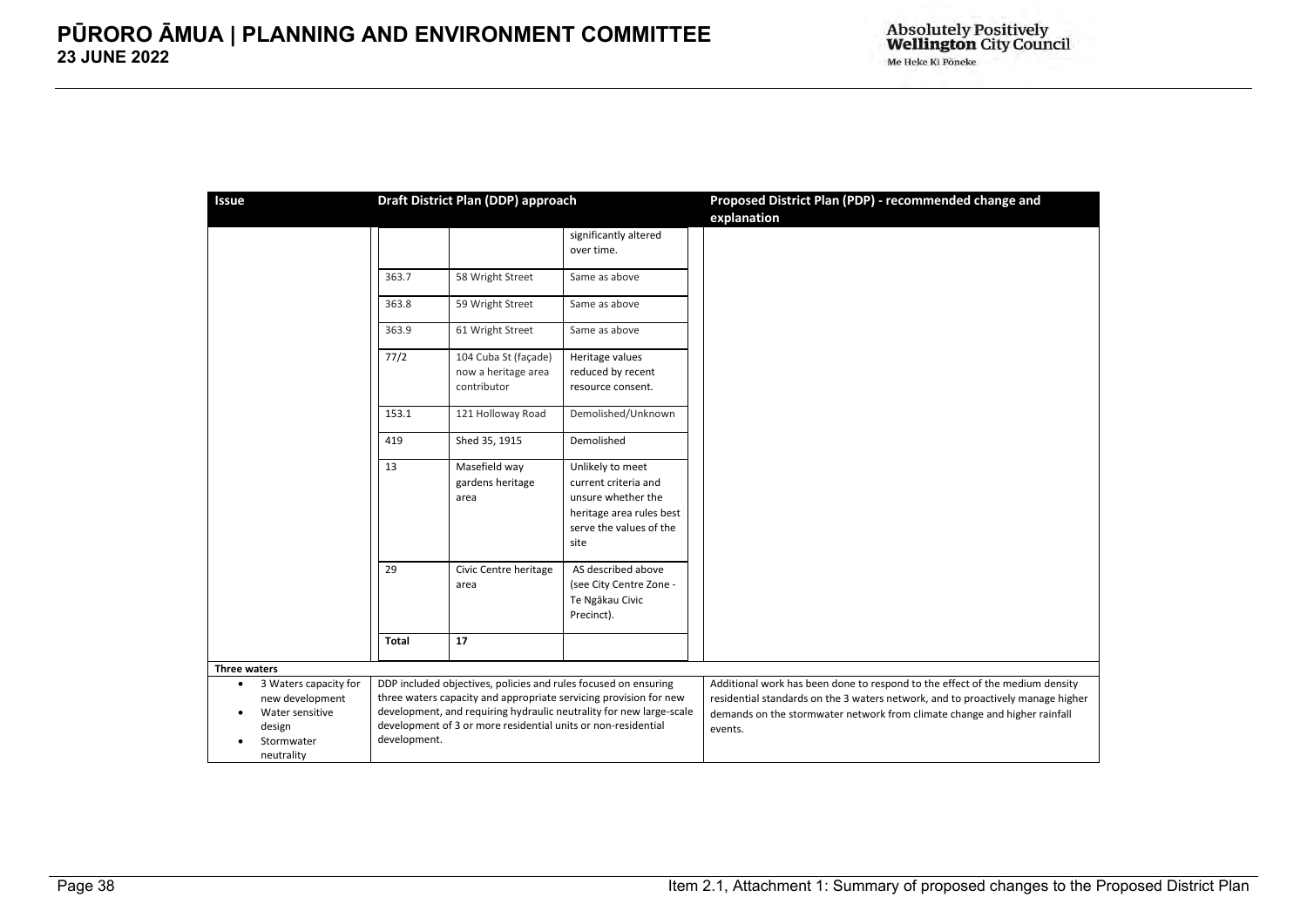| <b>Issue</b>  | Draft District Plan (DDP) approach                                                                                                                                                                                                                                                                                                                                                                                                                                                                                                                                                                                                                                                                                                                         | Proposed District Plan (PDP) - recommended change and                                                                                                                                                                                                                                                                                                                                                                                                                                                                                                                                                                                                                                                                                                                                                                                                                                                                                                                                                                                                                         |
|---------------|------------------------------------------------------------------------------------------------------------------------------------------------------------------------------------------------------------------------------------------------------------------------------------------------------------------------------------------------------------------------------------------------------------------------------------------------------------------------------------------------------------------------------------------------------------------------------------------------------------------------------------------------------------------------------------------------------------------------------------------------------------|-------------------------------------------------------------------------------------------------------------------------------------------------------------------------------------------------------------------------------------------------------------------------------------------------------------------------------------------------------------------------------------------------------------------------------------------------------------------------------------------------------------------------------------------------------------------------------------------------------------------------------------------------------------------------------------------------------------------------------------------------------------------------------------------------------------------------------------------------------------------------------------------------------------------------------------------------------------------------------------------------------------------------------------------------------------------------------|
|               |                                                                                                                                                                                                                                                                                                                                                                                                                                                                                                                                                                                                                                                                                                                                                            | explanation                                                                                                                                                                                                                                                                                                                                                                                                                                                                                                                                                                                                                                                                                                                                                                                                                                                                                                                                                                                                                                                                   |
| Water quality | Submissions received:<br>Recognise Te mana o te Wai ('the vital importance of<br>$\bullet$<br>freshwater' and managing it to ensure the health and<br>well-being of the is water is protected)<br>Recognise and respond to flood hazard risk and the<br>٠<br>impacts of climate change<br>Include stronger requirements for hydraulic neutrality and<br>$\bullet$<br>water sensitive design to be incorporated into new<br>development to support positive stormwater outcomes<br>Include requirements to improve water quality and<br>reduce contaminants.<br>Consideration has also been given to the implications of the MDRS<br>and the increase in size/scale of 'small' developments from two to<br>three residential units as permitted activities. | Te mana o te Wai<br>Explicit recognition of Te mana o te Wai and the role of the District Plan<br>$\bullet$<br>in achieving this is included in the 3 Waters chapter introduction<br>3 waters capacity<br>Connection to three waters services is permitted for new small scale<br>$\bullet$<br>development (1-3 units) where the regional standard for water services<br>can be met<br>New connections for larger scale development (4+ units) are permitted<br>$\bullet$<br>where capacity exists and the regional standard for water services can<br>be met<br>Where there are capacity issues, an appropriate alternative solution<br>(which meets Wellington Water Ltd requirements) will be required to<br>be provided.<br>On-site management of stormwater<br>Explicit recognition of climate change impacts on stormwater included<br>$\bullet$<br>in the chapter introduction                                                                                                                                                                                         |
|               |                                                                                                                                                                                                                                                                                                                                                                                                                                                                                                                                                                                                                                                                                                                                                            | Hydraulic neutrality required for all new development in urban zones:<br>New small scale (1-3 units) development will be required to<br>$\circ$<br>install an above ground or below ground water tank to<br>capture stormwater<br>New large-scale development of 4 or more units and all non-<br>$\circ$<br>residential development will need to ensure the development<br>does not increase net stormwater runoff as compared to<br>modelled undeveloped runoff from a site. The mitigation<br>measures could include water sensitive infrastructure such as<br>rain gardens, pervious surfaces, wetlands, and bio-retention<br>devices, the price of which will vary depending on scale.<br>This is expected to have significant social and economic benefits in<br>terms of reducing the risk of flood damage to private property and<br>public assets, and reducing the likelihood and severity of erosion. It also<br>eases pressure on under-capacity public stormwater networks and will<br>help reduce stormwater infiltration into the public wastewater<br>network. |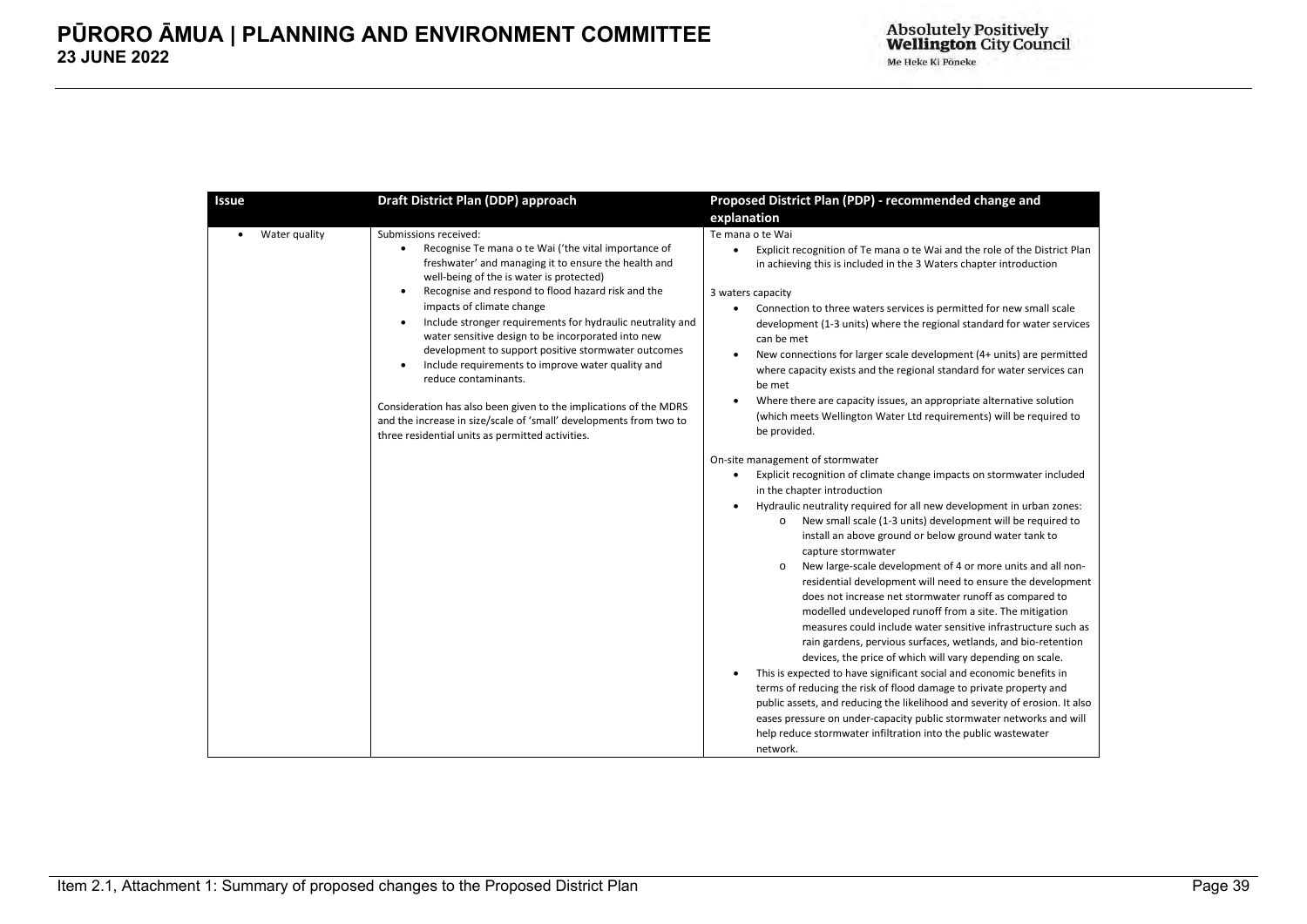| Issue                                                                                         | Draft District Plan (DDP) approach                                    | Proposed District Plan (PDP) - recommended change and                                                                                                                                                                                                                                                                                                                                                                                                                                                                                                            |
|-----------------------------------------------------------------------------------------------|-----------------------------------------------------------------------|------------------------------------------------------------------------------------------------------------------------------------------------------------------------------------------------------------------------------------------------------------------------------------------------------------------------------------------------------------------------------------------------------------------------------------------------------------------------------------------------------------------------------------------------------------------|
|                                                                                               |                                                                       | explanation                                                                                                                                                                                                                                                                                                                                                                                                                                                                                                                                                      |
|                                                                                               |                                                                       | Water quality and contaminants                                                                                                                                                                                                                                                                                                                                                                                                                                                                                                                                   |
|                                                                                               |                                                                       | Treatment of copper and zinc building materials (where used in new<br>$\bullet$                                                                                                                                                                                                                                                                                                                                                                                                                                                                                  |
|                                                                                               |                                                                       | development) to avoid adverse contaminant effects.                                                                                                                                                                                                                                                                                                                                                                                                                                                                                                               |
| <b>Significant Natural Areas (SNAs)</b>                                                       |                                                                       |                                                                                                                                                                                                                                                                                                                                                                                                                                                                                                                                                                  |
| Identification and protection of                                                              | SNA rules provided some ability for vegetation clearance<br>$\bullet$ | 89 submissions were received on the SNA provisions with over half opposed to                                                                                                                                                                                                                                                                                                                                                                                                                                                                                     |
| native vegetation, and other<br>sites of ecological significance<br>in Urban and Rural areas. | without the need for resource consent.                                | the provisions. They cited loss of usable garden or outdoor space, and costs of<br>resource consents, and ecologist reports. Many felt their private property rights<br>had been negatively impacted upon.                                                                                                                                                                                                                                                                                                                                                       |
|                                                                                               |                                                                       |                                                                                                                                                                                                                                                                                                                                                                                                                                                                                                                                                                  |
|                                                                                               |                                                                       | A third of those opposing comments indicated support for the general idea<br>behind SNAs but not in the way it is proposed in the DDP.                                                                                                                                                                                                                                                                                                                                                                                                                           |
|                                                                                               |                                                                       | A considerable number of submissions expressed support for various provisions<br>while a small number proposed specific text changes.                                                                                                                                                                                                                                                                                                                                                                                                                            |
|                                                                                               |                                                                       | Amendments<br>It is recommended that a more flexible approach be adopted for certain activities<br>within an SNA to enable reasonable use and avoid the need for resource consent.<br>Changes include:                                                                                                                                                                                                                                                                                                                                                           |
|                                                                                               |                                                                       | The 3m permitted clearance zone around buildings be increased to 5m<br>The permitted clearance zone will be extended to included decks and<br>$\bullet$<br>balconies<br>New permitted rule to allow trimming and pruning for sunlight access<br>to homes<br>Clearance permitted to allow for installation of services, and to<br>$\bullet$<br>maintain or create private tracks<br>In Rural Area new rules allow clearance for drainage and septic tanks<br>and for fire safety management<br>Specific rules for Zealandia to carry out ongoing restoration work |
| <b>Assisted housing</b>                                                                       |                                                                       |                                                                                                                                                                                                                                                                                                                                                                                                                                                                                                                                                                  |
| This involves either                                                                          | Four possible methods were consulted on as part of the DDP:           | Recommended approach                                                                                                                                                                                                                                                                                                                                                                                                                                                                                                                                             |
| incentivising or requiring a                                                                  | controlled activity for 100% assisted housing<br>$\bullet$            | Assisted housing would be required for new housing in identified<br>$\bullet$                                                                                                                                                                                                                                                                                                                                                                                                                                                                                    |
| developer to provide assisted                                                                 | height incentive considered if assisted housing provided              | growth areas of the city where additional height has been enabled.                                                                                                                                                                                                                                                                                                                                                                                                                                                                                               |
| housing, or pay a financial                                                                   |                                                                       | These areas include:                                                                                                                                                                                                                                                                                                                                                                                                                                                                                                                                             |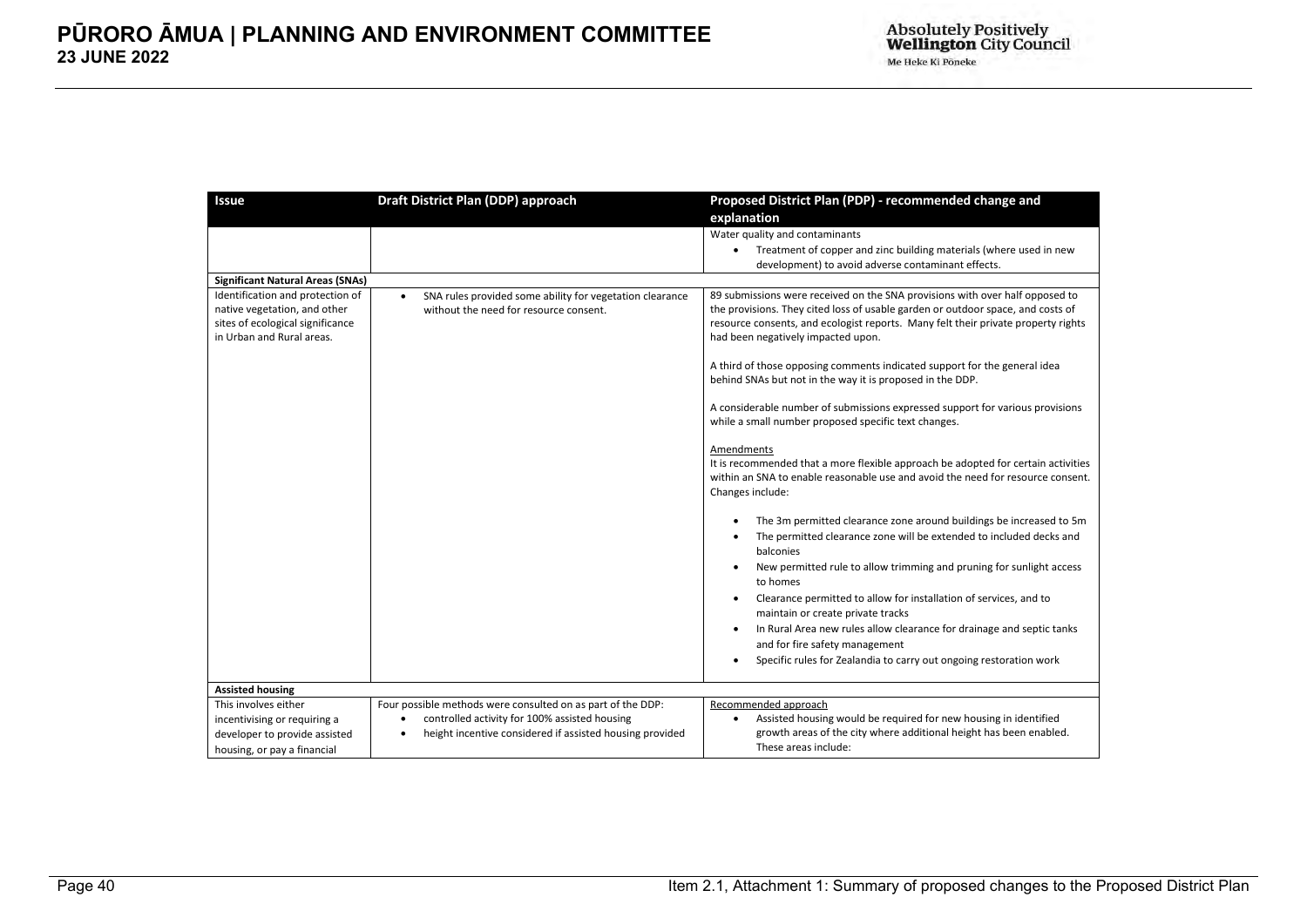| <b>Issue</b>                                                                                                                                                                                                                                                                                                                  | Draft District Plan (DDP) approach                                                                                                                                                                                                                                                                                                                                                        | Proposed District Plan (PDP) - recommended change and<br>explanation                                                                                                                                                                                                                                                                                                                                                                                                                                                                                                                                                                                                                                                                                                                                                                                                                |
|-------------------------------------------------------------------------------------------------------------------------------------------------------------------------------------------------------------------------------------------------------------------------------------------------------------------------------|-------------------------------------------------------------------------------------------------------------------------------------------------------------------------------------------------------------------------------------------------------------------------------------------------------------------------------------------------------------------------------------------|-------------------------------------------------------------------------------------------------------------------------------------------------------------------------------------------------------------------------------------------------------------------------------------------------------------------------------------------------------------------------------------------------------------------------------------------------------------------------------------------------------------------------------------------------------------------------------------------------------------------------------------------------------------------------------------------------------------------------------------------------------------------------------------------------------------------------------------------------------------------------------------|
| contribution towards enabling<br>assisted housing to be built.<br>Assisted housing relates to<br>residential units where the<br>occupancy is coordinated by a<br>government, local government,<br>iwi authority or community<br>housing provider with<br>occupancy costs for the<br>residents at a lower than<br>market rate. | require assisted housing tied to over-height development;<br>$\bullet$<br>and/or<br>require all developments to contribute to assisted<br>$\bullet$<br>housing.                                                                                                                                                                                                                           | Te Aro, Central City Zone;<br>$\circ$<br>Some medium density residential areas around centres;<br>$\circ$<br>High density residential areas that are within 15 minutes'<br>$\Omega$<br>walk from the City Centre Zone, and 10 minutes' walk from<br>key suburban centres and rapid transit stops; and<br>greenfield areas in the north of the City.<br>$\circ$<br>Developers will be required to build assisted housing (or 10% of the<br>new development), or pay a financial contribution based on 120 per m2<br>of net new building area for new houses and above-ground commercial<br>floors. This contribution would increase annually by the building<br>construction inflation rate.<br>These methods significantly increase support for assisted housing in growth areas<br>of Wellington City as core social infrastructure, while not reducing overall<br>housing supply. |
| <b>Temporary Activities</b>                                                                                                                                                                                                                                                                                                   | Film industry                                                                                                                                                                                                                                                                                                                                                                             | Temporary filming is now excluded from requiring a resource consent as the<br>environmental effects, timing, traffic management etc are managed through a<br>Council permitting process.                                                                                                                                                                                                                                                                                                                                                                                                                                                                                                                                                                                                                                                                                            |
| Design Guides                                                                                                                                                                                                                                                                                                                 | Design Guides have statutory weight as they are part of the District<br>Plan. They provide guidance to applicants and Council staff on how<br>to assess resource consent applications. They are a key method for<br>ensuring high quality urban development.                                                                                                                              | Minor amendments have been made to simplify the provisions and increase<br>clarity.                                                                                                                                                                                                                                                                                                                                                                                                                                                                                                                                                                                                                                                                                                                                                                                                 |
| Renewable electricity<br>generation                                                                                                                                                                                                                                                                                           | Provisions expand on the renewable energy provisions in the<br>operative district plan by recognising and providing for a broader<br>range of renewable electricity generation activities (not just large<br>scale wind generation), and a range of different scales of activities,<br>i.e. small scale, commercial scale and large scale renewable<br>electricity generation activities. | Amendments have been made in response to submissions to:<br>Clarify the plan provisions applying to renewable electricity generation (REG)<br>٠<br>activities.<br>Recognise and provide for upgrading of existing REG activities, including<br>$\bullet$<br>wind turbines within existing wind farms, whilst ensuring any adverse<br>effects are appropriately managed.<br>Provision for community scale REG activities in the Airport Zone in addition<br>$\bullet$<br>to provisions for these activities within the General Rural and General<br>Industrial zones.                                                                                                                                                                                                                                                                                                                |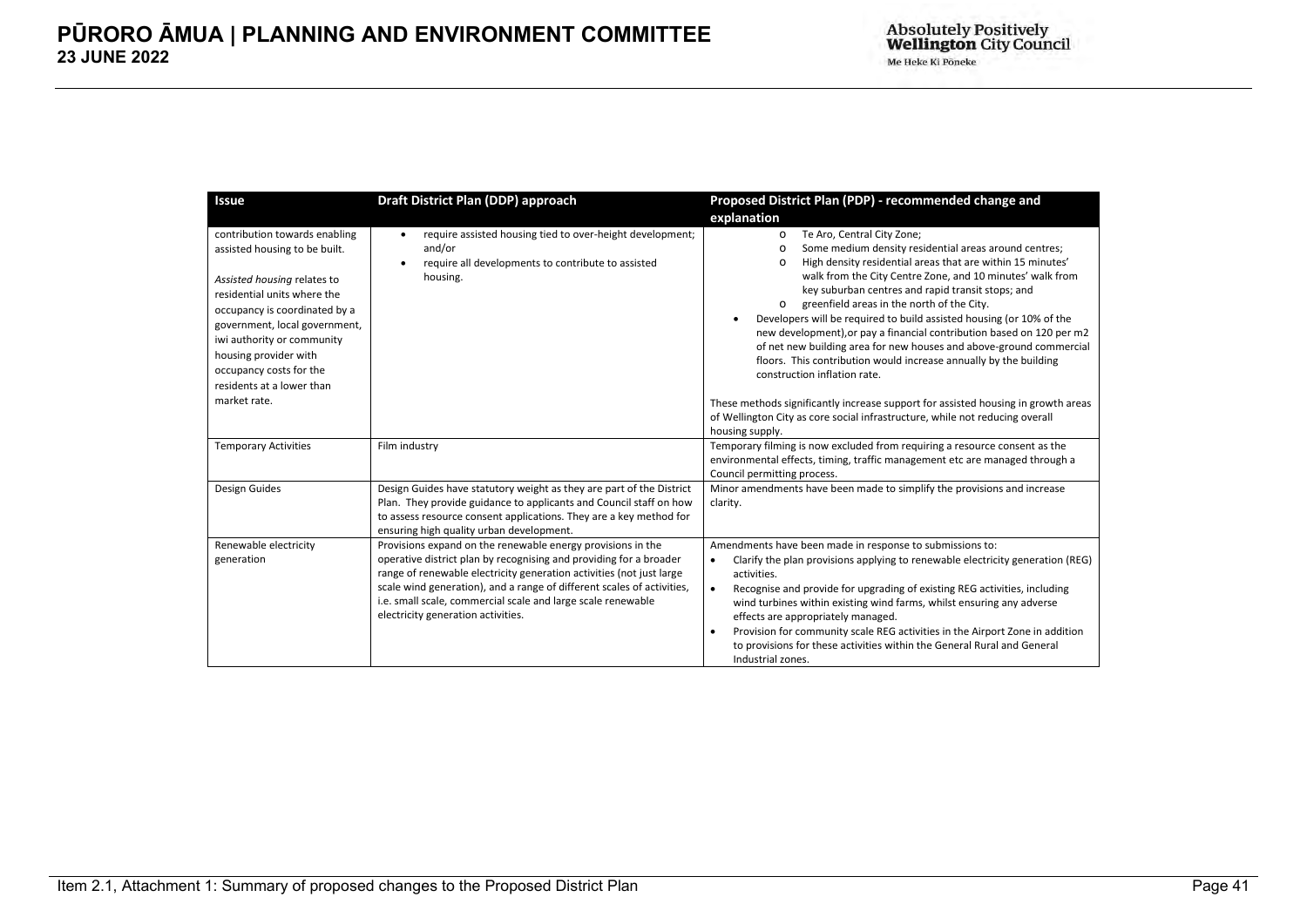## <span id="page-41-0"></span>Johnsonville Line and rapid transit

The National Policy Statement on Urban Development (NPS-UD) requires Wellington City's Proposed District Plan (the Plan) to enable building heights of at least six storeys around Wellington City's rapid transit stops.

NPS-UD definitions include:

- a rapid transit stop as "a place where people can enter or exit a rapid transit service, whether existing or planned".
- a rapid transit service as "any existing or planned frequent, quick, reliable and high-capacity public transport service that operates on a permanent route (road or rail) that is largely separated from other traffic." In this context 'planned' is "planned in a regional land transport plan prepared and approved under the Land Transport Management Act 2003".

These definitions of rapid transit service and stops are descriptive and do not have specific metrics. It's up to councils to identify their rapid transit stops. This identification is a question of fact and interpretation, not policy. Whereas the Plan's land use controls around rapid transit stops are a question of policy, from national and regional direction and Council's policy decisions.

To confirm the rapid transit services and stops in Wellington City, staff have applied criteria, referenced national and regional guidance, and compared with the other Wellington urban councils' and Auckland Council's criteria for rapid transit. The assessment will be part of the Plan's Evaluation Report (Section 32 report).

#### Rapid transit stops used for the Proposed District Plan

| <b>Wellington Station</b>                      | Johnsonville Line:           |
|------------------------------------------------|------------------------------|
| <b>Takapu Road Station</b>                     | <b>Crofton Downs Station</b> |
| <b>Redwood Station</b>                         | <b>Ngaio Station</b>         |
| Tawa Station                                   | <b>Awarua Street Station</b> |
| Linden Station                                 | Simla Crescent Station       |
| Kenepuru Station (the station is outside       | <b>Box Hill Station</b>      |
| Wellington City, but its walkable catchment is | Khandallah Station           |
| within it)                                     | Raroa Station                |
| Ngauranga Station                              | Johnsonville Station         |

Many submitters on the draft Plan opposed classifying the Johnsonville Line as a rapid transit service. Julie Ward, Lawrence Collingbourne and Tony Randle recently presented staff with an alternative assessment that the Johnsonville Line is not rapid transit. Staff have considered this assessment carefully. Staff maintain the recommendation that Johnsonville Line is rapid transit for NPS-UD purposes, while acknowledging the Line's constraints. The Independent Hearing Panel will consider both assessments when recommending whether the Johnsonville Line should be classified as a rapid transit service.

The table below summarises the differences between the two assessments. The points of agreement, for example that the Johnsonville Line is a public transport service and has a permanent route largely separated from other traffic, are not included below.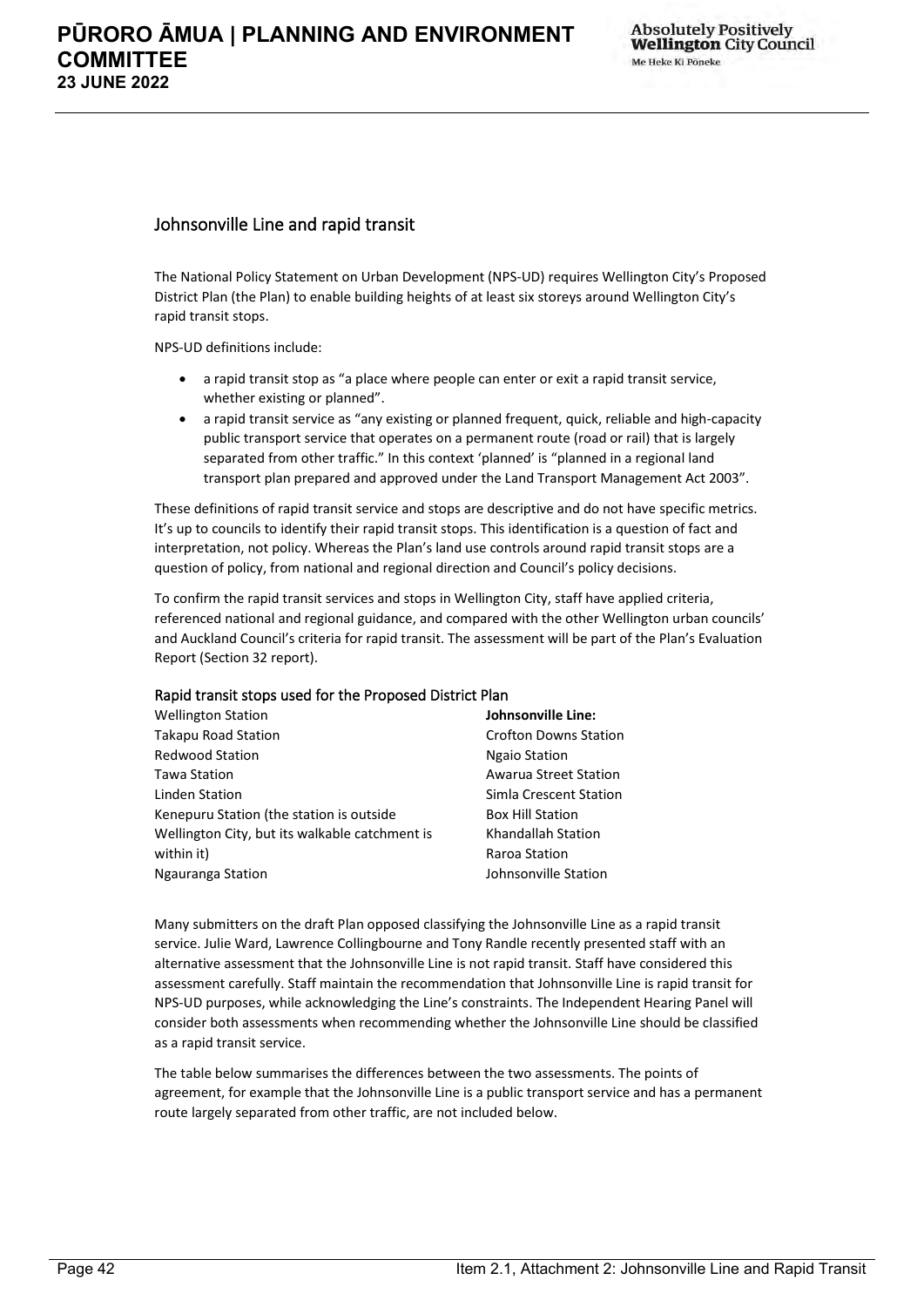After the table is Greater Wel;lington Regional Council's perspective on the Johnsonville Line as rapid transit.

#### Council staff assessment and Julie Ward, Lawrence Collingbourne and Tony Randle's assessment of the Johnsonville Line as rapid transit

| Component             | <b>Council staff assessment</b>            | Julie Ward, Lawrence Collingbourne             |
|-----------------------|--------------------------------------------|------------------------------------------------|
|                       |                                            | and Tony Randle assessment                     |
| Wellington            | The RLTP's identification of               | The RLTP did not use specific criteria to      |
| <b>Regional Land</b>  | Johnsonville Line as rapid transit         | classify the rapid transit. The RLTP relies on |
| <b>Transport Plan</b> | should be given considerable weight,       | the ONF which uses a different definition.     |
| 2021 (RLTP)           | because the NPS-UD uses the RLTP to        | There are no plans to increase service         |
|                       | identify planned rapid transit.            | speed, frequency, reliability or capacity of   |
|                       |                                            | the Johnsonville Line service.                 |
| Ministry for the      | MfE giving Wellington's commuter rail      | MfE has told WCC that determining rapid        |
| Environment (MfE)     | services as an example of rapid transit    | transit under NPS-UD is a decision for         |
| guidance              | should be given regard when                | Greater Wellington Regional Council and        |
|                       | interpreting the intent of the NPS-UD.     | WCC.                                           |
| One Network           | The ONF describes Public Transport         | The ONF PT1 definition is different to the     |
| Framework (ONF)       | Class 1 (PT1) as corridors where 'rapid    | NPS-UD definition of rapid transit. PT1        |
|                       | transit' services operate. Its metrics for | includes services that are not all rapid       |
|                       | PT1 are useful and help clarify the        | transit under the NPS-UD, like a slow,         |
|                       | NPS-UD definition.                         | infrequent, unreliable, low capacity rail      |
|                       |                                            | service.                                       |
| NPS-UD "frequent"     | Staff used the ONF PT1 category that       | Johnsonville Line is every 30 minutes, 15 in   |
|                       | all metro rail corridors are "frequent",   | morning and evening rush, 1 hour at night,     |
|                       | but noting that the most feasible way      | and less in weekends. The Line cannot          |
|                       | to increase Johnsonville Line peak         | operate every 10 minutes like LGWM MRT.        |
|                       | frequency from 15 to 10 minutes (a         | Auckland criteria is for at least every 15     |
|                       | second track at Simla Crescent Station)    | minutes between 7 am and 7 pm, 7 days a        |
|                       | would have a significant drop in           | week. A true "turn up and go" is at least      |
|                       | reliability and resilience.                | every 10 minutes.                              |
| NPS-UD "quick"        | For this evaluation, "quick" is:           | Not quick for all stops and all destinations.  |
|                       | • the same speed or faster than the        | Crofton Downs, Ngaio, Awarua Street            |
|                       | Google-estimated upper range of            | stations meet criteria if commuting to a       |
|                       | car travel time (with traffic)             | destination 10 minutes walk of Wellington      |
|                       | • from Wellington Station to the first     | Station. Simla Crescent - bus is an            |
|                       | and last public transit stops on the       | equivalent service. Box Hill, Khandallah,      |
|                       | service within Wellington City (or         | Raroa and Johnsonville - the bus or driving    |
|                       | most convenient adjacent road)             | (off peak) is superior. All other times and    |
|                       | • Around 5 pm on Wednesday 27              | most other destinations - Johnsonville Line    |
|                       | April                                      | is inferior.                                   |
|                       | The Johnsonville Line is "quick" up to     |                                                |
|                       | the last three stations: Khandallah,       |                                                |
|                       | Raroa and Johnsonville.                    |                                                |
| NPS-UD "reliable"     | This evaluation uses Metlink's records     | Johnsonville Line only runs every fifteen      |
|                       | of "reliable" as the % of scheduled        | minutes, so need to time your arrival. High    |
|                       | train services that depart from origin     | instances of maintenance outages give a        |
|                       | no earlier than 30 seconds, meet the       | poor perception of reliability.                |
|                       | consistent service size, and stop at all   |                                                |
|                       | the stations they are scheduled for.       |                                                |
|                       | The Johnsonville Line has lost             |                                                |
|                       | reliability for maintenance and            |                                                |
|                       | upgrades, slips and tree fall, and the     |                                                |
|                       | 2022 Parliament protests. The              |                                                |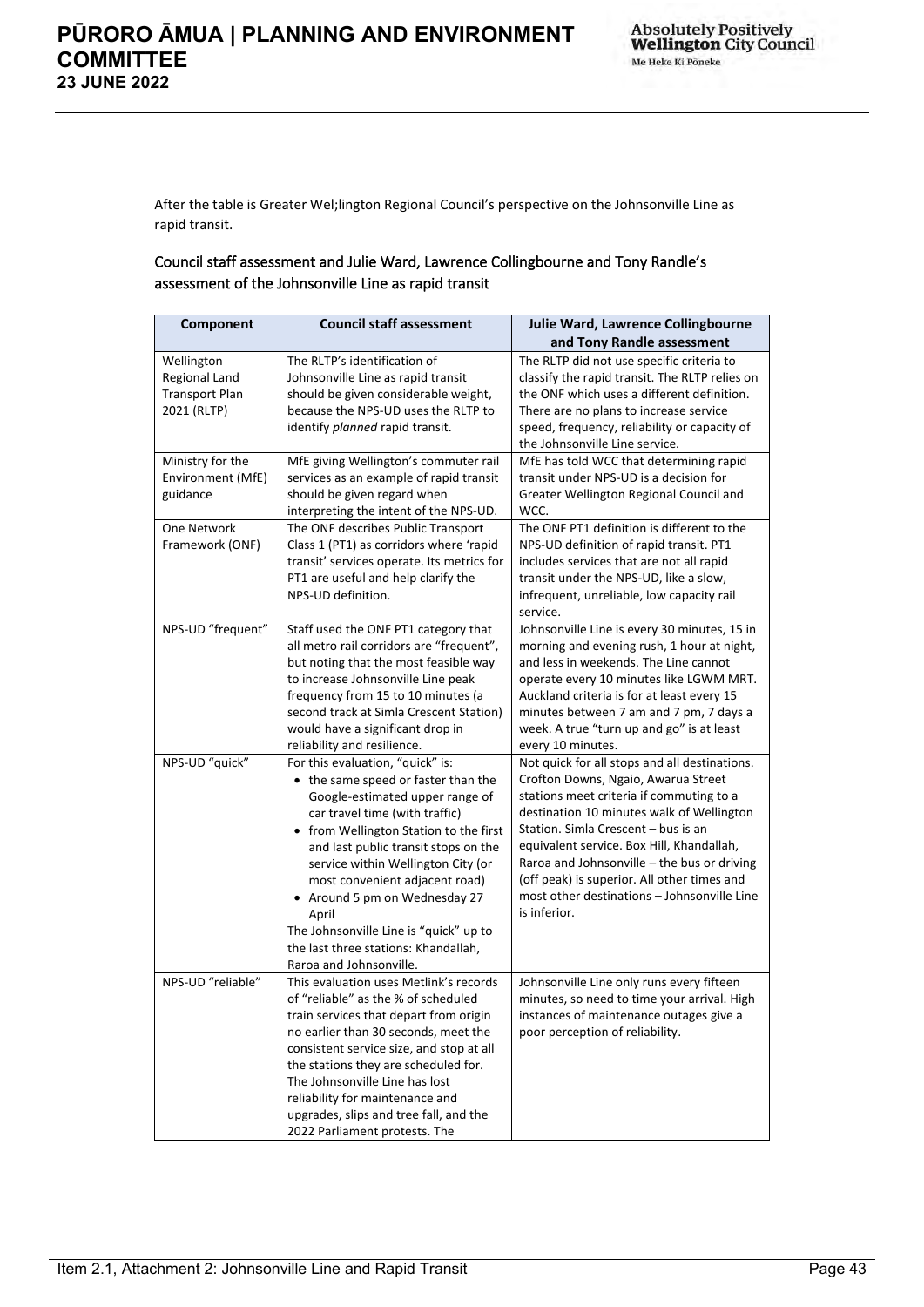|                          | resilience and service upgrades for the |                                               |
|--------------------------|-----------------------------------------|-----------------------------------------------|
|                          | Johnsonville Line underway now is       |                                               |
|                          | expected to restore its reliability.    |                                               |
| NPS-UD "high             | Staff used the ONF PT1 category that    | The Johnsonville Line peak capacity of just   |
| capacity"                | the indicative bi-directional people    | 2,000 passengers per hour does not meet       |
|                          | movement is >3,000 people per day.      | Auckland's heavy rail rapid transit baseline, |
|                          | The Johsonville Line can carry up to    | and is barely better than a bus in general    |
|                          | 492 people per trip, every 15 to 30     | traffic.                                      |
|                          | minutes during the day and evening.     |                                               |
| LGWM's                   | This criterion was not used.            | The Johnsonville Line is only convenient      |
| "convenient"             |                                         | from Crofton Downs, Ngaio and Awarua St       |
|                          |                                         | stations to a nearby CBD destination at       |
|                          |                                         | peak time. For other stations, the bus is     |
|                          |                                         | better. At all other times, the Line is       |
|                          |                                         | inferior.                                     |
| LGWM's                   | This criterion was not used.            | Not all stops. Open waiting areas, some       |
| "comfortable"            |                                         | stations have ramps or stairs, and at some    |
|                          |                                         | distance from other services like shops.      |
| LGWM's "safe"            | This criterion was not used.            | Not all stops. Routes from some stops are     |
|                          |                                         | via deserted unlit paths or underpasses.      |
| LGWM's "low              | This criterion was not used.            | Some electricity used by trains is from non-  |
| carbon"                  |                                         | renewable sources. Sometimes patronage        |
|                          |                                         | is very low, so per-passenger carbon          |
|                          |                                         | footprint may be higher than electric cars.   |
|                          |                                         | High density residential development zones    |
|                          |                                         | around Johnsonville Line stations will        |
|                          |                                         | increase carbon emissions, due to most        |
|                          |                                         | taking private vehicles and some buses.       |
| Comparison with          | This does not form part of the staff    | The Johnsonville Line can be assessed         |
| Let's Get                | assessment. LGWM's description of       | against LGWM criteria for MRT: frequent       |
| <b>Wellington Moving</b> | the standards they want that new MRT    | (at least every 10 minutes), convenient (the  |
| (LGWM)'s Mass            | service to achieve is not intended to   | most direct route, quickly), reliable (on     |
| Rapid Transit (MRT)      | be criteria for all rapid transit in    | time, comfortable, quiet and smooth), safe    |
|                          | Wellington.                             | and low-carbon.                               |
| Comparison with          | Auckland's rapid transit criteria are   | The Johnsonville Line can be assessed         |
| <b>Auckland City</b>     | similar to the WCC staff assessment.    | against Auckland criteria: fast, frequent,    |
|                          | The Johnsonville Line meets             | reliable, high capacity, dedicated corridor,  |
|                          | Auckland's criteria, except that:       | and shaping urban development.                |
|                          | • The Johnsonville, Raroa and           |                                               |
|                          | Khandallah Stations are not time-       |                                               |
|                          | competitive with cars in peak time      |                                               |
|                          | the Line does not run at 15 minute      |                                               |
|                          | frequencies most of the day,            |                                               |
|                          | although this could easily change if    |                                               |
|                          | patronage increases.                    |                                               |
| Comparison with          | The cable car meets the rapid transit   | The cable car is excluded as a rapid transit  |
| <b>Wellington Cable</b>  | criteria, ironic given its slow 18 km/h | service despite meeting ONF PT1 definition    |
| Car                      | speed. But it is not identified in the  | and having, in most respects, better          |
|                          | RLTP or other national or regional      | performance than Johnsonville Line. No        |
|                          | guidance.                               | information supports the exclusion in the     |
|                          |                                         | RLTP.                                         |